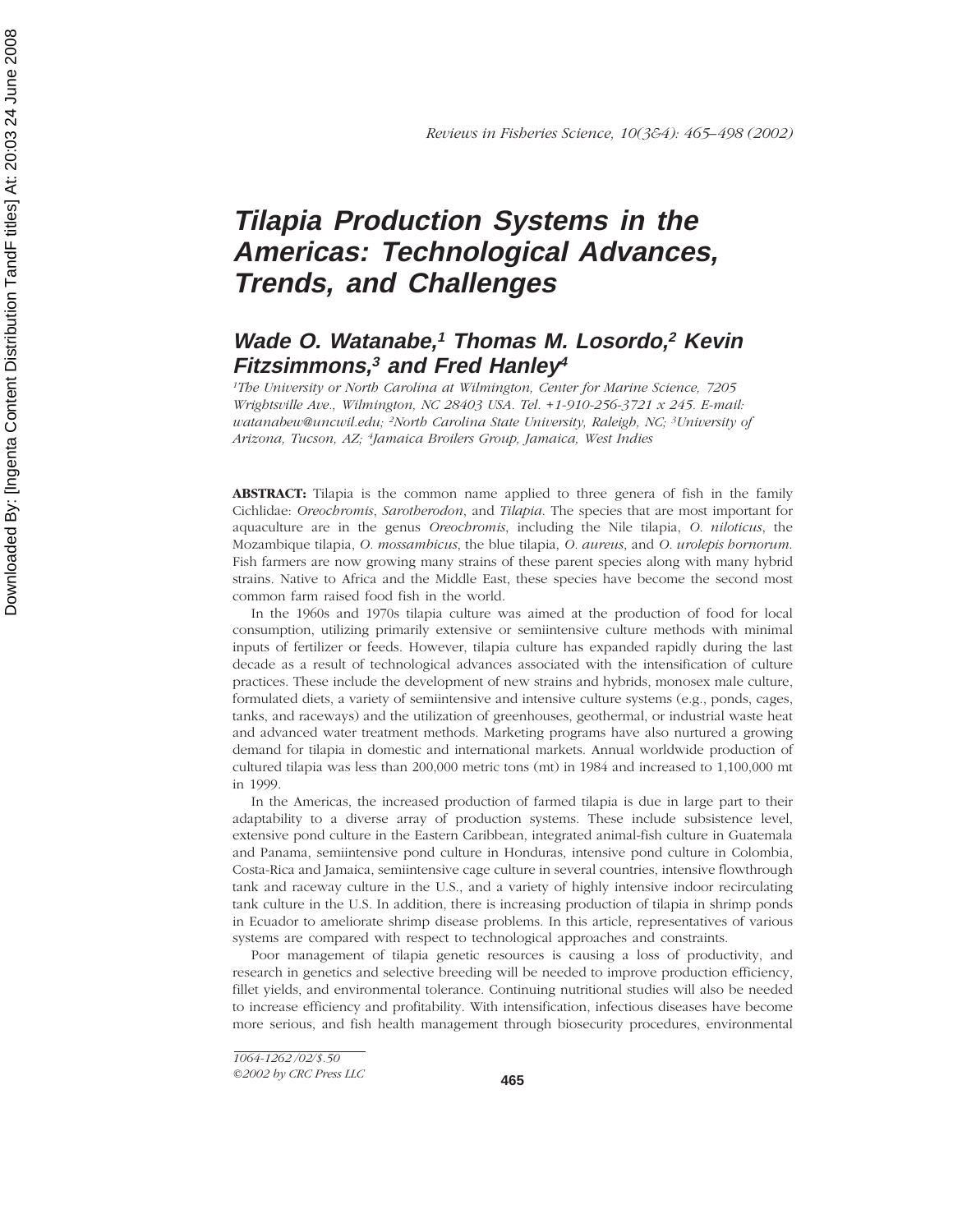manipulation, reduction of stress, nutrition, genetics, and the use of prophylactic therapeutics will be essential. Increasing waste production will require novel methods for integrating tilapia culture with the production of other valuable crops to maximize nutrient recovery and minimize pollution. Market development and quality control will be critical to ensure market growth.

**KEY WORDS:** reservoir ranching, ponds, cages, raceways, tanks, recirculating systems.

# I. INTRODUCTION

Tilapia is the common name now applied to three genera and species of fish in the family Cichlidae: *Oreochromis*, *Sarotherodon*, and *Tilapia*. Native to Africa and the Middle East, these species have been distributed throughout the world and have become the second most important food fishes in the world (Fitzsimmons, 2000b). In the Americas, the species that are most important to aquaculture are in the genus *Oreochromis*, including the Nile tilapia, *O. niloticus*, the Mozambique tilapia, *O. mossambicus*, the blue tilapia, *O. aureus*, and *O. urolepis hornorum*. These species will readily hybridize in captivity, and many strains of these parent species along with many hybrid strains are now available to growers.

#### A. CULTURE ATTRIBUTES

Tilapias possess an impressive range of attributes that make them ideal for aquaculture. They have good-tasting flesh with a mild flavor, are widely accepted as food fish, are used in many cuisines, and their consumption is not restricted by religious observances. Several color variants meet the preferences of different consumers. From the standpoint of reproduction, they breed freely in captivity without the need for hormonal induction of spawning. Tilapias used in aquaculture are mouthbrooders and provide a high level of parental care; eggs are large, producing large fry at hatching that are hardy and omnivorous at first feeding. All of these factors result in a simple hatchery technology. They reach sexual maturity in less than 6 months, which is advantageous for selective breeding. They are tolerant of a wide range of environmental conditions (Chervinski, 1982), including low dissolved oxygen levels (1 ppm); high ammonia levels (2.4 to 3.4 mg/L unionized), and will grow in water ranging from acidic (pH 5) to alkaline (pH 11). Various strains can be grown in water varying in salinity from fresh water to full strength seawater (Watanabe *et al*., 1997).

A fundamental advantage of tilapia for aquaculture is that they feed on a low trophic level. Members of the genus *Oreochromis* are all omnivores, feeding on algae, aquatic plants, small invertebrates, detritus and associated bacterial films, as well as a variety of feeds of animal origin. This makes them relatively inexpensive to feed and suitable for rearing under extensive or semiintensive conditions that depend on the natural productivity of a water body, with minimal inputs of feed or fertilizer, or under intensive conditions that can be operated with lower cost feeds. As omnivores, tilapia are able to grow rapidly on lower protein levels and tolerate higher carbohydrate than many carnivorous species cultured. In intensive systems, tilapias have the advantage that they can be fed a prepared feed that includes a high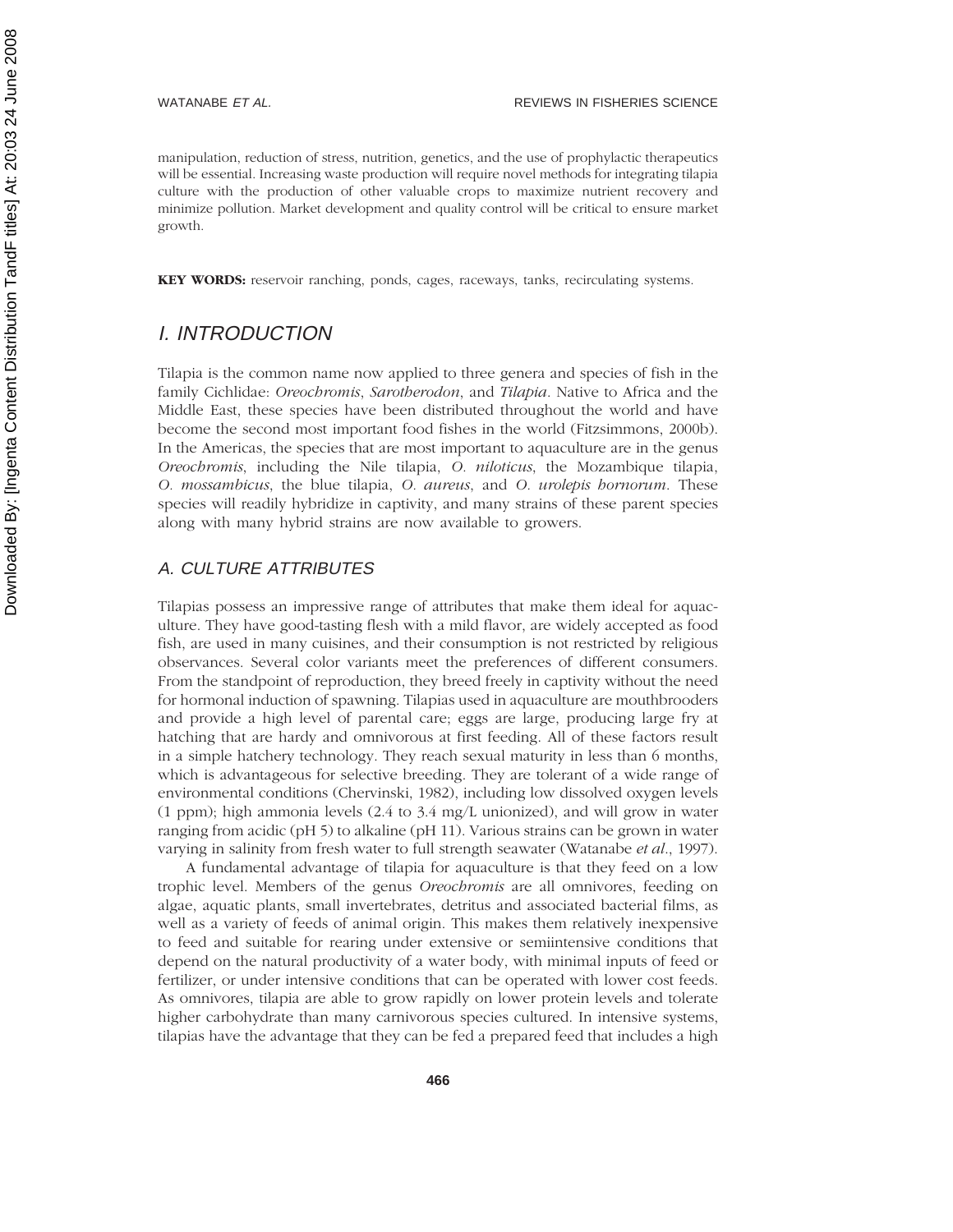percentage of plant proteins. These inputs are considerably less expensive than the high-cost feed containing a high percentage of fish meal or other animal proteins that must be fed to carnivorous fish that feed on higher trophic levels. They can be grown under high densities and are relatively disease resistant under these conditions, an important attribute relating to yield potential.

#### B. HISTORY OF TILAPIA AQUACULTURE IN THE AMERICAS

Introduction of tilapias to the Americas began around 1949, when the Mozambique tilapia *O. mossambicus* was introduced from Malaysia into the southern windward Caribbean Island of St. Lucia. These introductions were promoted by C. F. Hickling, who was Fisheries Officer for Her Majesty's Colonial Office in London (Courtenay, 1997; Ramnarine, 2000). Supported by the Food and Agriculture Organization (FAO) of the United Nations, *O. mossambicus* were then introduced from St. Lucia to many other Caribbean Islands from 1950 to 1953 and to Guyana in 1964, their first introduction to South America (Atz, 1957; in Courtenay 1997). Early introductions of Mozambique tilapia in the Caribbean and Central and South America were made largely to reduce mosquitoes through aquatic vegetation control, as ornamental fish, and to provide fish for public consumption (Courtenay, 1997). In the U.S., the first shipment of Mozambique tilapia for aquaculture experimentation was from the Steinhart Aquarium, California Academy of Sciences, to Auburn University in 1954 (Swingle, 1960).

Much effort was spent during the 1960s and 1970s at developing the tilapia culture industry with *O. mossambicus* in many countries of central and south America as a means for improving the nutrition of the rural poor (Lovshin and Pretto, 1983; Popma and Rodriguez, 2000). However, Mozambique tilapia was poorly accepted and commercial culture never materialized for a number of reasons. The inbred *O. mossambicus* developed a muddy taste, which discouraged consumers. The dark color of these fish also discouraged customers. Farmers practiced subsistence culture, with little attempt at controlled fingerling production, water quality management, pest control, and feeding. Uncontrolled reproduction and mixed sex culture resulted in numerous stunted and unmarketable fish. Without an extension education program, farmers had little opportunity to learn about economically viable culture techniques and population control methods for tilapia. Furthermore, in some countries (e.g., Colombia) concerns arose about possible negative impacts of Mozambique tilapia on native fish fauna and on the freshwater capture fishery. This resulted in resistance by prospective producers and an eventual prohibition of its culture and transport (Popma and Rodriguez, 2000). Currently, no large-scale culture of *O. mossambicus* occurs in the Americas.

An important technological advance in the development of the tilapia industry in the Americas beginning in the 1960s was the introduction of three other species of tilapias, which gave researchers and culturists the opportunity to undertake selective breeding and hybridization to develop superior species, strains, and hybrids for culture. In 1957, a group of 10 *O. aureus* was introduced from Israel to Auburn University (Swingle, 1960). All of the *O. aureus* in the southeastern U.S. are likely derived from this founder population and are probably severely inbred (Hargreaves, 2000). Nile tilapia originating from the Ivory Coast was introduced to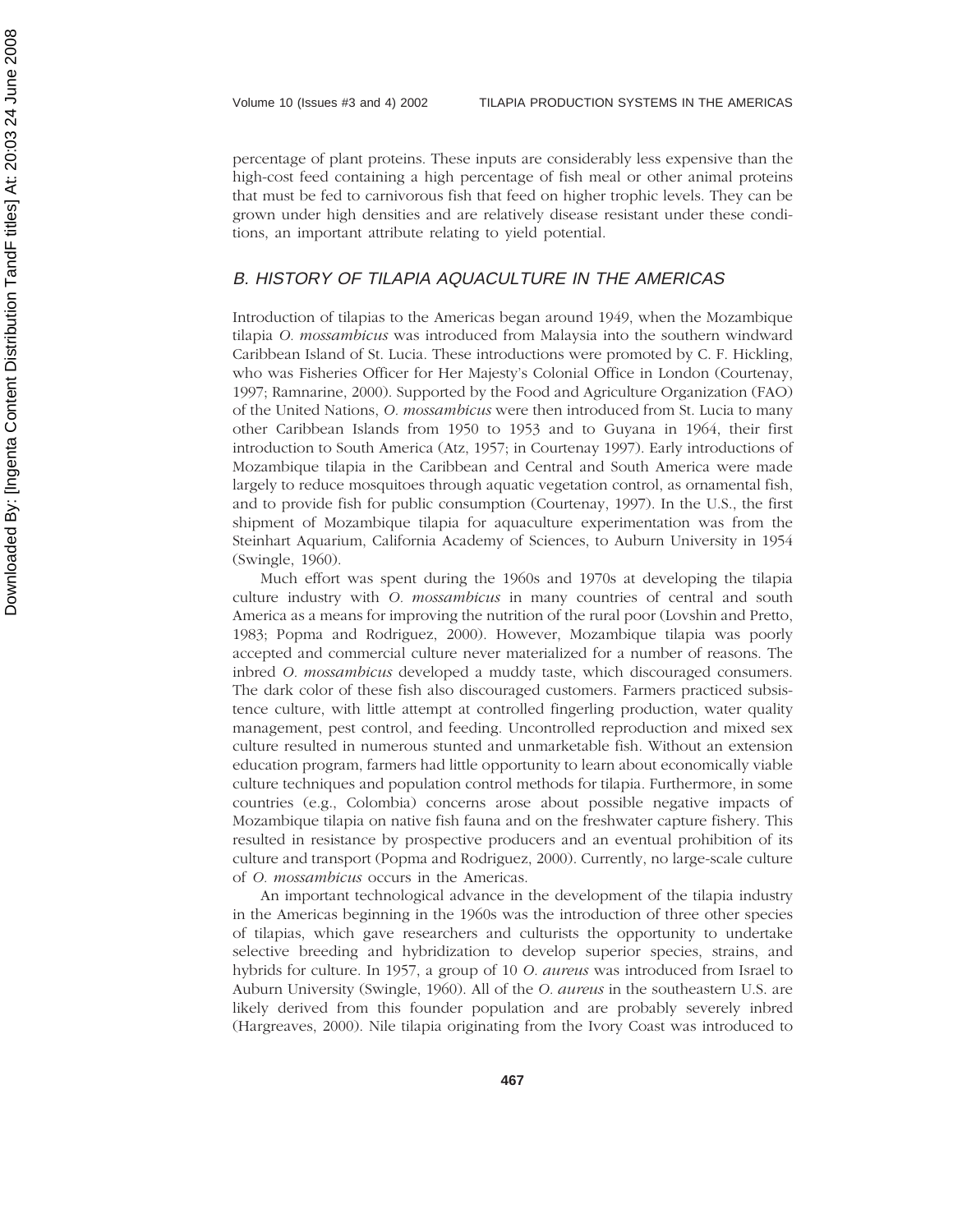Brazil in 1971 and then to Auburn University in 1974. Other introductions of Nile tilapia to the U.S. occurred from Israel and from the Nile river delta of northern Egypt in 1982. Nile tilapia was introduced into Colombia in 1979. *O. urolepis hornorum* were introduced to Auburn University from the Ivory Coast via Brazil in 1974 (Smitherman, 1988).

Red tilapias are examples of the development of commercial hybrid strains. While the genetic heritages of red tilapias are not well documented, their derivation is generally attributed to crossbreeding of mutant reddish-orange *O. mossambicus* (a normally black species) with other species, including *O. aureus*, *O. niloticus,* and *O. urolepis hornorum* (Fitzgerald, 1979; Behrends *et al*., 1982; Galman and Avtalion, 1983; Kuo, 1984). In the U.S., red tilapia hybrids were first developed in the late 1970s by a commercial fish breeder (Mike Sipe) in Florida. Inbreeding of a population of *O. mossambicus* produced a mutant with reddish-yellow pigmentation that was selectively bred to enhance the red and yellow coloration, resulting in a marked decline in growth and body conformation. In order to restore these qualities, mutant male *O. mossambicus* was crossbred with female *O. urolepis hornorum* (a black-colored species) to produce a first generation (F1) red hybrid. In 1981, other commercial culturists began a selective breeding program with the F1 hybrids and by the end of 1983 developed a relatively true breeding strain of red tilapia. Fish descended from F1 progeny became known to aquaculturists as the "Florida red" strain. The Florida red strain was introduced to the southeastern U.S., the Caribbean, Central and South America, as well as Southeast Asia and the Middle East. Researchers and commercial growers in the U.S. and Jamaica have crossbred the Florida red strain with other species, including *O. aureus,* to improve cold tolerance (Behrends and Smitherman, 1984) and *O. niloticus* to improve growth rates (R. DeWandel, pers. comm.). Florida red tilapia, as well as their three- and four-way hybrid crosses with *O. aureus* and *O. niloticus,* were introduced into various parts of the Caribbean and Central and South America (Popma and Rodriguez, 2000; Green and Engle, 2000).

Other strains of red tilapia with distinct genetic heritages have also been introduced into the Americas, including Taiwanese red tilapia (*O. mossambicus* × *O. niloticus*) (Galman and Avtalion, 1983; Liao and Chang, 1983), a red strain from Israel developed from a pinkish *O. niloticus* from Egypt crossed with normal *O. aureus* (Hulata, Karplus, and Harpaz, 1995), and a red line of tilapia (heritage not described) developed in Stirling, Scotland (Popma and Rodriguez, 2000). Due to uncontrolled transfers and interbreeding, the red tilapias used currently in commercial production in the Americas are of uncertain genetic lineages and have likely resulted from interbreeding of these various strains. Recently, another line of red tilapia from Israel (designated as ND-59) was imported by a private company in Honduras (Popma and Rodriguez, 2000).

Red coloration is critical in many areas of the Caribbean and central and South America due to a consumer preference for red-skinned fish and a cultural bias against freshwater fish and against fish with the silver-black appearance of most common varieties of tilapias (primarily *O. mossambicus*). This has limited the market demand and commercial production of blue and black tilapias in some areas of the Caribbean (Sandifer, 1991; Chakalall and Noriega-Curtis, 1992) and South America (Popma and Rodriguez, 2000). In these areas, red color is critical because fish are typically sold skin-on. The gray color of Nile tilapia is less appealing and cannot be distinguished from wild-caught tilapia that are often tainted by off-flavor. In southern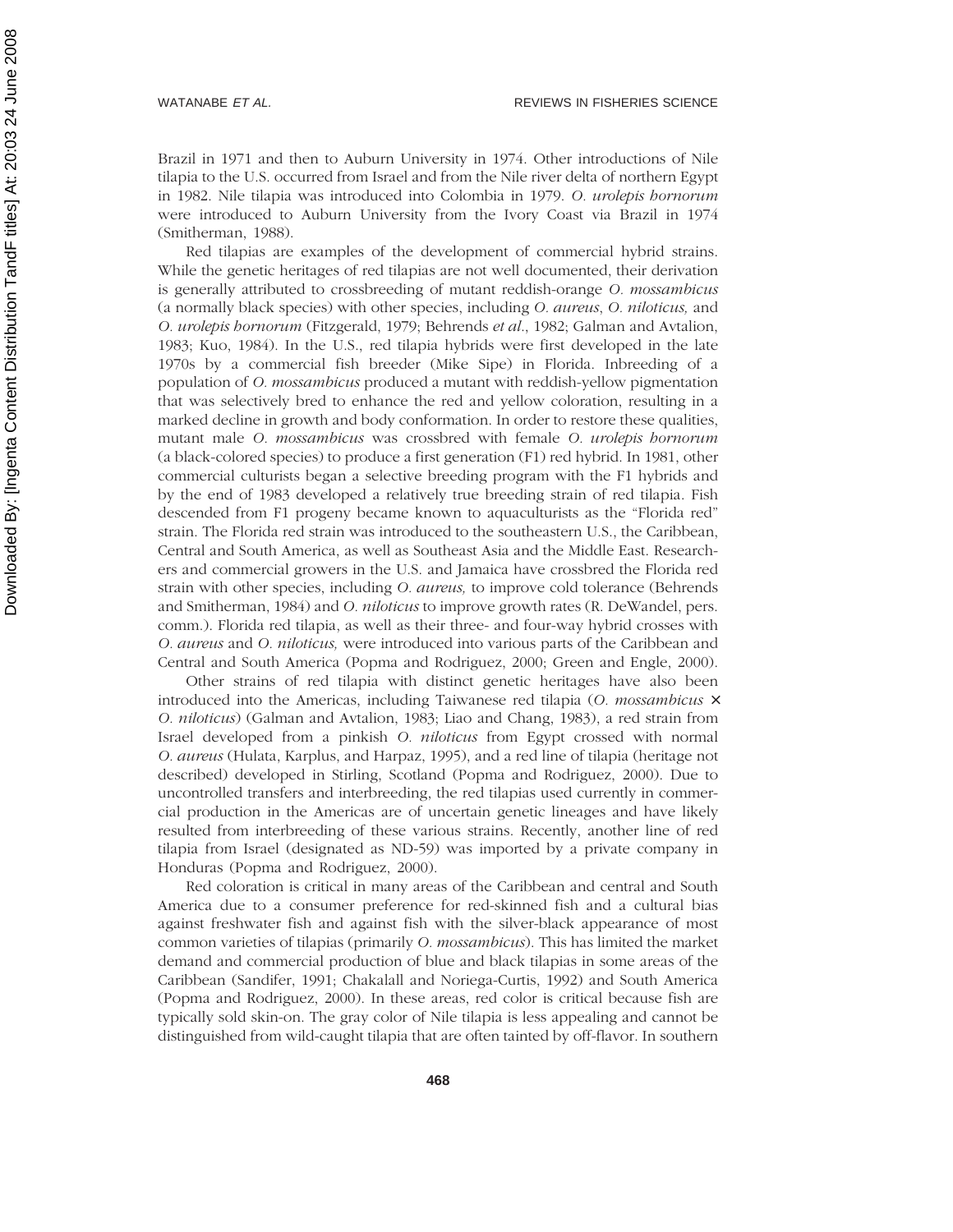Colombia, the market value of gutted Nile tilapia in 1997 was 25% of the value of red tilapia (Popma and Rodriguez, 2000). Although red tilapia were originally marketed as "red mojarra" to avoid association with wild-caught tilapia (which has a bad reputation), farm-raised red tilapia rapidly gained market acceptance and the name "tilapia" is now popular in every market (Popma and Rodriguez, 2000).

In some North American markets, light-colored fish have good market acceptance. Some commercial growers in the U.S. use a hybrid strain called Rocky Mountain White tilapia, possibly an interspecific cross between *O. niloticus*, *O. aureus,* and *O. mossambicus* (Hallerman, 2000). The development of these commercial hybrid strains in the Americas was an important reason for the largescale production that developed in the 1980s and 1990s for domestic consumption and international trade. In the future, an increase in the number of *O. niloticus* and red hybrid strains should become available (Fitzsimmons, 2000b). *O. niloticus* is expected to account for the majority of production, followed by red strains, while *O. aureus* and *O. mossambicus* will be used to create hybrids.

Early maturation and frequent spawning were biological characteristics that caused stunting and overpopulation of fishponds with unmarketable fish. Male tilapia is the preferred sex for culture because of faster growth. Early culturists practiced monosex male culture by manual sexing, a time-consuming, laborious, and wasteful process. A second major technological advance was the finding that recently hatched tilapia fry have undeveloped gonads and that when fish are treated from the beginning to the end of gonad differentiation (a period of about 2 to 3 weeks) with the proper dose of androgen (e.g., methyltestosterone), the resultant fish population will be highly skewed to males (Guerrero, 1975; 1979; Shelton, Hopkins, and Jensen, 1978; Phelps and Popma, 2000). This controls unwanted reproduction and overcrowding during growout and permits faster and more uniform growth. This technique also permitted less acreage to be devoted to broodstock and fingerling production and more to the production of food fish (Phelps and Popma, 2000). Because it is simple and efficient, sex reversal has become the commercial procedure of choice to mass produce male tilapia fingerings and has been a major factor in the rapid growth of the tilapia industry. Methyltestosterone has not yet been approved by the US Food and Drug Administration (FDA) for use in food fish. However, producers are permitted to use this product for sex reversal by participating in an FDA investigation (INAD) aimed at acquiring data needed for approval. While highly effective in intensive systems, hormone sex reversal seems to be less effective in extensive systems. This may be related to lack of skilled technicians and facilities to implement and also to longer growout periods that allow even a small number of females to cause overpopulation (Nogueira da Silva, de Queiroz de Farias, and Pereira, 1997).

Recently, a technology has been developed and commercialized that combines the techniques of hormone sex reversal and progeny testing to produce males that have a novel YY genotype (Scott *et al*., 1989; Mair *et al*., 1997). These YY "supermales" yield all male progeny, termed genetically male tilapia (GMT), when crossed with normal XX females. Because hormone treatments used in the process of producing YY males are two generations removed from fish that are consumed, this technology is considered environmentally friendly, requiring no special facilities for application. YY supermales are as viable and fertile as normal males and are now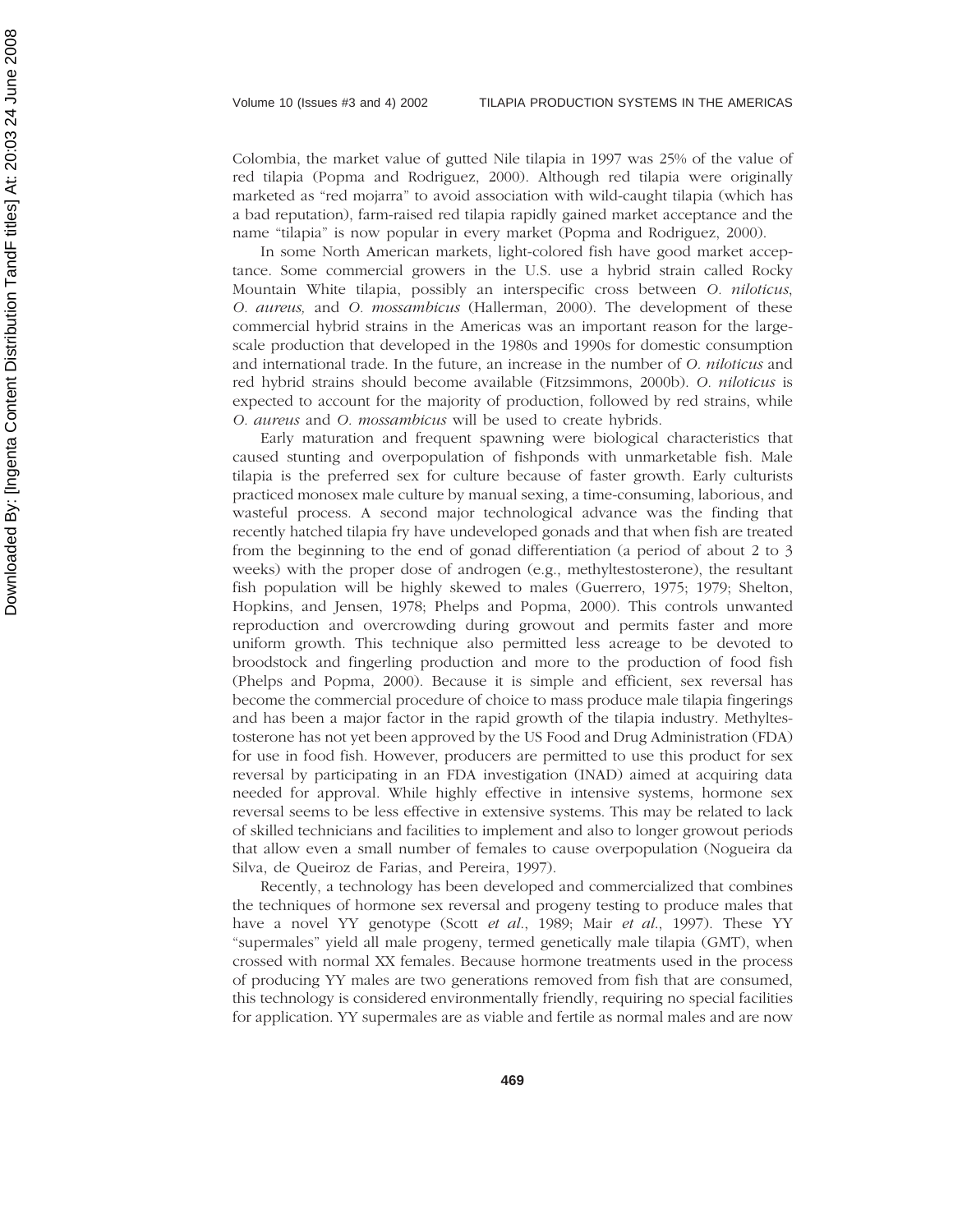being sold commercially to mass produce GMT for tilapias growers in the Philippines, Thailand, and the U.S.

Finally, a third factor in the growth of the tilapia industry has been the improvement in knowledge of the nutritional requirements of tilapia, particularly for protein, and the availability and quality of commercially available feeds.

# II. GLOBAL TILAPIA PRODUCTION

Production of tilapia is widely distributed around the world. The FAO reports production in 85 countries in East Asia, Indonesia, Latin America, Caribbean, the Middle East and Africa, Germany, Belgium, Spain, Canada, Korea, Japan, and most states of the U.S. (Fitzsimmons, 2000b). Total world landings from capture and culture increased from 515,000 mt in 1984 to 1.6 million mt in 1999. Most of the increase in production is the result of aquaculture. Between 1984 and 1995 the contribution of cultured tilapia to total tilapia landings increased from 38% (198,000 mt) to 69% (1,100,000 mt) (Fitzsimmons, 2000b; Josupeit, 2002).

Four species or species groups (*O. niloticus*, *O. mossambicus*, *O. aureus,* and unidentified tilapia) dominate world production. Global production was influenced by rapid expansion of *O. niloticus* culture in China, the Philippines, Thailand, Indonesia, and Egypt. *O. niloticus* dominates global culture, its share of total production increasing from 33% (66,000 mt) in 1984 to 80% (880,000 mt) in 1999 (Fitzsimmons, 2000b; Josupeit, 2002). China is now the leading producer having increased production from 18,000 mt in 1984 to 550,000 mt in 1999 (FAO, 1997; Josupeit, 2002).

#### A. NORTH, CENTRAL, AND SOUTH AMERICA

Countries of the Americas are relatively small markets and producers compared with China and other Asian countries. Total tilapia production in the Americas was 204,267 mt in 1998. In 1995, the proportions by volume of cultured species in the Americas were *Oreochromis* spp*.* (red tilapias and other hybrids) 43%, *O. niloticus*, 37%, and *O. aureus* 20% (FAO, 1997). Tilapia production in the Americas increased 13%/year from 1984 to 1995. Production of red tilapia and *O. niloticus* experienced the highest growth throughout the Americas due to high prices in markets and high demand for large fillets.

### B. TOP PRODUCERS IN THE AMERICAS

Fitzsimmons (2000b) has provided detailed country descriptions of tilapia production in the Americas. The top ten producing countries are briefly summarized here.

Mexico produced 94,279 mt in 1996 (79,154 mt farmed), more tilapia than any other country in the Americas. The production methods range from stocking of fingerlings released into reservoirs in ranching operations to intensive methods in ponds, lake cages, tanks, and shrimp ponds. *O. aureus* is common in the south of the country and in reservoir fisheries, while *O. niloticus* and red tilapia are widely cultured in intensive operations in northern states. Fish are usually sold fresh whole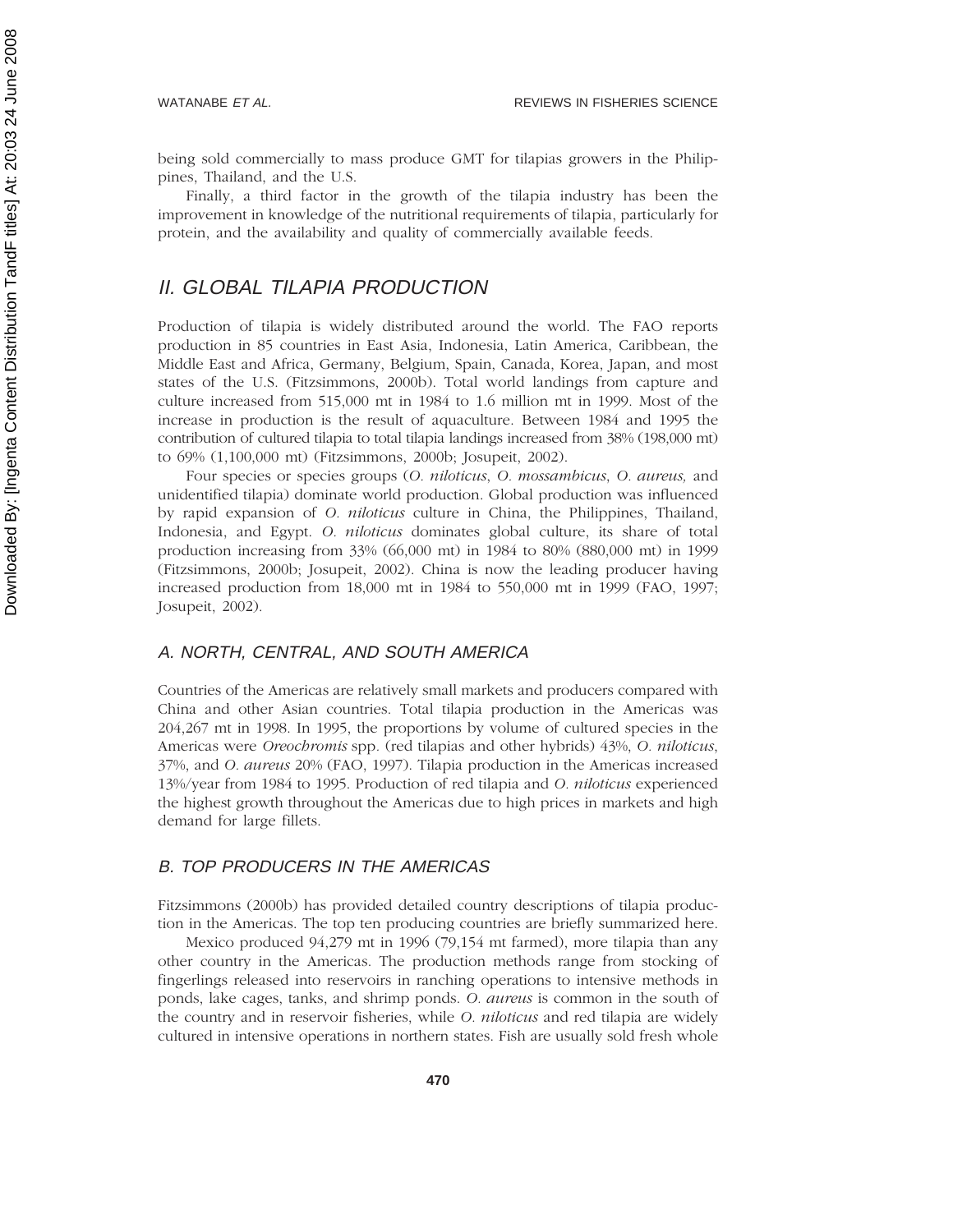on ice. There are highly developed internal markets in Mexico and most fish are consumed domestically. With greater intensification and replacement of stocking and recapture with cage culture, production and exports to the U.S. are expected to increase.

In Cuba, 35,000 mt of tilapia are produced annually, mainly from reservoir fisheries. *O. niloticus*, *O. aureus,* and *O. mossambicus* were introduced to several reservoirs around the country in the late 1960s and are now found from headwaters to coastal lagoons. *O. aureus* is the primary species captured in reservoir fisheries, produced in hatcheries, and grown out in ponds and cages. Cuba is an ideal production location, with input low costs, proper climate, and proximity to the U.S. markets. In the future, reservoir fisheries are likely to be replaced by intensive cage culture operations. With ample water resources, it is believed that freshwater production of tilapia in Cuba can be doubled or tripled (Fonticiella and Sonesten, 2000).

Brazil has one of the fastest growing tilapia industries in the Americas, with annual production of 30,000 mt in 1997. An average of 5000 mt of Nile tilapia are captured from public reservoirs in northeast Brazil, while approximately 25,000 mt are farmed in a variety of systems, including semiintensive culture ponds fertilized with animal manures to intensive culture in flowing raceways, tanks, and in floating cages. Most of the farmed tilapia are sold live to fee-fishing operations in the populous southern and southeastern states, but food fish markets are growing rapidly. Red tilapia have been popular with the fee-fishing industry in the southeastern states and are expanding into the food fish markets. Nile tilapia is popular among growers and additional markets for these fish are developing. Many tilapia are sold whole, on ice in neighborhood open markets. Large processing plants to manually clean and freeze tilapia are in operation in some states, and numerous small facilities produce fillets for local sale. A unique feature of the Brazilian industry is the market in tilapia leather — clothing and apparel (belts, purses, wallets, briefcases) made from skins are popular (Fitzsimmons, 2000b). While all tilapia production in Brazil is consumed domestically, Brazil has the potential to become a major supplier to the U.S. and other countries in the future because of its favorable year round climate and abundant low-cost land and water resources. Cage culture on large hydroelectric reservoirs will probably expand if environmental pollution from fish farms can be controlled.

In Colombia, large-scale commercial production of red tilapia developed rapidly between 1994 (8000 mt) and 1998 (18,000 mt) when several farms were built using intensive pond production techniques with rapid water exchange using gravity flowthrough of diverted surface waters (Sepulveda Cardenas, 2000). In the early 1990s, most tilapia was exported as frozen fillets to the U.S.; however, in the mid-1990s, a domestic market for fresh product (whole and fillet) developed and export levels declined. All production is now consumed domestically, and Colombia imports tilapia from Venezuela and Ecuador to meet domestic demand.

The U.S. is a significant producer of farmed tilapia (8200 mt in 1999) and is a major market and center of research and development. Production is mainly in indoor intensive recirculating culture systems that use greenhouses or more heavily insulated buildings to maintain optimum growing conditions in Northern and Midwestern states. Industrial waste heat is used on a few farms. Pond culture is also practiced in Hawaii, Arizona, California, and the southeastern U.S. A number of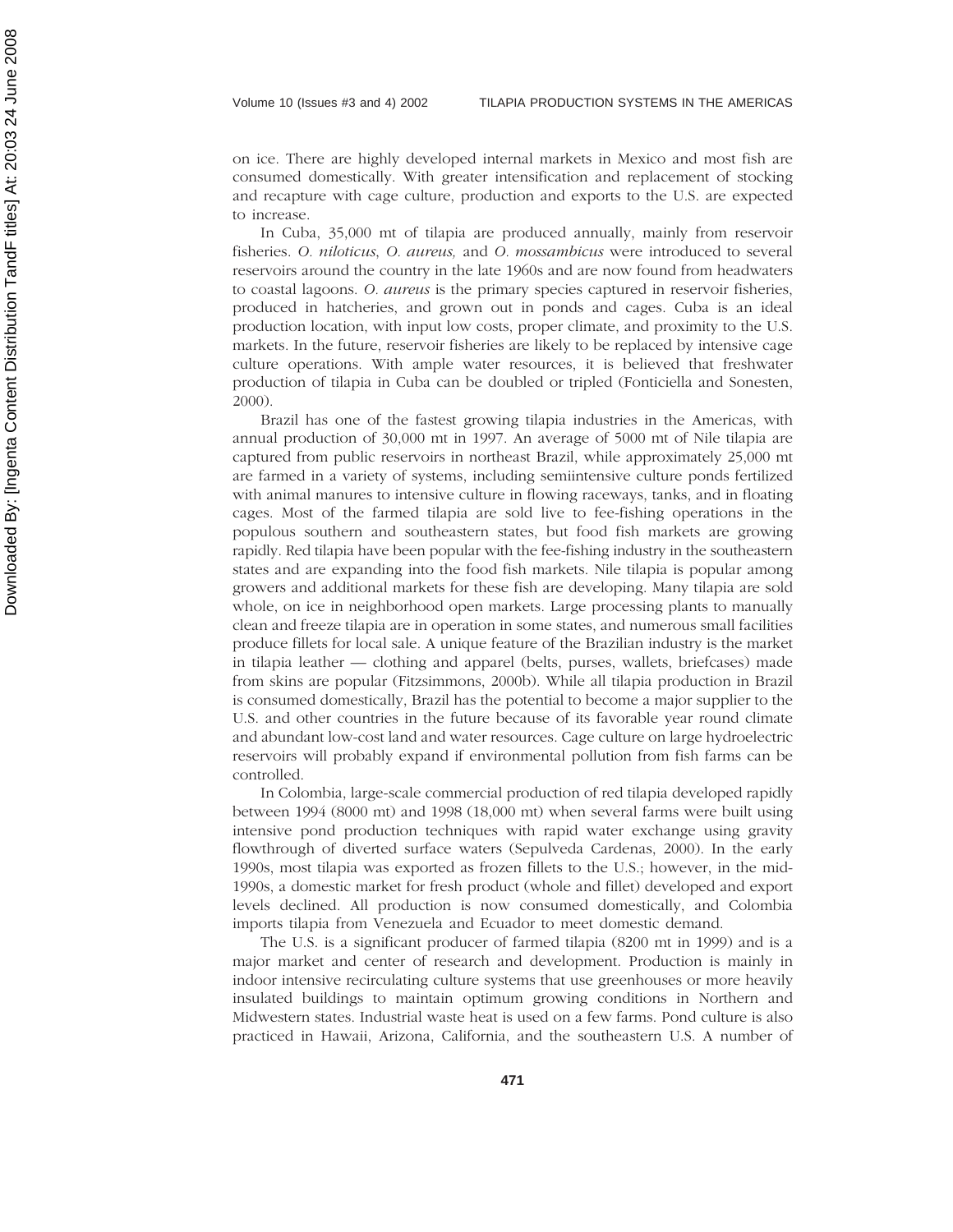farms use geothermal water sources to raise tilapia in Idaho, Arizona, California, New Mexico, and Mississippi. Approximately 85% of the tilapia grown in the U.S. is sold live, and 15% is processed into whole fish, headed and gutted whole fish, and fresh fillets (Fernandes, 2000).

Costa Rica is the largest producer (6072 mt in 1998) of tilapia in Central America. Intensive culture of *O. niloticus*, *O. aureus,* and red strains in flowthrough ponds is used. Exports of fresh fillets to the U.S. and a domestic market for tilapia are growing.

In 1977, the government of Jamaica and the U.S.A.I.D. began an Inland Fisheries Development Project to provide nutrition and employment for the rural population and to conserve foreign exchange through import substitution. This project, which ended in 1984, successfully established fish farming as an enterprise in Jamaica, where tilapias comprise 95% of inland fish production (Hanley, 1991). *O. niloticus* production was at 16 mt in 1979, increasing to 126 mt in 1982. However, it was not until red hybrid tilapia were introduced from Florida in 1983 that consumers began to consider farm-raised tilapia as an acceptable alternative to marine fish, resulting in major expansion of production. In 1989, 3000 mt valued at U.S. \$8.4 million were produced by 160 farms from 625 ha of ponds. By 1997, 55 farmers operating 300 ha of ponds produced around 4200 mt (Hanley, 2000). Jamaica is another supplier of fresh fillets and whole fish to the U.S., although local demand is strong in rural areas (Hanley, 2000). Farm-raised tilapia larger than 200 g are well received by local consumers, and much of the production is sold pond side by farmers or fresh on ice through small roadside vendors. Large producers sell to supermarkets where the product may be packaged and seasoned, or sold to brokers. Since 1997, fish have been exported to the U.S., Canada, and Europe. An automated processing plant produces frozen whole fish and fillets for local markets and exports. Exports are 20% of total production.

In Honduras, red hybrids were introduced in the 1980s and commercial production for export began in 1989 based on the Jamaican production system. By 1997, exports to the U.S. from these farms (mostly fresh fillets) were 212 mt. In 1997, Aqua Corporacion de Honduras began production using intensive pond system technology developed in Israel. Total production of red strains and *O. niloticus* in Honduras in 1998 was 3000 mt. In 1999, two large cage farms in reservoirs began operation.

In Ecuador, the production of tilapia (2318 mt in 1997) is based on the use of marine shrimp pond facilities. When Taura syndrome struck in the early 1990s, many producers turned to tilapia as an alternative crop, because infrastructure for growout, processing, and marketing shrimp was readily adaptable to grow, process, and transport tilapia to the U.S. Some growers believe that crop rotation of shrimp and tilapia reduces shrimp diseases. Further devastation of the shrimp industry from white spot disease around 1995 caused many more shrimp farms to switch to tilapia or to rotate between tilapia and shrimp.

In Venezuela, 1936 mt of red tilapia and *O. niloticus* were produced in 1997, 95% in semiintensive concrete tank culture (Fitzsimmons, 2000b). Many fish farms are integrated with small farms or ranching operations and some farms grow tilapia in polyculture with "cachama" (*Colossoma macropomum*). Most of the production is consumed domestically and is sold in the round or gutted on ice. A small amount (~ 236 mt) of processed product is exported to Colombia, France, and the U.S. Most new production will be directed to U.S. fillet markets.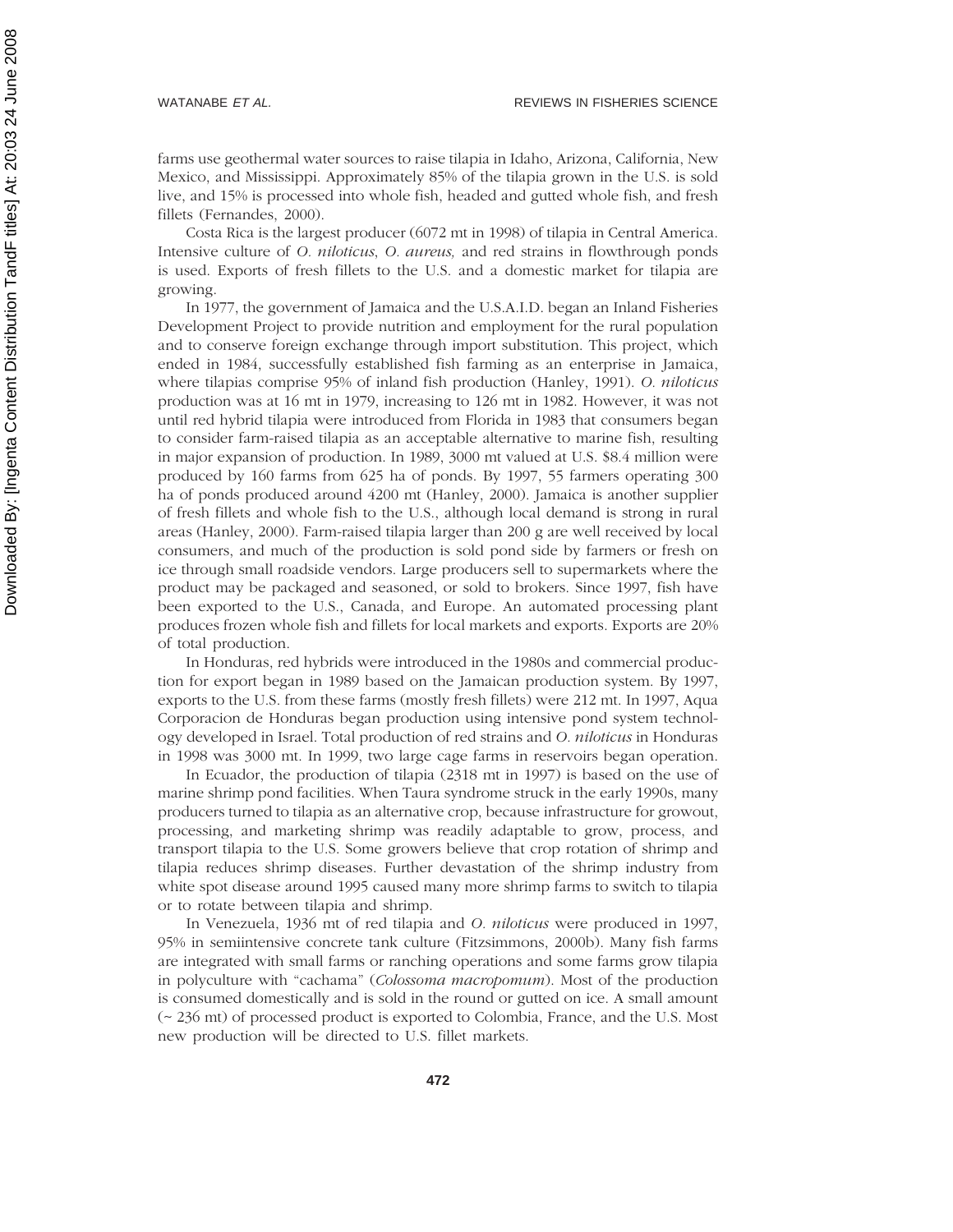In addition to these major producing countries, other countries in the Americas that produce significant quantities of tilapia include Nicaragua (352 mt), Guatemala (260 mt), Belize (147 mt), Suriname (100 mt), Canada (100 mt), Panama (65 mt), Paraguay (60 mt), Trinidad (28 mt), El Salvador (20 mt), Argentina (10 mt), and other nations (120 mt) (Fitzsimmons, 2000b).

To summarize, most large-scale commercial production from the tropics, where production costs are low, is developed for export to the U.S., Europe, and Asia. In Central America, northern regions of South America, and the Caribbean basin, the commercial production of tilapia has expanded in recent years to target North American markets for fresh and frozen fillets. These operations are typically pond based, but more intensive systems using gravity flowthrough of diverted surface waters are also in development. There is a strong and growing domestic market in many producing countries in south and Central America, such as Colombia, Cuba, Brazil, and Mexico. In Colombia and Mexico, for example, domestic demand has absorbed local production, and exports to the U.S. have declined. Most commercial production in the U.S. and Canada, where intensive fish production costs are higher, is for the live fish ethnic market, which brings the highest prices.

Based on current trends, the total production of tilapia in the Americas is expected to double in the next 10 years to 500,000 mt by 2010 (Fitzsimmons, 2000b). Due to cost advantages, most growth will occur in tropical countries, while North America will see a moderate increase that will mainly supply niche markets for live fish and local fresh product. Mexico and Brazil will be major producers and consumers, followed by the U.S. (Fitzsimmons, 2000b).

#### C. U.S. TILAPIA SUPPLY

The U.S. is a large and expanding market that has stimulated the development of tilapia farms throughout the Americas. Tilapia consumption has grown dramatically in the U.S. over the last decade. In 1992, total tilapia supply in the U.S. was 8000 mt live weight equivalent (LWE), which grew to 52,000 mt LWE by 1998. In 2000 U.S. consumption exceeded 81,000 mt LWE (Fitzsimmons, 2000b). Imports have taken a growing share of the market, representing 40,469 mt (72,428 mt LWE) in 2000, or 80% of the total supply. Tilapia is the third largest imported aquaculture product in U.S. behind shrimp and Atlantic salmon (Fitzsimmons, 2000b). U.S. domestic production grew at a much slower rate from more than 2000 mt LWE in 1991 to over 9000 mt LWE in 1998 (50% per year). Oriental and other ethnic markets are still the primary market for U.S.-grown fish.

It is noteworthy that U.S. consumption of tilapia continues to expand at 20% per year, while there is little or no increase in overall per capita seafood consumption. This is attributed in large part to marketing and the availability of more varied products, including live, fresh, and frozen whole and fillets that cater to both household and institutional consumers (Posadas, 2000). Competitively priced tilapia products are being imported from a variety of countries and new markets are developing as processors develop value-added products (marinated, breaded, and microwave ready) that are gaining market share. The Tilapia Marketing Institute (TMI) was founded in 1998 by several larger producers and marketers to increase awareness and demand for tilapia products. The American Tilapia Association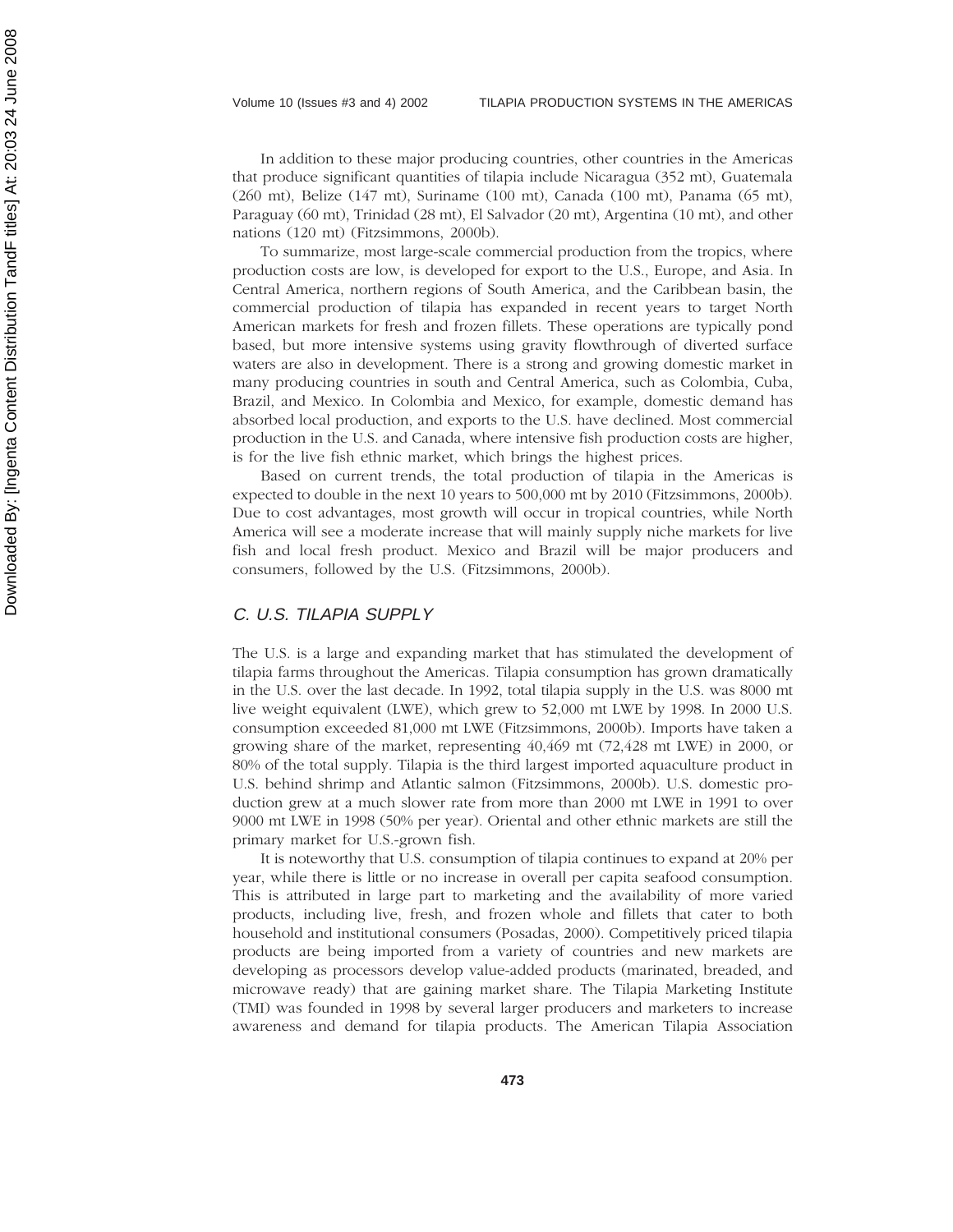(ATA), an organization consisting of producers and individuals from government and academia, should also help stimulate demand.

Imports of tilapia to the U.S. are comprised mainly of whole frozen fish, most of which comes from the orient, followed by frozen and fresh fillets, most of which originates in Central America and the Caribbean. In 2000, the value of imported fillets was \$68 million compared with \$33.7 million for whole frozen tilapia.

The tilapia markets in the U.S. are segmented between live, whole frozen, frozen fillets and fresh fillets. There is a wide price structure and prices vary considerably across the U.S. (Fitzsimmons, 2000d). At the high end is the ethnic market for live and fresh fish that bring \$2.20 to 6.60/kg farmgate. Domestic producers supply this market. Fresh fillets are mostly imported from the South and Central America, while frozen fillets come mostly from China, Taiwan, and Indonesia, selling for \$4.80 to 7.00/kg wholesale. While prices vary wildly with quality (Engle, 1997a), fresh fillets are sold for around 26 to 66% higher than the frozen fillet price (Engle, 1997b; Josupeit, 2002). Imported fillets are sold to wholesalers and distributors, then to retail grocers and restaurants. Fresh fillets are a rapidly growing market, because this form is sold in grocery stores and used in restaurants. At the low end of the price range is whole frozen fish, imported from Taiwan and China, which sells for \$1.10 to 2.00/ kg farmgate. Product quality of whole frozen fish from the orient is uneven and prices continue to decline. Fresh fillets have shown the most rapid growth of all product forms. Fresh fillets originate mainly from Ecuador, Costa Rica, Honduras, and Jamaica, and a few U.S. producers who have been distributing fresh fillets.

# III. GROWOUT SYSTEMS

In the Americas, tilapias are cultured under a diversity of production systems from extensive to superintensive, small to large scales, mono- or polyculture, fertilization and/or manuring, and/or feeding. The various systems used for commercial production in the Americas are described, with an emphasis on systems for which definitive published data is available.

# A. EXTENSIVE CULTURE

#### 1. POND CULTURE

The earliest form of tilapia culture in many areas of the Caribbean and Central and South America was small earthen ponds with no inputs, relying only on natural plankton and detritus present in water and soil (Teichert-Coddington and Green, 1997; Ramnarine, 2000). Extensive pond culture is still practiced in some areas of the Americas such as Mexico, the Dominican Republic, and Jamaica. Families typically consume most of the product and sell a small portion. Using mixed sex culture and low stocking density (1000 to 2000 fish/ha), yields range from 300 to 700 kg/ha/crop. In most developing countries, this type of producer has a low social, cultural, and economic status and limited access to technology, markets, and credit (Alceste, 2000a). While its impact is hard to measure, extensive tilapia culture has helped the rural poor to improve their household nutrition and raise their standard of living in some areas of the Americas (Fitzsimmons, 2000b; Fonticiella and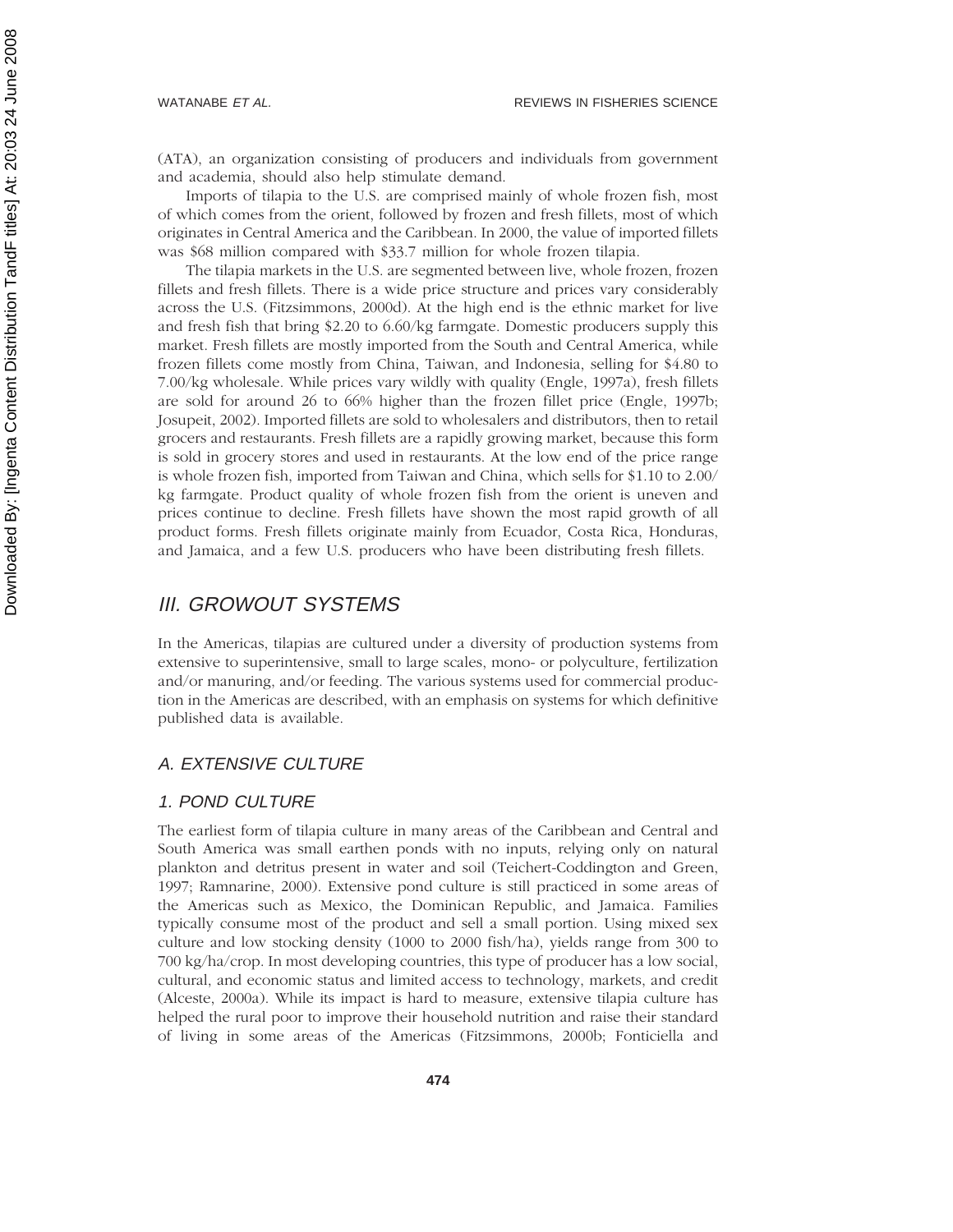Sonesten, 2000). In the Dominican Republic, where land and labor are inexpensive, but financial incentives and infrastructure are lacking, only extensive and semiintensive operations will likely prevail during the next decade (Alston *et al*., 2000).

#### 2. RESERVOIR RANCHING

The most productive form of extensive farming of tilapia in the Americas today is ranching, where tilapia are stocked into public and private reservoirs in a number of Caribbean and the Central and South American countries, including Cuba (Fonticiella and Sonesten, 2000), Mexico (Fitzsimmons, 2000a), and Brazil (Lovshin, 2000). Built to provide electrical power, irrigation and potable water, and flood control, these reservoirs have become valuable as inland fisheries resources. Tilapias harvested from reservoirs are included in the aquaculture statistics because there are stocking programs adding juvenile tilapia.

In Cuba, tilapia culture consists mainly of fingerling production (primarily *O. aureus*) in hatcheries for stocking and extensive culture in reservoirs, where the fish production level relies on the primary productivity in the water body (Fonticiella and Sonesten, 2000). Semiintensive culture is also practiced in small reservoirs, where composted crop residues and manure are added to increase productivity. Mean annual yield of tilapia from Cuban reservoirs during 1977 to 1996 was 186 kg/ha/y. Mean annual yield in semiintensive culture using organic fertilization practices is about 1360 kg/ha/y. A network of hatcheries now covers all provinces of the country.

#### B. SEMIINTENSIVE CULTURE (PONDS)

As market demands increase, industry expands, and technology development continues, traditional extensive culture methods are being replaced by semiintensive and intensive production systems. In countries with adequate water and land resources, including the Caribbean Islands of Suriname and Trinidad and Tobago (Ramnarine, 2000), Jamaica (Hanley, 1991, 2000), and the South American countries of Brazil (Lovshin, 2000) and Honduras (Teichert-Coddington and Green, 1997), significant production comes from earthen ponds using semiintensive techniques, with nutrient input limited to manure and supplemental feeds with no aeration or water exchange.

Semiintensive pond culture of tilapia is typically integrated with agricultural or animal husbandry activities because pond fertilization with organic (e.g., crop residues or manures) fertilizers can promote natural pond productivity in addition to being directly consumed by the tilapia. In Brazil, for example, 0.1-ha ponds stocked with sex-reversed male tilapia in monoculture or in polyculture with common carp and Chinese carp yield 3 to 4000 kg/ha/crop when ponds are integrated with pig husbandry (Lovshin, 2000). In the U.S., however, semiintensive culture using manures is not practiced due to public perception, even though the costs of using commercially prepared diets are much higher per unit of fish production.

The most detailed description of semiintensive culture in the Americas comes from Honduras (Teichert-Coddington and Green, 1997). In 1983, a project funded by the U.S. Agency for International Development (U.S.A.I.D.) was initiated in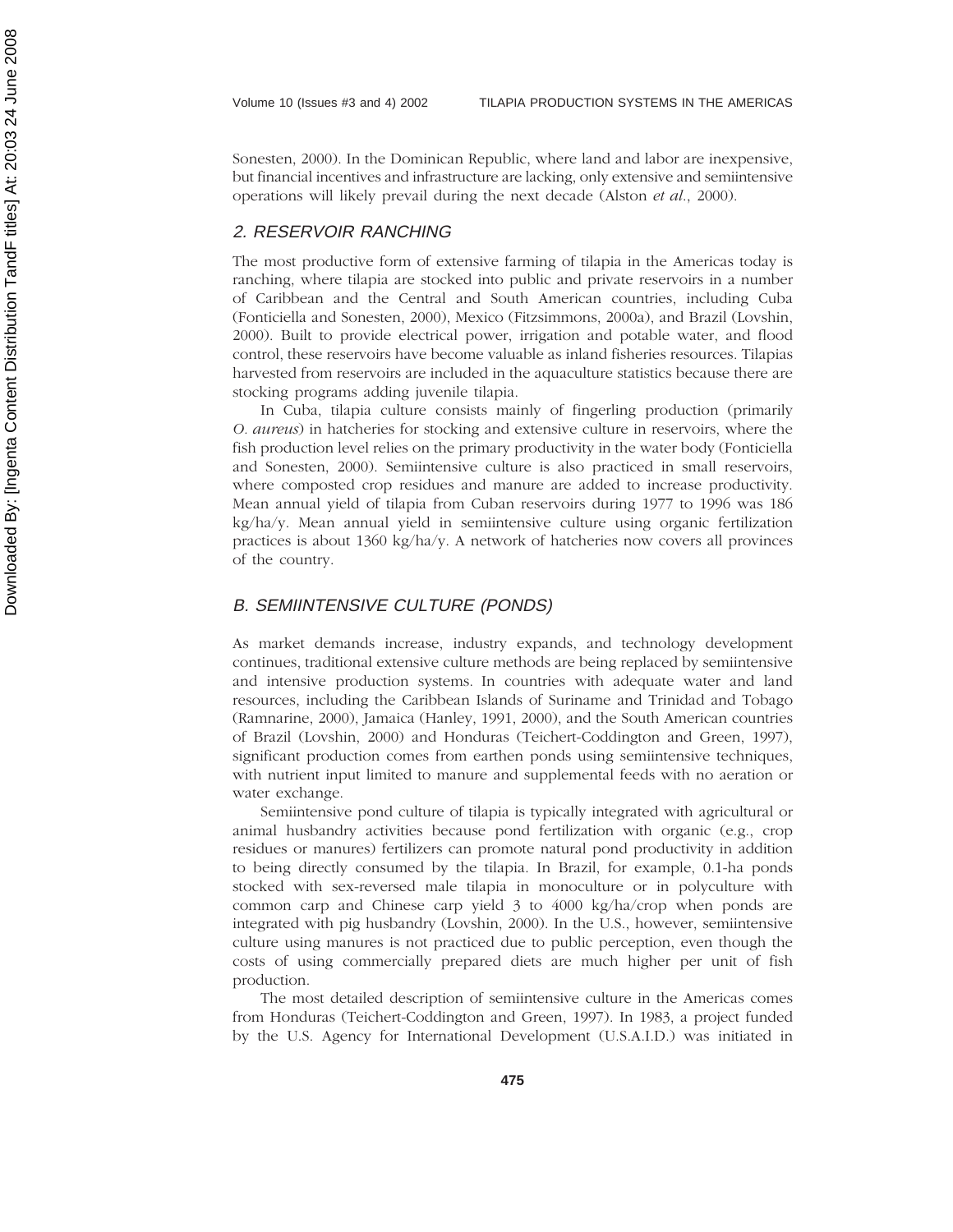Central America, focusing on increasing natural productivity and fish yields of static water ponds through nutrient inputs without mechanical aeration. A number of semiintensive pond management strategies were tested in Panama and Honduras for Nile tilapia stocked in 0.1-ha earthen freshwater ponds at densities of 10,000 to  $30,000$  fish/ha (1 to  $3/m<sup>2</sup>$ ). Nutrient inputs ranged from inorganic phosphorus to various levels of organic fertilizer, combinations of organic and inorganic fertilizer, and combinations of fertilizers and feeds. The economics of these systems were evaluated in terms of income above variable costs and net returns to land and management from enterprise budgets for 150-d growing cycles. Greatest tilapia yields (5300 kg/ha for 150 d) were obtained with feeds; however, a combination of chicken litter (750 kg/ha/week) and inorganic nitrogen (14.1 kg N/ha/wk as urea) yielding up to 3685 kg/ha was just as profitable. Higher fertilizer application rates resulted in low dissolved oxygen, which stressed or killed fish. These authors concluded that semiintensive culture of tilapia without feed may be quite profitable for subsistence level farmers who do not have buildings or equipment (fixed costs), but would not be profitable for large farms producing fish for export (Teichert-Coddington and Green, 1997). Such farms would have to incorporate the cost of pond depreciation and maintenance into their costs. Stocking densities would have to be increased 2 to 5 times, and mechanical aeration and/or water exchange would be needed to maintain water quality. These authors further suggested that growing tilapia with fertilizers until feed became necessary to sustain good growth could minimize the amount of feed required. Because fish of 150 g and higher are consumed in the rural areas of Honduras, pond management to supply these markets may depend on a combination of organic and chemical fertilizers. If large fish  $(> 300 \text{ g})$  are needed  $(e.g., by the export market)$ , feed will be required to continue growout.

In Jamaica, the majority of production is a red tilapia strain known as Jamaican red tilapia, generally believed to be descendants of 4-way mosaic of *O. mossambicus*, *O. urolepis hornorum*, *O. aureus*, and *O. niloticus*. Most farms are situated in the south central plains where clay soils and irrigation systems of the sugar industry provide infrastructure for water supply and drainage. The predominant production unit is the earthen pond, 0.4 ha, excavated to 1.5 m deep. Production uses 98% males produced by testosterone sex reversal. A three-phase system of brood, nursery and growing ponds is used. Fingerlings  $(20 \text{ to } 50 \text{ g})$  are moved from nursery ponds to growout ponds. On a typical farm, growout stocking densities are less than 30,000/ha, supplemental diets are used, water exchange is minimal (10%/d), and paddlewheel aeration is used occasionally. Fish are grown for 90 to 150 d to 220 to 350 g, with an average survival of 95% (Hanley, 2000). Some producers grow fish to  $> 450$  g in the same time through longer durations of aeration.

#### C. INTENSIVE CULTURE

#### 1. CAGES

Culture of tilapia in cages is expanding in some countries of the Americas, including Mexico (Fitzsimmons, 2000a), Brazil (Lovshin, 2000), and Colombia (Popma and Rodriquez, 2000). This approach is useful for producers who use public or communal waters, including reservoirs, lakes, bays, irrigation systems, or village ponds. In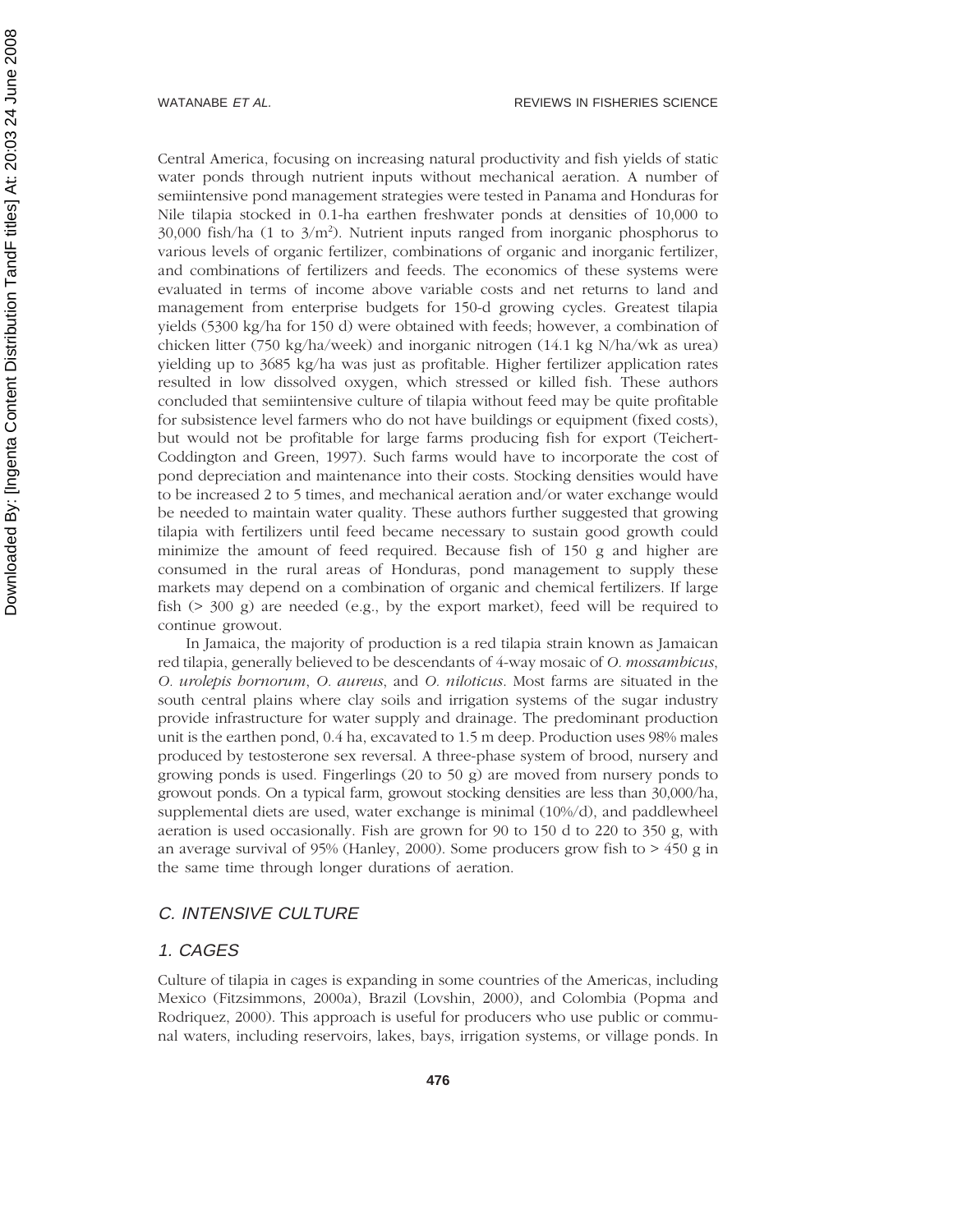the U.S., tilapia are being cultured in cages placed in abandoned phosphate mining pits in Florida and in watershed ponds in Alabama (Popma and Rodriquez, 2000). Cages vary widely in construction, from simple bamboo enclosures to complex steel and plastic designs. Capital investment is low compared with ponds, and by concentrating fish the farmer has better control over feeding and harvesting. This method also reduces fertilization and recovery of eggs by spawning fish to minimize unwanted recruitment. Some disadvantages of cage culture include poaching risk, inability to avoid poor water quality conditions, and dependence on nutritionally complete feeds.

In Mexico, cage culture systems include floating cages, net pens that use staked sides and rest on the bottom, and wooden corrals that enclose portions of a lagoon (Fitzsimmons, 2000a). In Brazil, cage culture is expanding rapidly as more nutritionally complete floating feeds become available and as government agencies issue permits for cage culture on public waters (Lovshin, 2000). Cage volumes and stocking densities range from 4-m<sup>3</sup> units stocked at 200 to 300 fish/m<sup>3</sup> to cages of 100 m<sup>3</sup> or larger stocked at 25 to 50 fish/m<sup>3</sup>. Yields range from 150 kg/m<sup>3</sup>/crop in  $4 \text{ m}^3$  cages to 50 kg/m<sup>3</sup>/crop in 100 m<sup>3</sup>.

In Colombia, cage culture is practiced in large reservoirs constructed for hydroelectric generation (Popma and Rodriquez, 2000). Cages range from 2.7 to 45 m<sup>3</sup> in volume, with total volume exceeding  $13,000$  m<sup>3</sup> in 1997. Sex-reversed males produced in land-based hatcheries are stocked into growout cages at 30 g and are raised to 150 to 300 g in 6 to 8 months. Fish are fed extruded feeds with 24 to 34% crude protein. Streptococcal infections have been problematic and survival averages 65%. Annual yields at final densities of 160 to 350 fish/m $^3$  are 67 to 116 kg/m $^3$  (Popma and Rodriguez, 2000).

#### 2. PONDS AND RACEWAYS

Intensive ponds of 1 ha or less and raceways or tanks supplied with large amounts of flowing water from rivers or streams are preferred for large-scale commercial production in many countries of the Caribbean and Central and South America. In these countries, companies that grow tilapia using intensive systems target a highquality product for export markets. Such companies have access to monetary institutions to finance production, add value, and ship to distant markets (Alceste, 2000b). In addition to complete water exchange, supplemental aeration with paddlewheels or air injection is usually applied.

Detailed descriptions of intensive pond culture in the Americas have been published for Honduras (Teichert-Coddington and Green, 1997; Green and Engle, 2000) and for Jamaica (Hanley, 1991, 2000). The Honduran intensive pond culture system is modeled after the system utilized in Jamaica, which is described below in greater detail.

There are three levels of farming (small, medium sized, and large) in Jamaica, that illustrates a progression from semiintensive to intensive and highly intensive culture practices. The lowest level is the small farmer with 1 to 4 ha (75% of farms) that usually owns their land. Fishponds are not the only source of income for these small farmers. Final yield averages 9000 kg/ha/y. The second level is the medium size operator with 5 to 20 ha (19% of farms). Fish are sold pond side, but are also sold to distributors or to a contract farming system. Final yield averages 16,000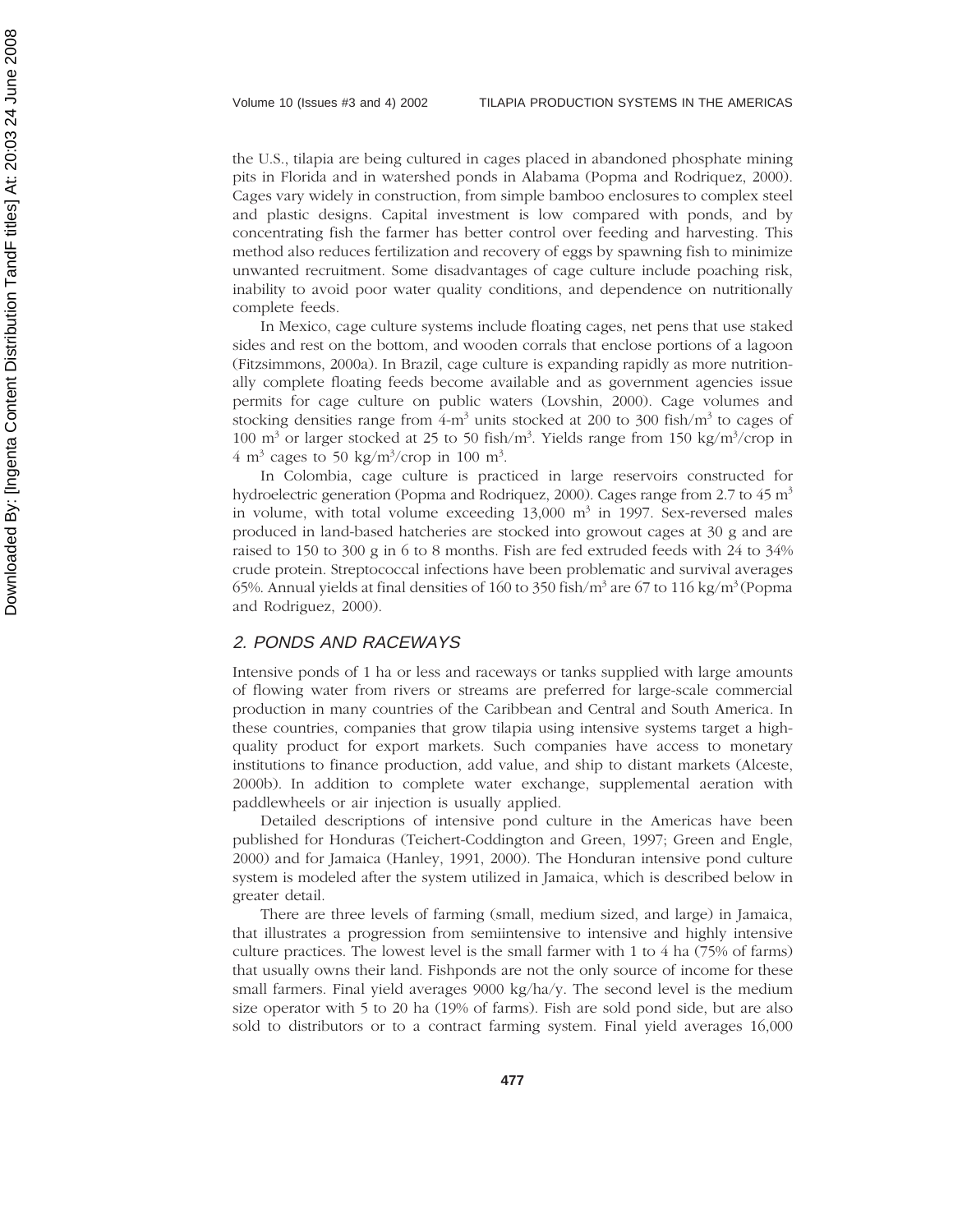kg/ha/y. The third level is the large operator with 21 to 45 ha  $(6\%$  of farms). Large farms are typically partnerships or subsidiaries of larger firms engaged in other businesses. These farms stock at higher densities, use greater water exchange and aeration, and manage integrated systems for maintaining broodstock, producing fingerlings, processing, and marketing. Input costs are higher and feed efficiencies slightly lower, but larger fish are produced, and much greater yields of 45,000/kg/ ha/y are generated. The production cost for a medium farm is  $$1.62/kg$ , while that of a large farm is estimated at \$1.25 to 1.55/kg (F. Hanley, personal communication). This compares with a selling price of \$2.65/kg. Major financial inputs are fingerlings and feed, comprising 73% of costs.

The highest level of intensification of pond culture in Jamaica is illustrated by Aquaculture Jamaica Ltd. (AJL), a 42-ha farm in the Parish of St. Elizabeth that produces 1800 mt of marketable fish/year. Sex-reversed fingerlings produced in nursery ponds are moved to growout ponds at 60 g average weight. Growout is conducted in two phases: Phase 1 growout is conducted in 0.5 to 1.0 ha ponds, where fish are grown from 60 to 220 g in 130 d at a density of 137,000/ha with 80% survival. Water exchange is 30 to 50%/d and aeration 2.5 to 7 hp/ha. Fish are fed 30 to 32% crude protein diets and the feed conversion ratio (FCR) is 1.9. Yield is around 25,000 kg/ha. During phase 2 growout, fish are grown to 580 g to 600+ g in 120 to 130 d. Varying combinations of water flow and aeration levels are used during this phase. High-density ponds (0.06 to 1.0 ha) are stocked at 300,000/ha and lower-density ponds (0.5 ha) stocked at 100,000/ha. Water exchange ranges from 1 to 8 pond volumes/d to as high as 24 pond volumes/d, while paddlewheel aeration of 10 to 24 hp/ha may be applied. The level of water exchange depends on availability, which varies seasonally; ponds with high exchange are not aerated. Survival is 92% and FCR ranges from 1.9 to 2.0. Yields from low-density ponds are 47 to 52 mt/ha, while those from high-density ponds are 86 to 200 mt/ha. Superintensive (80 fish/ $m<sup>3</sup>$ ) ponds with exchange rates of 24 pond volumes/d and no aeration produce the equivalent of  $1260 \text{ mt/ha/y}$ . AJL's flowthrough system uses 53.6  $\text{m}^3$  of water/kg of fish produced compared to 7.3  $\text{m}^3$ /kg for the medium size semiintensive farm (with no water exchange but replacing evaporative losses). In comparison, intensive recirculating production systems in the U.S. use about 0.81 m3 /kg (Rosati *et al*., 1997).

AJL is an integrated enterprise with its own processing plant and uses the HACCP system of hazard control points through the feeding, harvesting, and processing processes. Approximately 50% of production is sold locally, with the remaining product exported to the U.S.A., Europe, and Canada. An important feature of AJL tilapia farming is the contractual system in which a farmer enters a binding agreement with AJL, who supplies fingerlings, feed, technical advice, harvests and buys fish, and restocks ponds. In turn, the farmer must meet the company's standards for production volumes and management practices. AJL has eight contract farms operating 65 ha providing 800 to 900 mt/y to the contract system.

Because investment capital in Jamaica is scarce and startup costs are high, interest in new farms is mainly in contract farming, which guarantees markets and cash flow. Large producers such as AJL that apply more technology to farming are constrained by a shortage of experienced management and technical personnel. In order for tilapia aquaculture to compete with land based animal production, the industry will need to increase efficiency of production and markets through control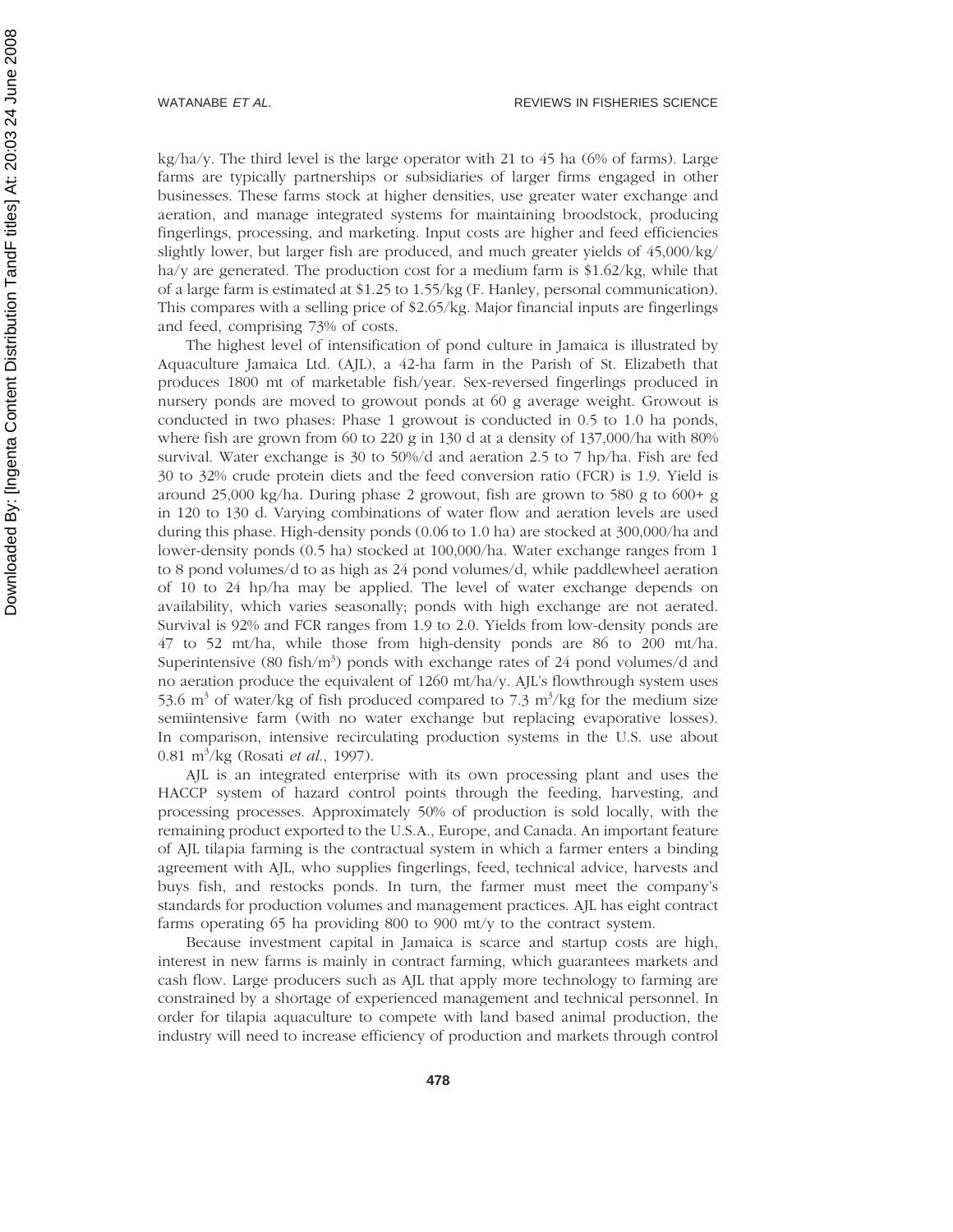of genetic resources, improved feeds and feeding programs, improved processing yields, more diverse product presentation, and value-added production. While there are sufficient land resources to expand traditional pond-based production, a diminishing supply of water for agriculture (Ryther, Creswell, and Alston, 1991; Chakallal and Noriega-Curtis, 1992) is problematic. Diversification into brackish coastal sites may be possible, or into marine cage or net pen culture in protected bays on the south coast.

#### 3. INTEGRATED TILAPIA AND SHRIMP PRODUCTION

White spot and other diseases have affected marine shrimp production in several countries, including Ecuador, Panama, Mexico, and Thailand. Some shrimp farmers have turned to polyculture or crop rotation with tilapia as an alternative production system (Fitzsimmons, 2000d). Polyculture may involve growing tilapia and shrimp in the same pond, with fish allowed to free range or confined to floating pens. Sequential polyculture involves raising shrimp and tilapia in separate ponds. On some farms, "conditioned" water from tilapia ponds is gravity fed to shrimp ponds. In others, shrimp pond effluent is gravity fed to tilapia ponds.

Tilapia-shrimp polyculture may provide advantages in several ways. Cannibalism is one of the primary vectors for the transmission of viral shrimp diseases. Tilapia consume dead or moribund shrimp in polyculture ponds, limiting cannibalism as a mode of transmission. Tilapia also consume small crustaceans, which may be disease vectors. Water from a tilapia culture pond, which tends to be predominated by Gram-positive bacteria, may inhibit the spread of *Vibrio* and other bacterial pathogens in shrimp ponds, which are Gram-negative. Tilapia disturb bottom sediments in foraging and nest building activities, which may improve oxidation of the substrate and interrupt life cycles of shrimp pathogens or release nutrients that could improve algal blooms. While growers in South America and Asia have reported reduced shrimp disease and increases in shrimp production in polyculture systems, controlled studies are needed to better understand the underlying mechanisms and the costs and benefits of penaeid shrimp-tilapia polyculture (Fitzsimmons, 2000d).

### D. INTENSIVE TANK CULTURE

Cold-intolerance, poor growth, and disease are major problems in the culture of tilapias in areas where water temperatures fall below 20°C. There have been a number of technological advances that have permitted tilapia culture to expand outside the tropics into the colder climatic zones of North America. These include combined intensive-extensive (CIE) systems, closed-cycle, controlled environment systems, geothermal culture systems, and intensive indoor recirculating aquaculture systems (RAS) using advanced water treatment methods.

#### 1. COMBINED INTENSIVE-EXTENSIVE SYSTEMS

In the southeastern U.S., where climatic conditions permit seasonal (i.e., spring through fall) growout in outdoor ponds, a type of recirculating pond system (also called the combined extensive-intensive system (CIE) or Dekel system in Israel) (Diab *et al*., 1992; Mires and Amit, 1992; Mires and Anjioni, 1997) is being used to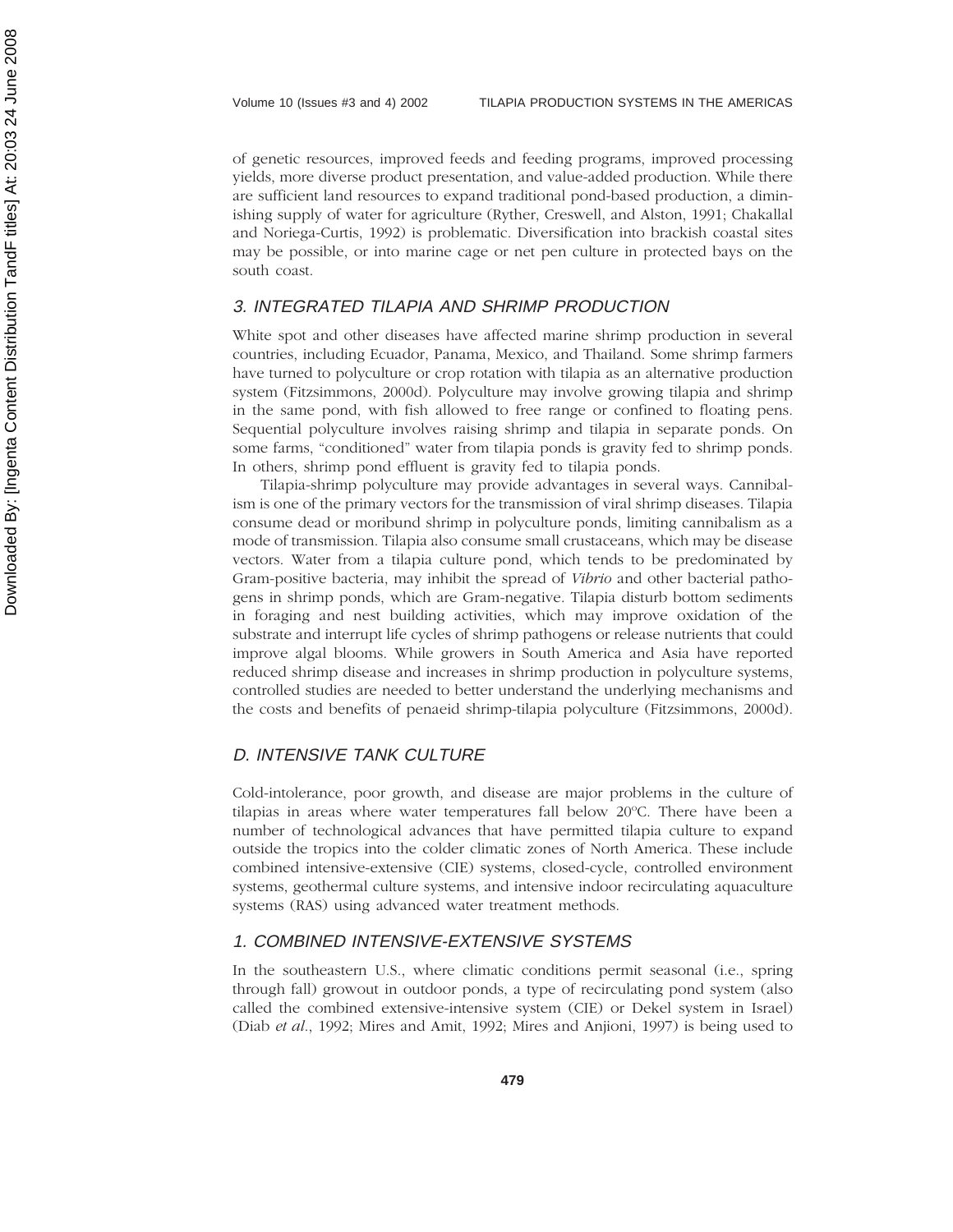grow tilapia on some commercial farms (Hargreaves, 2000). In CIE systems water is recycled between a number of smaller concrete growout ponds and a large earthen pond (reservoir), which serves as a biofilter to maintain water quality. Paddlewheel aerators in the pond supply oxygen and circulate water. In these systems, natural productivity plays a minor role in fish nutrition, but plays a critical role in water quality management. The reservoir pond functions as a purification station in which organic solids settle and decompose and/or are consumed by fish. Nitrogen and phosphorus are either immobilized or transformed by bacteria into compounds that have little or no toxicity to fish (Mires and Anjioni, 1997). A volumetric ratio between growout and reservoir ponds of at least 1:10 is required. Fish are also stocked in the reservoir where they participate in the biofiltration process by feeding on partially digested feces that are flushed from the growout ponds.

Hargreaves (2000) described a commercial recirculating pond system (Pratt Farm) producing tilapia and catfish in Eudora, Arkansas. The farm consists of a threetiered raceway production system coupled with earthen ponds for water conditioning. Each raceway is  $4.88$  m wide  $\times$  10.98 m long  $\times$  1.14 m deep (vol. = 61.1 m<sup>3</sup>) and is operated with a hydraulic detention time of 8.1 min (180 exchanges/d). Maximum tilapia density in each raceway ranges from 160 to 185 kg/m<sup>3</sup> and maximum loading ranges from 1.2 to 1.5 kg/L/min. Mixed-sex hybrid tilapia  $(0. \textit{Aureus} \times 0. \textit{mossambicus} \times 0. \textit{niloticus})$  is grown, and ponds are also stocked with low densities of channel catfish and bighead carp. The volumetric ratio of growout raceways to treatment ponds is 1:118.

#### 2. CLOSED-CYCLE, CONTROLLED-ENVIRONMENT SYSTEMS (ODAS SYSTEM)

A tilapia farm (Solar Aquafarms) developed in the U.S. in the late 1980s combined the features of pond culture with controlled environment tank culture methods (Serfling, 2000). The farm used greenhouses and aerated circular tanks (29.3 m diameter; vol. = 820 m<sup>3</sup>) or raceways (18.3 m  $\times$  146. 3 m; vol. = 2083 m<sup>3</sup>). The unique feature of this culture system was that it eliminated the need for biofilters, because wastewater was treated and bioconverted into natural foods directly in the fish tanks, a process referred to as "ODAS" (Organic Detrital Algae Soup). Suspended detritus and microorganisms (e.g., bacteria, microalgae, and protozoa) are used to convert dissolved and particulate wastes into microbial protein, which is consumed by tilapia. FCR averaged 1.3:1. ODAS thereby reduces the cost of feed and disposal of solid wastes. The microbial soup was thought to have a probiotic effect to inhibit pathogens and eliminate the need for UV or ozone disinfections, but off-flavor was sometimes problematic in this system. Fish yields averaged 65 to 70 kg/m<sup>3</sup>/y (673,000 kg/ha/y) and yields of 500 t/ha/y with less than 0.5% daily water exchange were reported (Schroeder and Serfling, 1989). The rate of water use was 0.028 m<sup>3</sup>/kg fish produced. Total production cost for live fish delivered to the processing plant was reported to be \$1.21/kg, comparable to many tropical countries using earthen ponds. From 1987 to 1993, Solar Aquafarms marketed fresh tilapia fillets to restaurants and retailers, but high labor costs to process fillets and low fillet yields (31 to 34%), coupled with the high live tilapia prices in California, caused a switch to marketing live and fresh whole tilapia.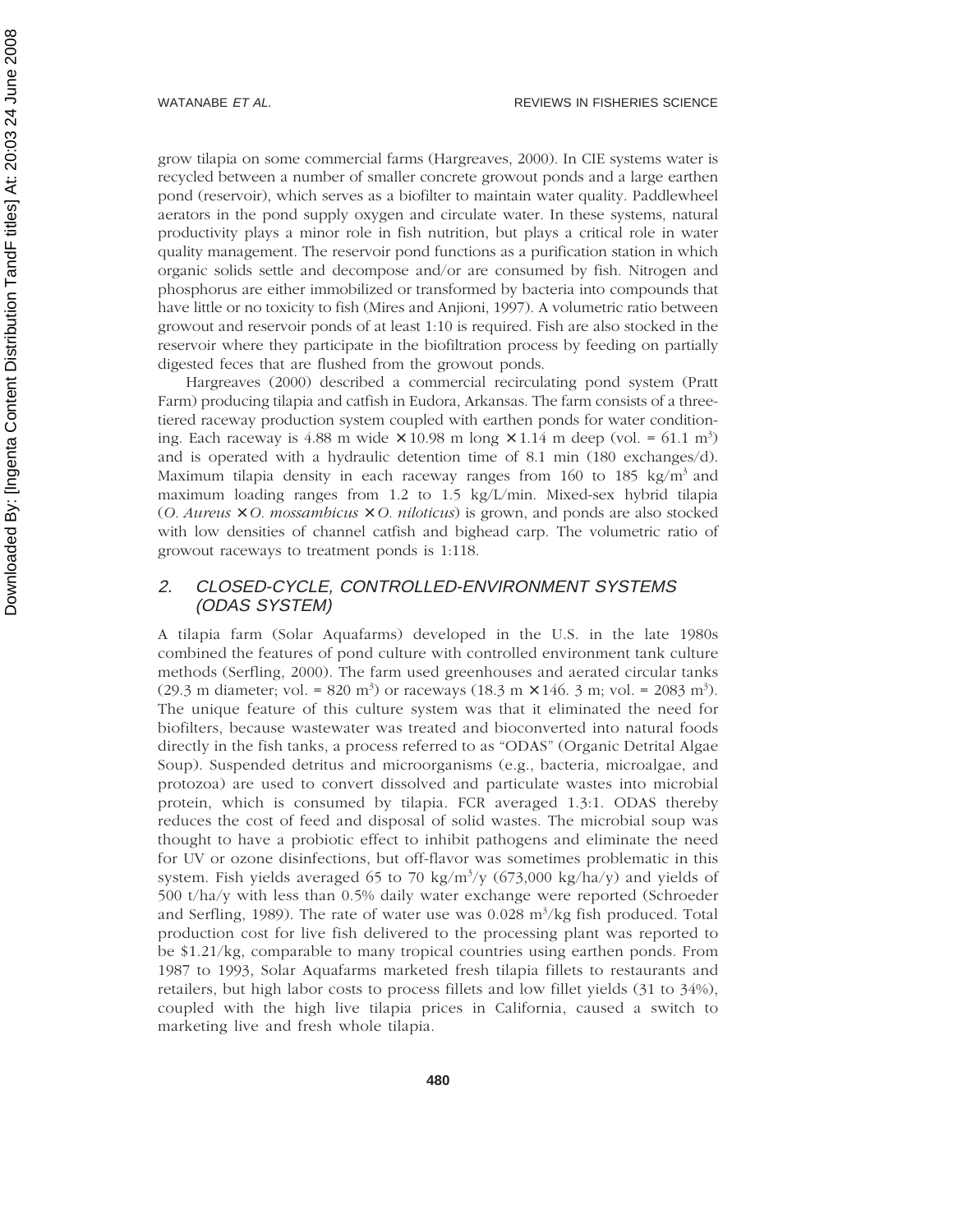#### 3. GEOTHERMAL-BASED CULTURE SYSTEMS

Harnessing of geothermal heat has been an important factor in the increased production of tilapia in the U.S. Geothermal fluids, pumped or flowing naturally from artesian sources, are used directly as a culture medium, or as a heat supply for indirect temperature control through heat exchangers. This enables geothermalbased facilities to grow fish faster and during all seasons of the year (Zachritz and Rafferty, 2000). High volumes of water are generally required for direct heat systems, and most applications are for flowthrough raceways or ponds in areas where the use of geothermal fluids is not restricted. Indirect heating using heat exchangers, on the other hand, allows for the independent control of heating, water quality, and culture water flow rates (Zachritz and Rafferty, 2000).

Geothermal fluid temperatures in the U.S. range from 26 to  $74^{\circ}$ C. At many sites, geothermal water is available at a temperature close to that required for culture. At other sites, geothermal fluids must first be cooled by evaporative cooling, spray towers, or by mixing with a cooler water source. Many farms around the Salton Sea and Imperial Valley area of Southern California use geothermal fluids (Zachritz and Rafferty, 2000). These farms produce a total of 3700 mt/year, most of which is sold live to markets in California.

Relatively little data are available on geothermal-based tilapia culture systems in the U.S. Hargreaves (2000) described an intensive growout facility (Sea Chick, Inc., Escatawpa, Mississippi), which utilizes  $26^{\circ}$ C geothermal water for culture. Fish are grown to 220 g in ponds and then stocked in circular raceways for growout to market size. Forty-eight  $64\text{-m}^3$  circular tanks  $(6.7 \text{ m}$  diameter  $\times$  1.82 m deep) constructed of concrete are operated in a flow-through mode with a water exchange of about 0.33/h. Water is oxygenated in a side-stream flow through a U-tube. Current harvest density is 50 kg/m<sup>3</sup>, while farm production averages 4500 kg/wk (Hargreaves, 2000). Water use is estimated at  $345 \text{ m}^3/\text{kg}$  fish produced.

#### 4. INTENSIVE INDOOR RECIRCULATING SYSTEM

The high-priced ethnic market for live tilapia in the U.S. has led to development of the most intensive systems, indoor recirculating aquaculture systems (RAS). Fish are reared in concrete, fiberglass, or plastic-lined tanks supported by a variety of physical and biological filtration systems to maintain water quality and retain the heat in the water that must be added with electric, petroleum, or coal sources of heat. Because RAS require large investments of capital, technology, and skill, cost of production is high, but market prices for live fish may justify the costs, depending on the scale and local market prices. Approximately 75% of the 9000 mt of tilapia produced in the U.S. in 1998 were grown in recirculating systems.

Indoor RAS address a number of concerns to the aquaculture industry: they generally provide a higher degree of environmental control and are the only means for a fish producer to grow tilapia year-round in temperate regions without using a thermal effluent or high flow geothermal heating. These systems require less water and less land area per kg of fish produced than most of the systems mentioned previously. They can be located in relatively close proximity to markets to reduce transportation costs and stress and mortalities during live transport. RAS have the potential to mitigate much of the environmental impact of fish production systems by reducing the volume of water discharged and focusing a higher strength waste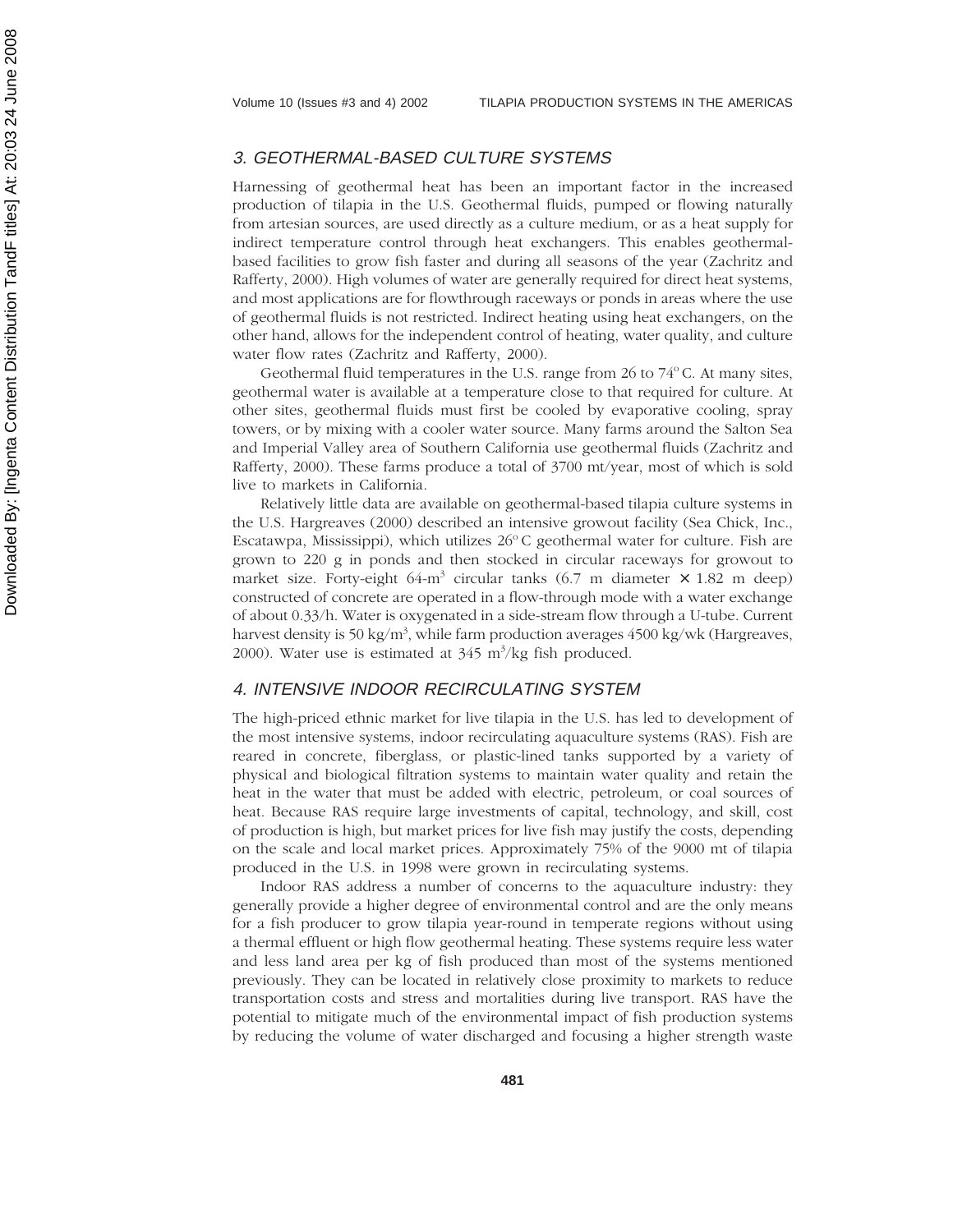into a point source (Losordo, 1997). Waste solids are concentrated as a sludge that is more easily disposed of by land application, treated in aerobic lagoons, or discharged to municipal waste treatment systems. Finally, RAS can increase biosecurity by minimizing the interaction of cultured fish with external biota to maintain integrity of both natural systems and the cultured stocks. This will be critical toward the use of genetically engineered fish in aquaculture.

#### 5. GREENWATER GREENHOUSE RAS

In the southeastern U.S., where moderate climatic conditions prevail, some RASs are operated in greenhouses. In these "greenwater" systems (Hargreaves, 2000), phytoplankton populations are allowed to develop. Fish are fed nutritionally complete diets, but the periphyton and/or phytoplankton may enhance the nutritional value of applied feeds by supplementation of tilapia diets with vitamins and other nutrients.

Hargreaves (2000) described greenhouse-enclosed greenwater recirculating culture systems being used by a number of commercial operations in the state of Louisiana. These systems are modeled after a tank system designed by Mr. Steve Abernathy (Tiltech Aquafarms, Roberts, Louisiana) to minimize facility costs. In-ground tanks dimensions (4.88 m  $\times$  29.28 m  $\times$  1.22 m) are designed as multiples of 4  $\times$  8 ft plywood sheets. A 40-ml polyester-reinforced polyethylene liner is installed inside the framework. Perforated PVC pipe functions as water intake manifolds along the tank floor. Water is then pumped through two  $0.56$  m<sup>3</sup> propeller-washed bead filters, or one 2.83 m<sup>3</sup> paddle-washed bead filter, then returned to each tank through a perforated distribution manifold along the top sides of the tank. Vertical pump aerators placed in each tank provide oxygen (Hargreaves, 2000).

Another unique aspect of the Til-tech Aquafarm system is the use of a series of net pens suspended within the tank, which allows physical isolation of different size or family groups within a system and facilitates concurrent stocking and harvesting. This layout has also been adopted by growers in FL, IL, and MD (Lutz and Roberts, 1998; Abernathy and Lutz, 1998). The serial cohort net pen system maximizes system throughput and production-to-capacity ratio. An economic analysis of a model system producing 45.5 mt/year based on this system indicated a production cost (direct expenses plus depreciation) of \$2.62/kg (Lutz and Roberts, 1998).

#### 6. CLEARWATER RAS

In temperate regions of North America, including the Midwest, the Northeast, the mid-Atlantic and Canada, tilapia are grown in recirculating systems situated in wellinsulated structures. Such systems are described in relation to greenwater systems, as "clearwater" systems (Hargreaves, 2000) and require a full range of water treatment components. In North Carolina, an indoor RAS system that uses water reuse technology developed and/or tested at North Carolina State University has been thoroughly evaluated and described (Losordo, 1997; Hobbs *et al*., 1997; Twarowska, Westerman and Losordo, 1997; Losordo, Hobbs and DeLong, 2000). The production system consists of a 5.1  $m^3$  quarantine tank, a 13.3  $m^3$  secondary quarantine or nursery tank, and four  $60 \text{ m}^3$  growout tanks housed in a 39.6 m long by 9.75-m-wide agricultural barn structure called a "Fish Barn". Water quality in the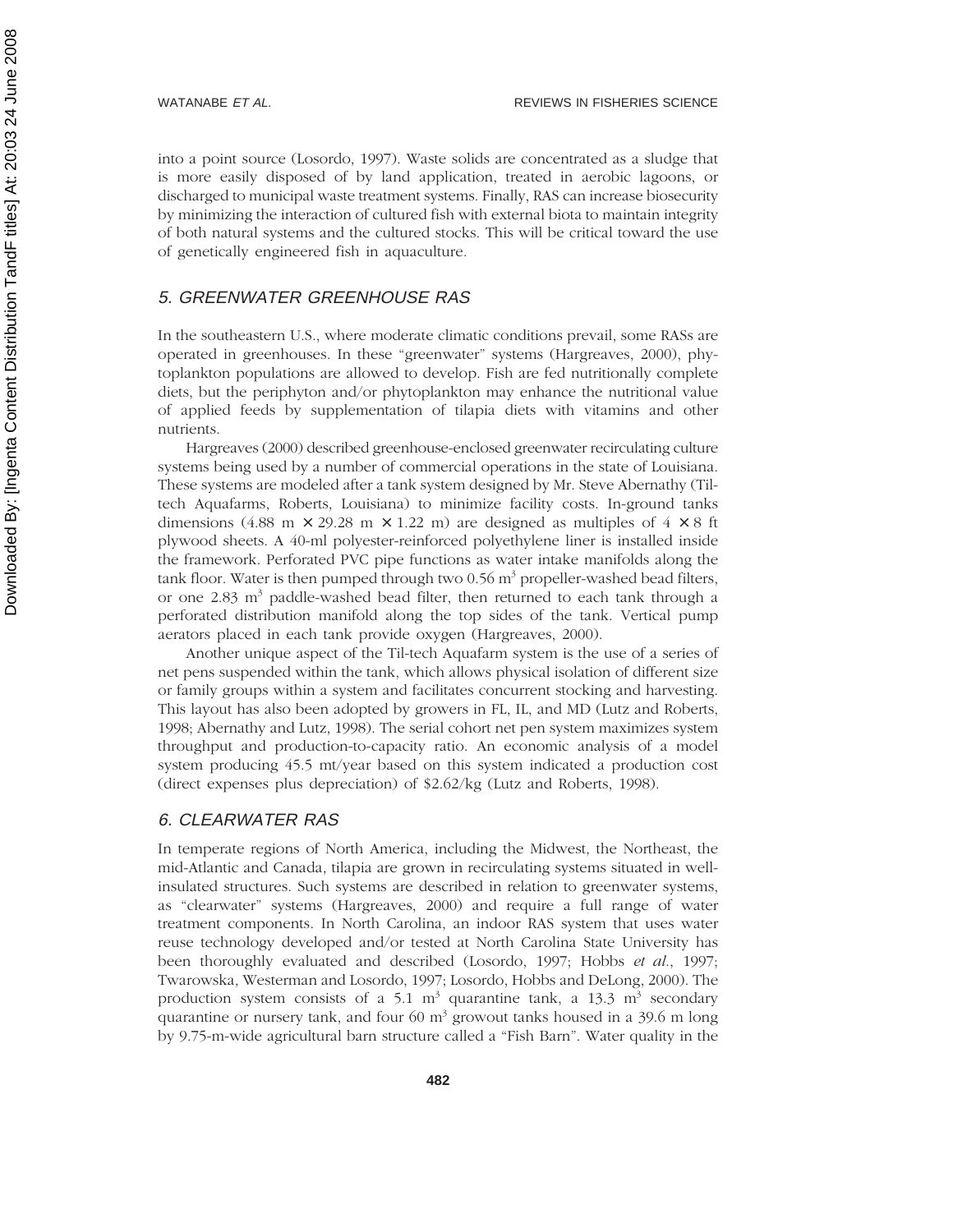growout tanks is maintained by a water treatment system consisting of a particle trap and sludge collector, drum screen filter, a trickling biological filter, and a downflow oxygen contact column (Losordo, Hobbs, and DeLong, 2000). Approximately 20% of the total solids that are input to the system as feed are removed by the particle trap and associated sludge collector in a small, 30-l min (lpm), flow-stream (Twarowska, Westerman, and Losordo, 1997), while the drum screen filter removes an additional 30% of these solids. Hence, waste solids are removed quickly and the suspended solids levels in the tank remain very low. TAN level is also maintained low, because the amount of solids undergoing bacterial decomposition is not very large, and the biofilter removes about 50 to 65% TAN on a single pass through the filter.

Tilapia culture is conducted in three phases: during the quarantine/nursery phase, fish are grown from 1 to 2 g to 25 g in 42 days. Fish are then transferred to the second nursery tank where they grow to approximately 100 g in an additional 42 days. During the initial phase of growout, a tank is stocked with 14,000 tilapia (159 fish fish/m<sup>3</sup>) where the fish are grown from 100 g to 350 g in an additional 84 days (maximum culture density =  $82 \text{ kg/m}^3$ ). At day 168, the fish in the growout tank are split evenly and transferred to a second growout tank. Both populations grow for another 42 days and reach a harvest size of between 567 and 640 g. Final biomass density is 75 kg/m<sup>3</sup>. With four growout tanks, and appropriate movement and splitting of the populations, one harvest can occur every 42 days (6 weeks) to yield an overall yearly production of between 45 to 60 mt (depending on the final average harvest weight of the fish). Water use ranges from 0.11 to 0.21  $\text{m}^3/\text{kg}$  fish produced.

Based on early performance data generated at the Fish Barn project in North Carolina, an economic analysis of a RAS was conducted (Losordo and Westerman, 1994) that reported an initial investment of \$4.34 per kg annual capacity for an intermediate-scale RCS in North Carolina, with an overall production cost of \$2.79 per kg (\$1.27/lb). Recent study results that reflect improvements in the production system, feed quality, and fish genetics suggest that the production cost of tilapia in the NC Fish Barn are at best \$2.47/ kg with a reduced investment cost of \$3.55 per kg of annual production capacity. Even with these improvements, production costs are probably too high to compete in wholesale fish fillet market. However, they can be supported by the local markets for live or whole fresh tilapia on ice.

Through sensitivity analyses, Losordo and Westerman (1994) identified production and engineering improvements that could improve economic viability. Changes in either system production yield, either by increasing stocking densities or growth rates, or reduced overall system cost had greater impacts on production cost than changes in any other variable. For example, increasing production rate by 10% caused a 4.1% decrease in production cost due to more production for the same fixed investment. A 10% reduction in overall investment yielded a 3.5% decrease in production cost (at the same production rate). When FCR was reduced from 1.3 to 1.17, overall production costs was lowered by 3.2%. This suggests that production costs can be lowered significantly if a feed that produced a better FCR were available at reduced cost. RAS are assumed to be energy intensive; however, the sensitivity analysis indicated that a 10% change in electric cost caused only 1.5% change in total production cost of fish. Similarly, a 10% change in engineering performance variables (e.g., pump efficiency, biofilter efficiency, aeration efficiency,  $0<sub>2</sub>$  transfer efficiency) caused no more than a 0.5% change in total production cost. This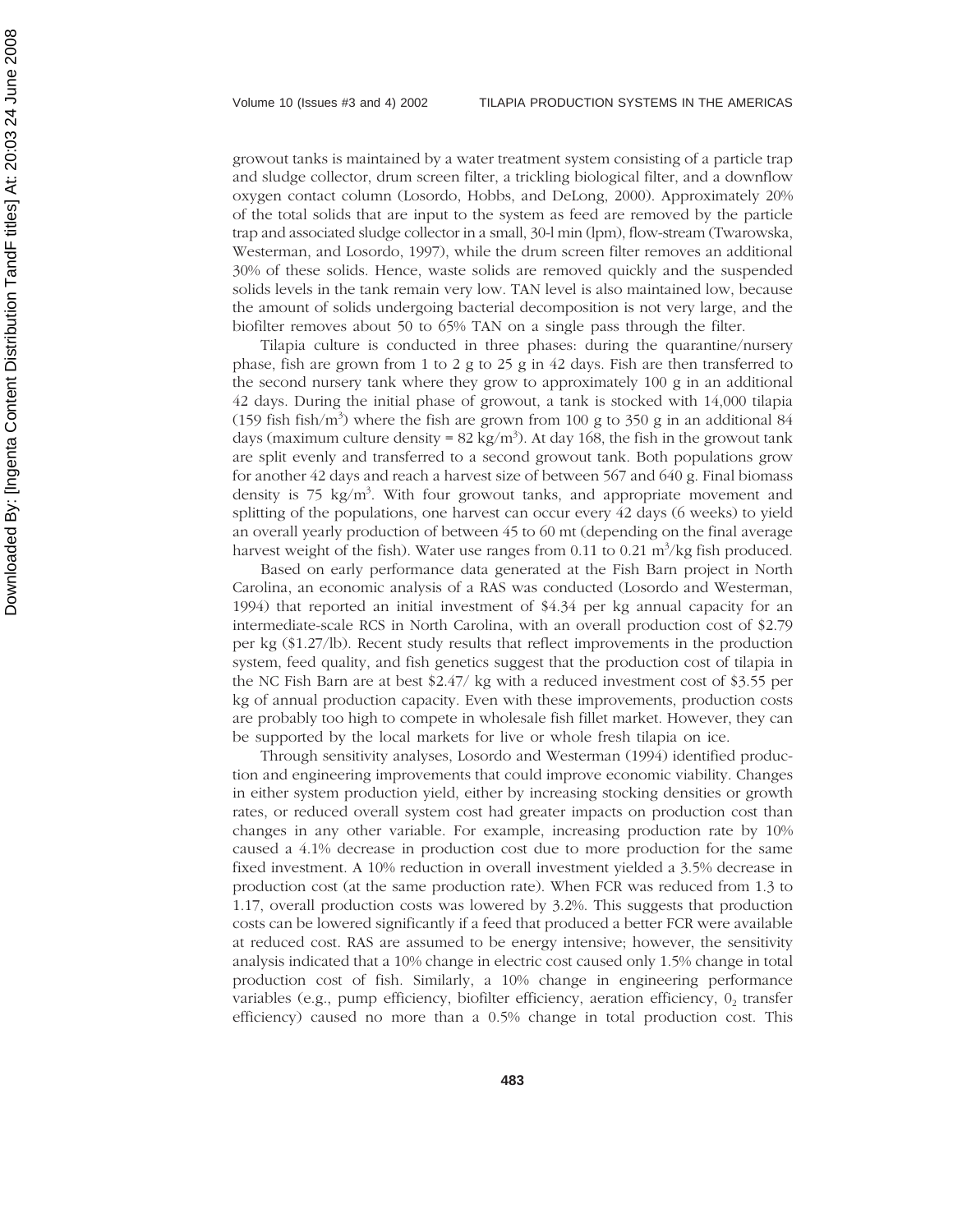suggests that expending a great deal of research and development in improving performance efficiency of these components may not be justified.

To summarize, the results suggest that future efforts in RAS should be in intensification of systems without making them more expensive. Cost savings can result from reducing overall cost of RAS while maintaining component reliability and longevity. Component performance, on the other hand, is not of primary importance. Where possible, carrying capacity of a system must be increased without increasing cost.

Because of the high costs of growing tilapia in RAS, some growers foresee tilapia as a test species for indoor RAS that will eventually be replaced by higher value species (Engle, 1997a).

# IV. FUTURE CHALLENGES AND RESEARCH NEEDS

Due to the large number of systems and microeconomic variables, it is difficult to generalize which types of systems will be profitable in the Americas and which ones will not. Based on current production trends, a variety of systems will likely be effective, from extensive in the tropics to highly intensive in temperate zones, where proximity to markets and maximal growth will offset higher production costs. In some countries such as Cuba, Brazil, and Mexico, there is still ample land and water resources for expansion of extensive culture, and large earthen pond farms with many hectares of fresh water will probably become the predominant method of tilapia production in these areas. In general, however, access to freshwater supplies will become one of the most pressing environmental and economic issues in both the developed and industrialized world (Hankins, 2000). The environmental impacts of aquaculture effluents will also be of growing concern (Goldburg and Triplett, 1997). Even on tropical pond farms, water inflow will be limited to maintenance of water levels and effluents from ponds minimize to conserve water and reduce potential for pollution. In some countries, because of decreasing availability of highquality freshwater for aquaculture, there will be increasing pressure to use water resources not fit for human consumption or agricultural crops, including brackish water or seawater (Gilles, 1997; Watanabe *et al*., 1997; Suresh and Kwei Lin, 1992, Stickney, 2000).

Hence, in both tropical and temperate zones future development of tilapia aquaculture in the Americas will depend on the ability of production systems to produce more fish with less water, less food, and less time to lower production costs and reduce pollutants to the environment, a process known as intensification. Complete diets, aeration, water reuse, and disease control will be important factors in this regard. To improve production efficiency, a number of challenges and research issues are of greatest concern to tilapia culturists in the Americas. These include a loss of species/strains, improved growth, fillet yield, environmental tolerance, disease resistance, off-flavors, waste management, and marketing.

#### A. LOSS OF SPECIES/STRAINS

Because many hatcheries have been established with small founder stocks, unintentional inbreeding, leading to a loss of genetic diversity, has caused declining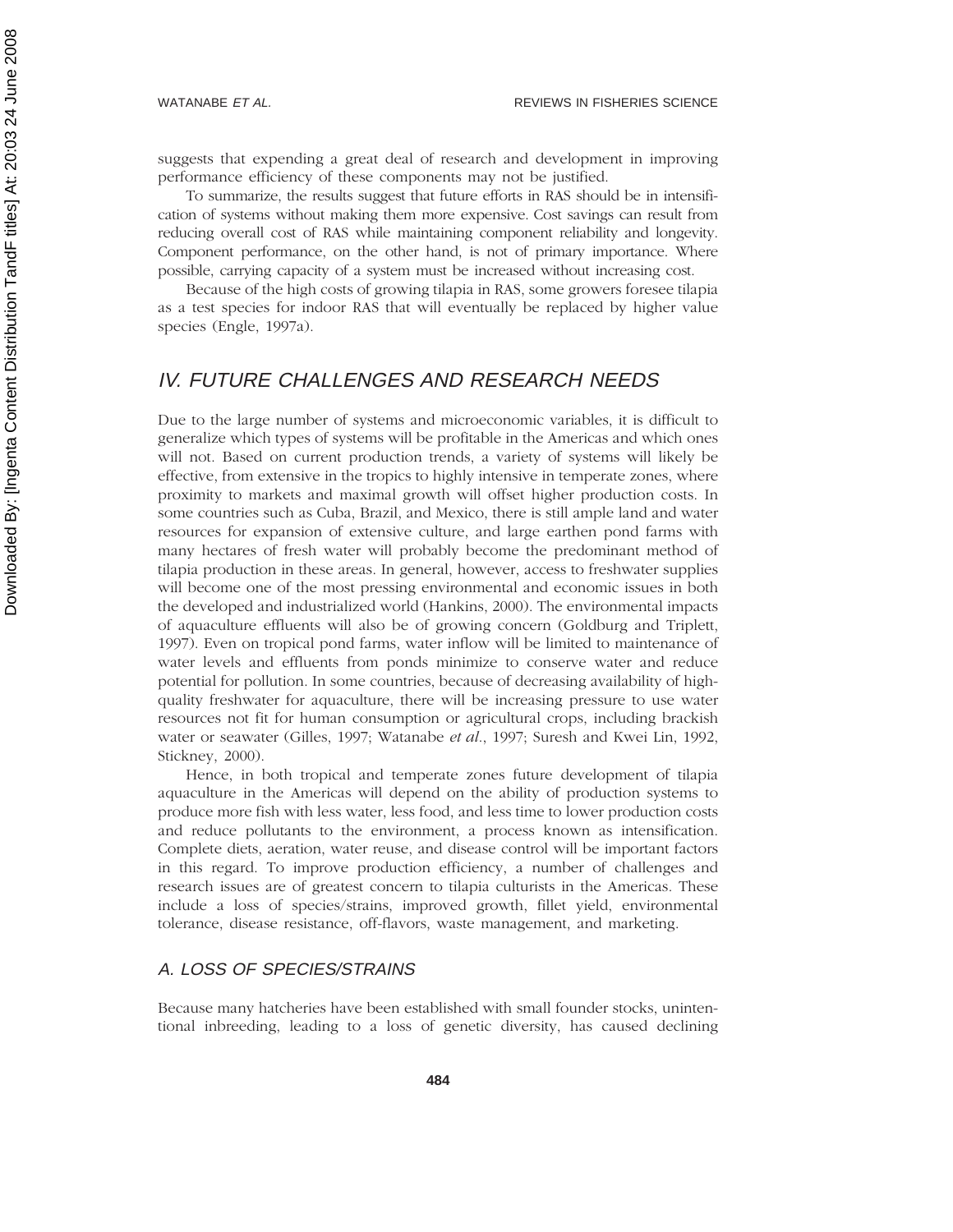performance on many farms (Owusu-Frimpong, Behrends, and Hargreaves, 1997). Microsatellite DNA markers have found some strains with heterozygosities of less than 10% of that found in wild stocks (Kocher, 1997). There has also been a loss of pure species due to mismanagement of interspecific hybridization (McAndrew, 1993), a technique used to produce all-male fry. Declining performance of farmed tilapia has also been caused by contamination of improved strains by introgression from feral species (Kocher, 1997). Due to uncontrolled hybridization, some commercial strains (e.g., red tilapias) are of uncertain genetic heritages. There is little or no data on comparative production characteristics of different lines of red tilapia grown in the Americas, no clear consensus among producers on the merits of these lines, or how they should be perpetuated and improved. The certification of pure stocks, careful selective breeding, a systematic program of broodstock exchange among hatcheries, and the use of genetic resources from the wild are needed to maintain and increase genetic diversity (Owusu-Frimpong, Behrends, and Hargreaves, 1997).

#### B. IMPROVED GROWTH

The most significant methods for improving production efficiency is through faster growth and improved feed utilization, because these reduce time to market, increase system throughput, and reduce waste, all of which will lower the cost of production. The development of genetically improved production stocks can be achieved through selective breeding approaches, such as individual or family selection (Gjedrem, 1999). The GIFT (Genetic Improvement of Farmed Tilapia) strain in Southeast Asia has demonstrated that growth rates of tilapia can be significantly improved through a breeding program involving selection of diverse genetic groups of *O. niloticus* (Beniga and Circa, 1997; Eknath and Acosta, 1999). Chromosome manipulation techniques in tilapia have shown promise for improving growth rates and profitability. In *O. niloticus*, for example, the growth of triploid males and females exceeded diploids by 66% and 95%, respectively (Jeong, Hue, and Kim, 1992; Bramick *et al*., 1995). Genetically male tilapia (GMT), produced from novel YY males (a technology that involves hormonally induced sex reversal), has shown potential for improved growth and profitability (Roderick, 1997; Mair *et al*., 1997). The development of highly inbred lines and hybrids with superior growth can also be accelerated through gynogenesis. Finally, biotechnological approaches such as insertion of new genes into the tilapia genome have high potential (Hallerman, 2000). Transgenic tilapia containing an exogenous growth hormone (GH) gene construct have been shown to exhibit dramatic growth improvement (Rahman and Maclean, 1997; Cabezas *et al*., 1997). At present, it is unclear if such transgenes can be transmitted over many generations and what additional effects they may have on the physiology of the animal.

The genetic improvement programs will need to develop production stocks that are suited for each environment. Farms undertaking selective breeding programs must make significant investments for facilities to maintain broodstock, labor, feed, data handling, estimation of breeding values, and selection of broodstock. Therefore, success in genetic improvement programs will require long-term support and collaboration between partners from industry, university, and government (Hallerman, 2000).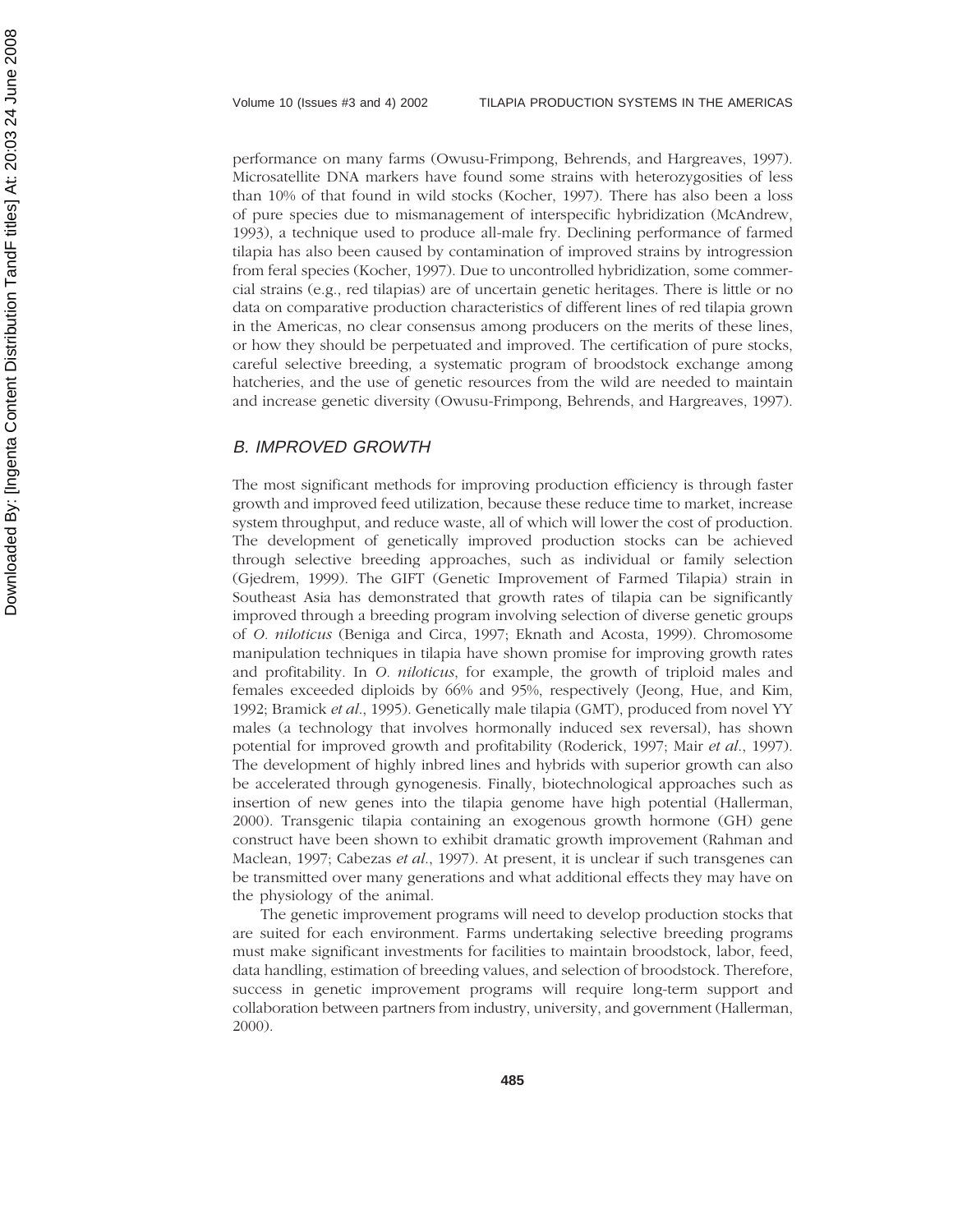Nutritional research is also critical to improve growth and to further increase efficiency and profitability. New genetic combinations affect nutritional requirements, and availability and pricing of raw ingredients will impact the manufacture of commercial diets. More research is needed on how specific nutritional needs (e.g., optimal digestible protein to digestible energy ratios) vary with species, age, production system, salinity, and temperature (Hanley *et al*., 1997; Maugle and Fagan, 1998). New ingredients, particularly agricultural byproducts, need to be continually evaluated. Research is also needed on diet manipulation to alter physical characteristics of feces to reduce the costs of isolation and removal.

Feed costs and waste levels can be minimized, not only through better feeds, but through better feeding practices. Feeding schedules that include short periods of food deprivation can substantially lower labor and feed costs, without a loss of productivity (Melard, Baras, and Desprez, 1997). Definitive data on growth and feed conversion of tilapia fed by hand or through use of automatic or demand feeders are lacking.

Fishmeal, the major animal protein ingredient in fish diets, is expected to become an increasingly expensive and controversial commodity for use in aquaculture feeds, and substitution with lower-cost plant proteins is needed (Dong *et al*., 1993; Chamberlain 1993; Goldburg and Triplett, 1997). Recent studies have shown that tilapia have the ability to digest and utilize various plant proteins fairly efficiently (El-Sayed, 1999). Seeds of *Salicornia*, a salt marsh plant (Belal and Al-Dosari, 1999), and *Azolla*, an aquatic fern, can replace up to 40% and 30%, respectively, of a fishmeal-based diet for Nile tilapia without affecting growth (Naegel, 1997). Solardried duckweed could replace up to 30% of the fishmeal in Nile tilapia diets containing 30% crude protein (Fasakin, Balogun, and Fasuru, 1999). Up to 30% of fishmeal protein in hybrid tilapia (*O. niloticus* × *O. aureus*) diet could be replaced with either defatted or full-fat soybean meal (Shiau *et al*., 1990). In Nile tilapia, anchovy fishmeal could be totally replaced by soy protein concentrate (SPC) in the diet without an adverse affect on growth, feed conversion, and fish body composition (Abdelghany, 1997). SPC is cheaper than fishmeal, contains comparable level of protein to fishmeal, and contains comparable levels of essential amino acids (except for methionine and lysine). In Nile tilapia, the replacement of fish meal with plant proteins and synthetic amino acids (lysine, tryptophan, and threonine) did not affect growth performance (Wu *et al*., 1999). In hybrid tilapia (*O. niloticus* × *O. aureus*), a fish-meal-free diet, with 3% di-calcium phosphate and 2% oil as the only supplements resulted in growth performances and body compositions equal to those on a commercial fish-meal diet (Viola, Arieli, and Zohar, 1988).

#### C. IMPROVED FILLET YIELDS

While U.S. growers are attempting to enter the fillet market, the high cost of labor to process and package fillets, combined with low fillet yields of tilapia (31 to 34%) have made the fillet market difficult to enter (Fernandes, 2000). If U.S. growers can develop stocks genetically improved for fillet yield and more efficient automated equipment, tilapia grown in the U.S. could become competitive in the fresh fillet market.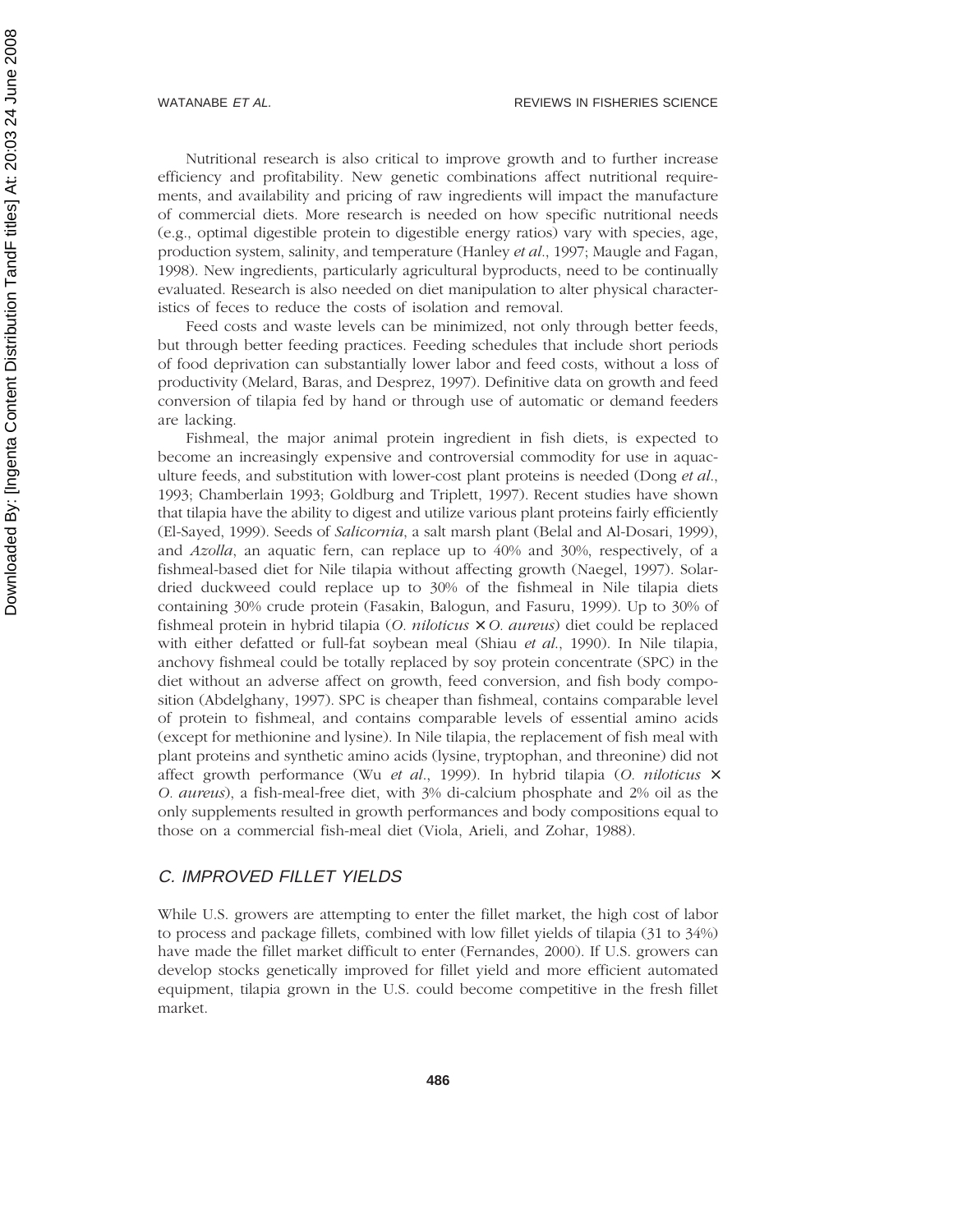#### D . IMPROVED ENVIRONMENTAL TOLERANCE

Tilapia are known for wide environmental tolerances, but rapid growth occurs under relatively narrow ranges. Improved environmental tolerance in tilapias could permit outdoor culture practices to expand into areas of lower temperature and higher salinities. In RAS, higher nitrate tolerance is advantageous, because nitrate levels often exceed 100 mg/L (and can reach 200 mg/L), and prolonged exposure to elevated levels of nitrate may decrease immune response and induce mortality (Plumb, 1997). The potential for improving environmental tolerance of tilapia by selective breeding or other genetic manipulations has not been fully exploited. Red tilapia hybrids with improved cold tolerance have been developed by introgressive breeding with *O. aureus* (a cold-tolerant species) (Behrends and Smitherman, 1984; Behrends, Kingsley, and Bulls, 1990). The future development of stocks with improved environmental tolerances can be accelerated through the greater use of genetic markers for broodstock management, identification of loci controlling quantitative traits, and the development of superior strains through marker-assisted selection (Kocher, 1997; Agresti *et al*., 2000). The application of transgenics to such production characteristics will require the identification of genes responsible for these traits.

With new genetic combinations, optimal environmental conditions may change and optimal temperatures, salinity, pH, DO, and acceptable levels of wastes will need to be determined. Finally, it should be noted that in some areas of the U.S. stocks with improved environmental tolerances (e.g., cold tolerance) may not be permitted for aquaculture, even in indoor facilities, because of concerns of escapement and increased possibility of unwanted introductions into nonnative environments.

#### E. IMPROVED DISEASE RESISTANCE

As culture practices for tilapia have intensified, and densities of fish grown in various systems have increased and culture has expanded into colder climates where proper environmental conditions are more difficult to maintain, infectious diseases, for example, bacteria in the genera *Streptococcus*, *Aeromona*, *Pseudomonas*, *Vibrio,* and *Edwardsiella* have emerged (Plumb, 1997; Stickney, 2000). *Streptococcus* has become the most serious bacterial pathogen of intensively cultured tilapia in the Americas (Crosby, 1996; Baya, 1996). Rearing under elevated salinities increases susceptibility to disease under reduced temperature (Watanabe *et al*., 1997). Chemotherapeutic treatments are possible, but the U.S. F.D.A. currently approves no drugs or chemicals for use on tilapia. Improved methods for fish health management through environmental manipulation, water quality stability, reduction of stress, and use of prophylactic therapeutics are needed to control diseases (Plumb, 1997).

# F. OFF FLAVORS

Off-flavor has occurred in some pond-reared fish and fish produced in RAS (Stickney, 1997). The chemical geosmin has been found in association with off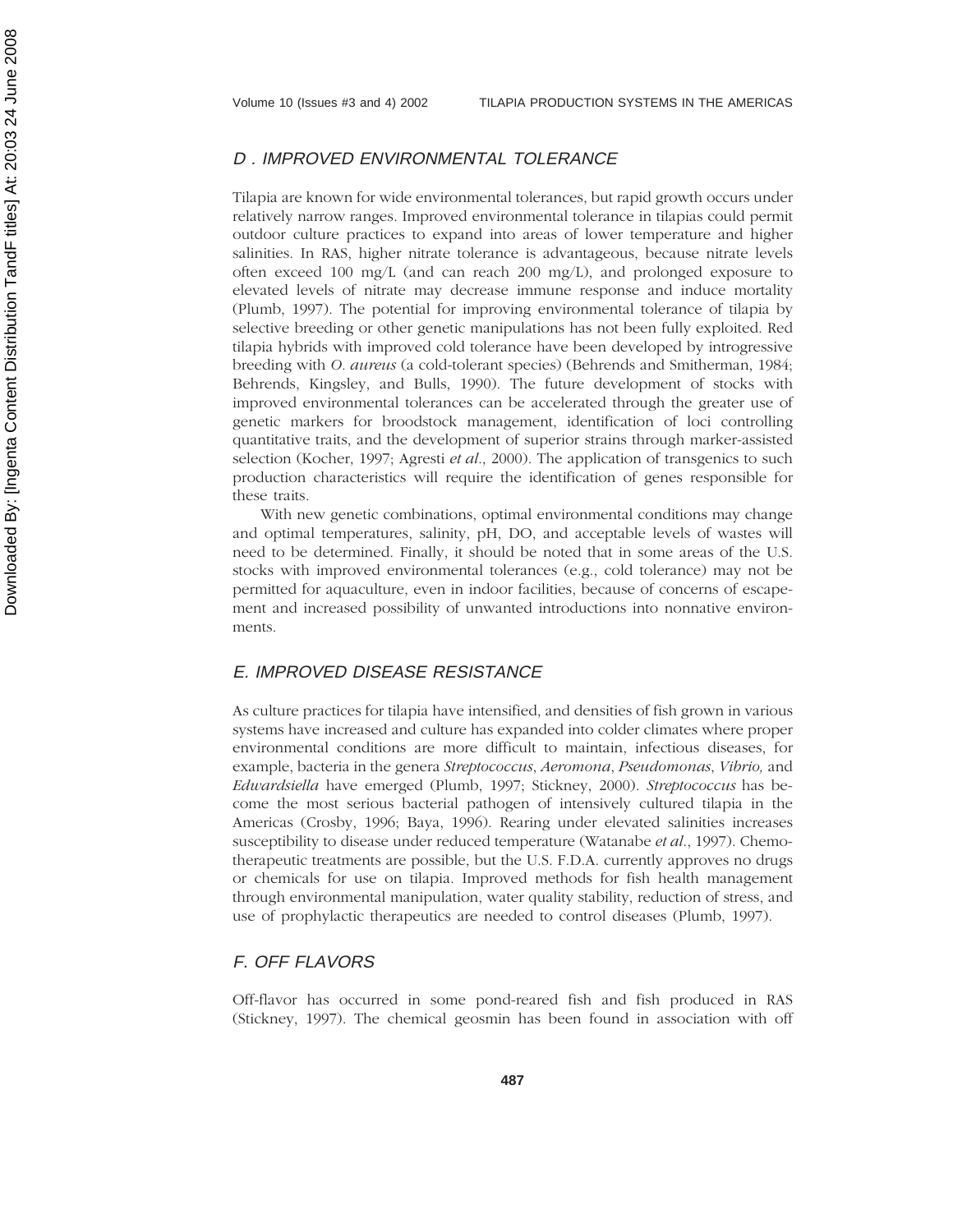flavor. Research is needed to develop depuration systems and to control blue-green algae or to limit access to benthic algae and fungi.

### G. WASTE MANAGEMENT

Limited water resources and increasing public awareness of the need to reduce and control effluents has created a difficult social, regulatory, and economic environment for aquaculture facilities (Summerfelt, 1998). The aquaculture industry is faced with developing profitable production systems, while minimizing environmental impact, and improving public perception (Hankins, 2000). RAS greatly reduce the volume of wastewater discharged from an operation, but particulate matter, for example, feces and uneaten food particles filtered from the culture system, must be discharged in the form of sludge (Summerfelt, 1998). Sludge is rich in nutrients and high in total suspended solids and biochemical oxygen demand and can cause oxygen depletion and nutrient-enrichment problems in receiving waters. Currently, sludge treatment and disposal options include: discharge to municipal wastewater treatment facilities, landfill dumping, composting, infiltration through soil filters, and use as crop fertilizer. Other options that will need more study in future include constructed wetlands, which are cheaper to construct and operate and integrated aquaculture, where wastes are recycled to produce other valuable products such as hydroponic vegetables.

#### H. LAND APPLICATION

The most common aquacultural sludge management strategy is direct land application when the expense of hauling can be mitigated by spreading on suitable crops in close proximity to the farm (Chen, 1996; Lindell, 1996). This approach is also limited by climatic conditions and local environmental sensitivities; odors are a problem and sludge needs to be injected or the soil immediately tilled after spreading. Alternatively, stabilization of the sludge is desirable to render it biologically inert. Compost made from sludge, fish mortalities or processing waste could provide an effective source of nutrient-rich organic matter with low heavy metal content, soluble salts and bulk (Shelton, Hinshaw and Thompson, 1998).

#### I. CONSTRUCTED WETLANDS

Natural wetlands play an important role in restoring the quality of water that passes through them by reducing suspended solids, removing nitrogen and phosphorous nutrients, and trapping or converting other natural or man made pollutants (Massingill *et al*., 1998). Constructed wetlands can replace loss of natural wetlands; provide new plant and animal habitat, aesthetic and recreational environments for people, and water treatment systems for municipal, industrial, and agricultural and aquacultural wastewater. They are more cost-effective than typical wastewater treatment plants, because they involve lower construction and maintenance costs, simpler designs, and lower pumping heads. More study is needed to understand the mechanisms at work within natural wetlands and to model and incorporate water treatment features into artificial wetlands for aquaculture facilities.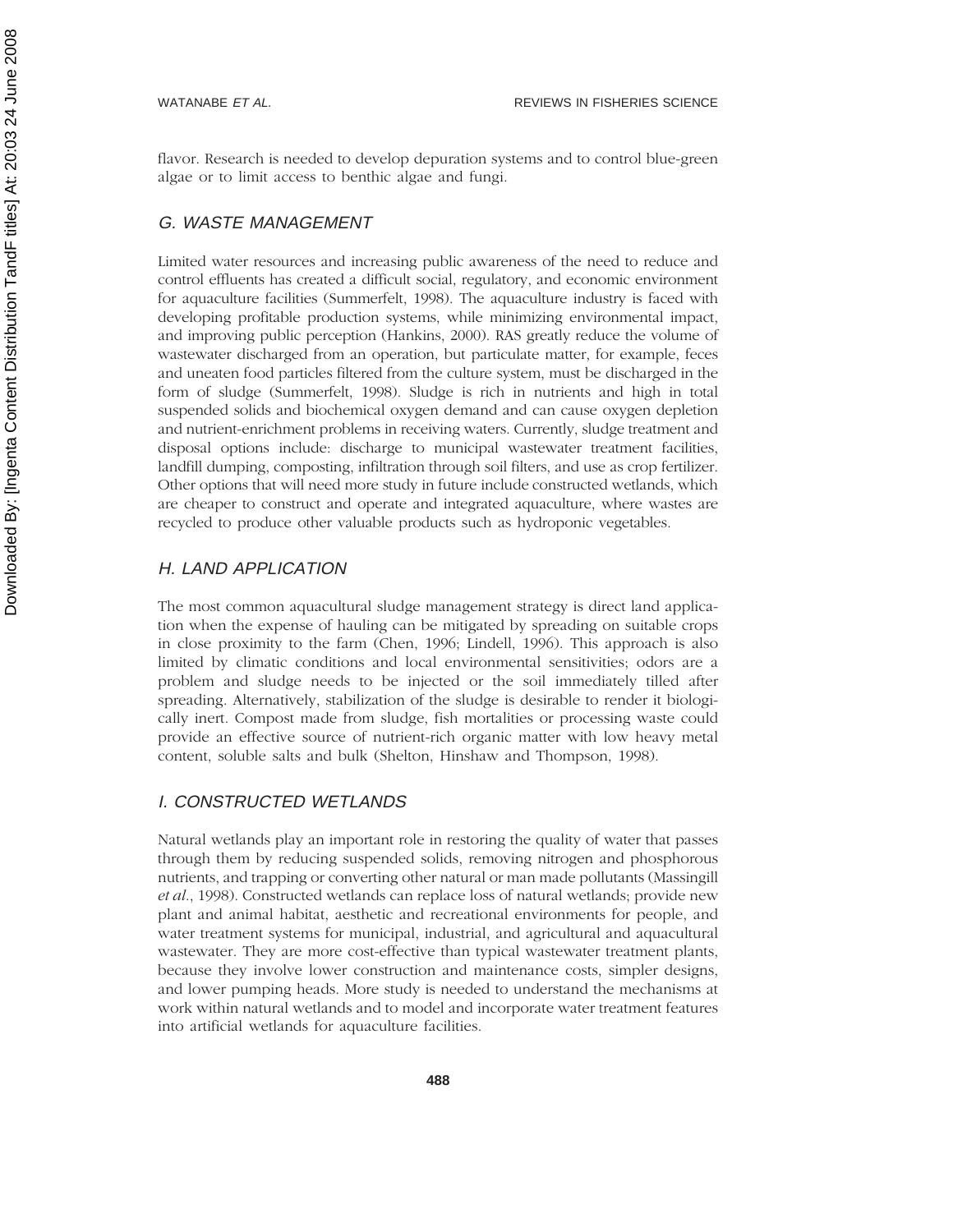#### J. INTEGRATED AQUACULTURE

In the late 1980s, the J.R. Simplot facility in Idaho was designed to convert organic waste from potato processing into tilapia production. Lagoons were built to treat wastewater produced by this large-scale facility, using water hyacinths to renovate water. An enormous volume of plant material was produced, creating an additional waste disposal problem and cost burden (Ismond, 1996). The need to balance input and output of organic material between a farm and adjacent ecosystem was demonstrated. The importance of developing fish production systems that recycle nutrients into other valuable end products to conserve resources and maintain the environment (Adler *et al*., 1996; Adler, 2000; Hankins 2000) was also made apparent by this pioneering effort.

An example of nutrient recycling in tilapia culture is the integration of RAS with hydroponic vegetable production, a technology called aquaponics (Rakocy, 1997). A large portion of waste nutrients generated by fish is recovered by high-value vegetables (e.g., tomatoes lettuce and cucumbers), which improves the profit potential of the system. The vegetable component assimilates nutrients, purifies the culture water, and eliminates the need for separate biofilters. Savings are also realized by sharing operating and infrastructural costs. Aquaculturists frequently mention the possibility of incorporating hydroponics into closed RAS to mitigate waste discharge and earn extra income. However, properly designed aquaponic systems emphasize plant production, which receives about 90% of the culture area and generates 65 to 70% of the revenues (Rakocy, 1997). In other words, the properly designed integrated fish/aquaponic farm produces a high ratio of plant to animal products. Hence, stocking fish at high densities  $(>100/m<sup>3</sup>)$  and using pure oxygen systems are not practical or cost effective. Data from successful, large-scale trials are needed to attract investor capital and commercial development. The immediate potential for aquaponics systems is niche markets where consumers pay higher prices for consistent high-quality fish and specialty crops. Due to water reuse efficiency, aquaponics systems have considerable potential in arid and semiarid areas and in tropical and subtropical island communities.

Another example of nutrient recycling in tilapia culture is to rear tilapia in tanks or raceways, using effluent to irrigate and fertilize halophytes, or salt-tolerant plants for human and animal consumption. A number of species of salt-tolerant plants with potential as forage and oil seed crops have been found to effectively remove nitrogen and phosphorus from effluents from an intensive tilapia culture system (Brown *et al*., 1999). In Mexico, tilapia are being experimentally grown in saltwater in polyculture with the macroalga *Gracilaria* (Fitzsimmons, 2000a), an edible seaweed. Gracilaria are placed in a sequential polyculture after a tilapia rearing tank so that it is fertilized by fish wastes.

# K. IMPROVED FILTRATION DESIGN AND EFFICIENCY OF RAS

As aquaculture production continues to intensify in the future, the use of intensive recirculating systems will expand. Concerns over effluents are helping drive this trend, even in areas with access to warm water supplies. In the U.S., intensive indoor RAS tilapia culture is constrained by high capital and operating costs, moderate growth rates, poorly utilized production capacity and consequent low system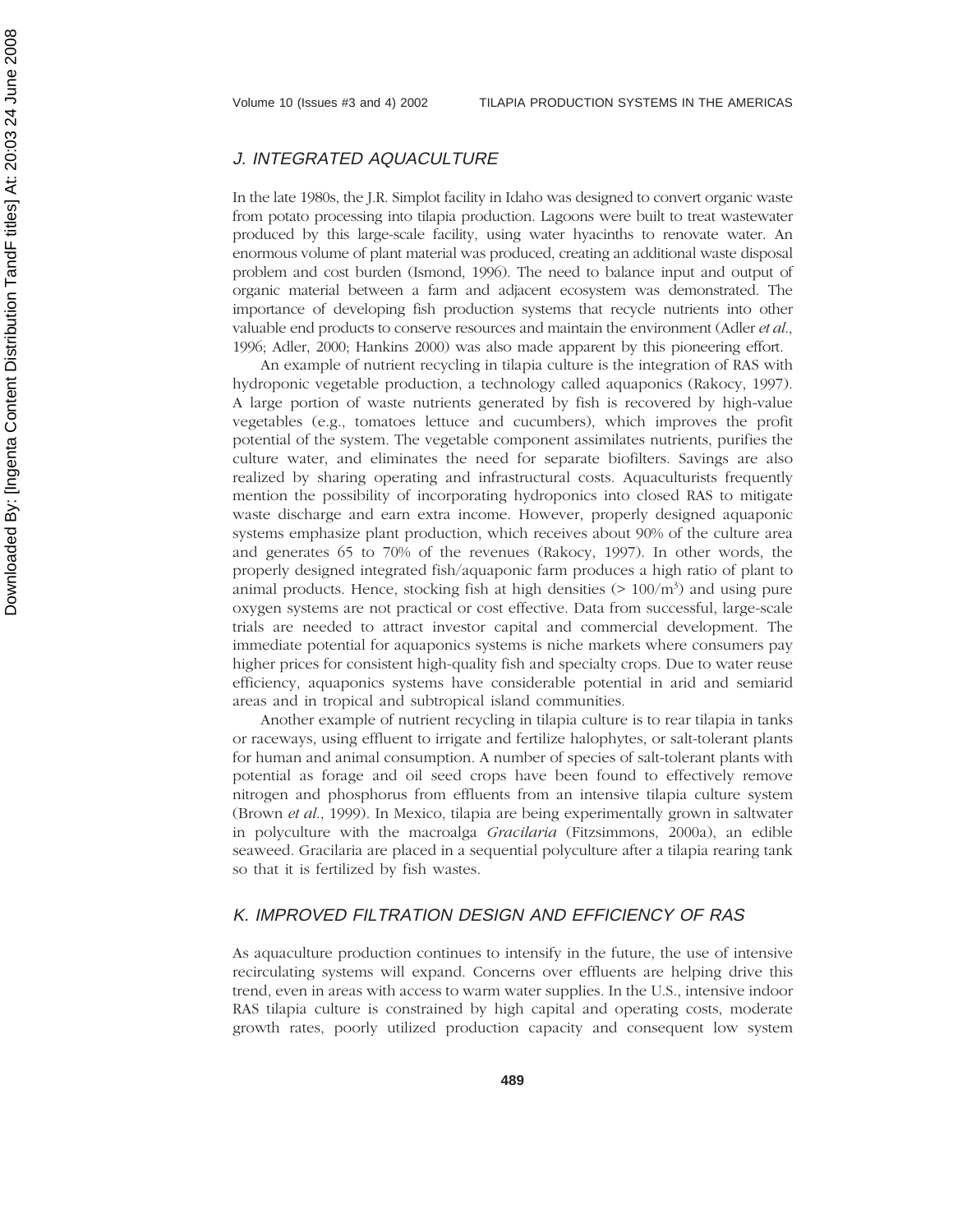throughput. Advances in filter design and construction hold promise for reduced capital and operating costs for RAS in North America.

#### L. MARKETING

While definitive data on the economics of tilapia aquaculture production systems are lacking, a clear trend toward higher production costs in the U.S. and Canada than in Central America, South America, or the Caribbean is attributable to many factors. The costs of high-quality feeds are comparable in the U.S. and tropical countries, but tropical producers have lower energy costs because they do not require heating, and farms are generally designed to avoid pumping water. Labor costs are lower and water treatment is not necessary, as most are flowthrough with no treatment of wastewater. Regulatory costs for disposal of offal and wastewater are higher for U.S. producers (Hargreaves and Behrends, 1997). Land costs are lower in tropical countries and lease space in lakes represent a small part of production costs.

Indoor RAS exhibit economies of scale, with larger systems producing at lower costs (Engle, 1997a). Large producers require a large processing sector that also has economies of scale, but overall market demand must be adequate to absorb the output. Hence, in the absence of a tilapia processing sector, tilapia growers have relied on live and niche markets, which bring the highest prices. A significant challenge for the tilapia industry is this paradox in which existing markets can handle only small quantities at a time, but economies of scale favor larger systems (Engle, 1997a). The commercial production of tilapia in Canada and the U.S. therefore is limited to the higher priced, mainly Asian and Hispanic live fish markets in large metropolitan areas (LA, San Diego, SF, Vancouver, Houston, New Orleans, New York, and most importantly Toronto). These markets are becoming saturated. U.S. producers need to develop live markets in untapped, smaller cities and outside traditional Asian cultural groups to wider ethnic and socioeconomic groups. Grocer stores and restaurants with live tanks, and local farmer markets are the most likely sectors to expand. Restaurants and seafood counters are the more traditional outlets and entry to these markets will present tilapia to a much larger consumer base. However, North American growers must eventually enter the fillet market if production is to continue to expand. Given the cost advantages enjoyed by tropical producers, this will be a major challenge.

It has been suggested that U.S. producers can overcome the competitive advantage enjoyed by tropical producers by optimizing resource utilization. The production of large stocker fingerlings in ponds fertilized with nutrient and organic matter generated by poultry producers, enhanced growth through waste heat utilization and improved genetic stocks, and improved production management to effectively utilize system capacity may improve overall economic feasibility in the U.S. (Hargreaves and Behrends, 1997; Lutz, 2000). The economies of scale may favor production by large, well-funded, vertically integrated operations (Timmons and Aho, 1998). The initiation of this in the U.S. is seen in the company Southern States, a farmer-owned cooperative operating in 16 states from Michigan to Florida and west to Los Angeles. Based in Richmond, Virginia, this firm is one of largest U.S. farmerowned cooperatives that purchases, manufactures or processes feed, seed fertilizer and fuel. In the southeastern U.S., growers in the Southern States Program Coopera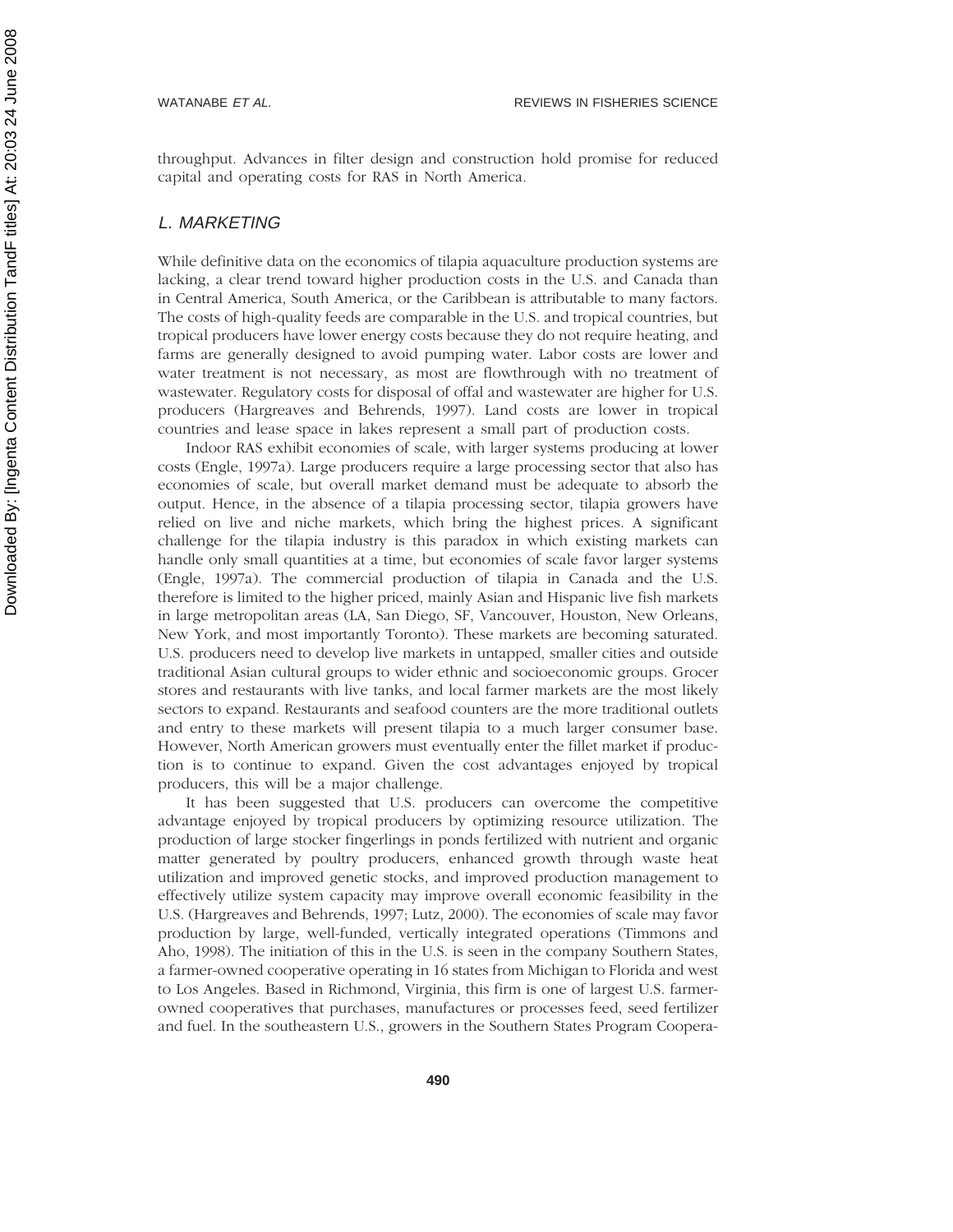tive receive fingerlings, feed and technical support from the co-op, which purchases, processes and markets the tilapia produced.

History has shown that with decreased availability of fish, consumers will readily turn to other dietary substitutes. In 1961, Jamaica had a per capita rate of fish consumption of 33 kg/year, one of the highest in the Caribbean (FAO, 1992). By 1990, this had declined to 16 kg due to an overfished marine fishery, shortage of foreign exchange for fish imports, the increased production of substitutes (notably poultry), and an increasing population. This emphasizes the importance of continuing to improve the market demand for fish products such as tilapia.

The continued growth of the tilapia industry in the Americas will depend on improving production efficiency and quality control to maintain competitive prices. Sizing, more diverse product presentation, packaging, and shelf-life will be critical in this regard. In addition, there is a widespread consensus on the need for a strong marketing program to sustain industry growth. Marketing campaigns to obtain better prices for live or fresh tilapia over frozen imported can contribute to economic stability in the Americas. Marketing efforts should be directed toward increasing public awareness of tilapia, with an emphasis on price, quality, nutritional characteristics, and availability (Fitzsimmons, 2000c,e).

# **REFERENCES**

- Abernathy, S. and C.G. Lutz. Critical considerations for greenhouse tilapia production. pp. 41– 47 **In:** Proceedings of the International Conference on Recirculating Aquaculture. Virginia Polytechnic Institute and State University (1998).
- Abdelghany, A.E. Optimum ratio between anchovy fish meal and soy protein concentrate in formulated diets for Nile tilapia (*Oreochromis niloticus* L.). pp. 31–39. **In:** *Proceedings from the Fourth International Symposium on Tilapia in Aquaculture*. Vol. 1. (Fitzsimmons, K., Ed.). Ithaca, New York: Northeast Regional Agricultural Engineering Service – 106  $(1997)$
- Adler, P.R. Ecological and resource recovery approaches to reduce the environmental impact of aquaculture production*. Collection of Proceedings of the International Conference on Recirculating Aquaculture (CD-ROM).* Virginia Polytechnic Institute and State University (2000).
- Adler, P.R., F. Takeda, D.M. Glenn, E.M. Wade, S.M. Summerfelt, and J.K. Harper. Conveyer production strategy enhances nutrient byproduct recovery from aquaculture wastewater. pp. 431–440. **In:** *Successes and failures in commercial recirculating aquaculture*. Aquaculture Engineering Society Proceedings II. (Libey, G.S. and M.B. Timmons, Eds.). Ithaca, New York: Northeast Regional Agricultural Engineering Service (NRAES) (1996).
- Agresti, J.J., S. Seki, A. Cnaani, S. Poompuagn, E.M. Hallerman, N. Umiel, G. Hulata, G.A.E. Gall, and B. May. Breeding new strains of tilapia: development of an artificial center of origin and linkage map based on AFLP and microsatellite loci. *Aquaculture* **185:**43–56 (2000).
- Alceste, C.S. An overview of tilapia production systems. *Aquacul. Mag.,* **26:**47–51 (2000a).
- Alceste, C.S. Status of tilapia aquaculture. *Aquaculture Magazine Buyer's Guide 2000*: 43–48 (2000b).
- Alston, D.E., S. Wiscovich, F. Richardson, and M. Nicolas. Tilapia culture in Puerto Rico and the Dominican Republic. **In:** *Tilapia Aquaculture in the Americas*, Vol. 2. pp. 215–244 (Costa-Pierce, B.A. and J.E. Rakocy, Eds.). Baton Rouge, Louisiana: World Aquaculture Society (2000).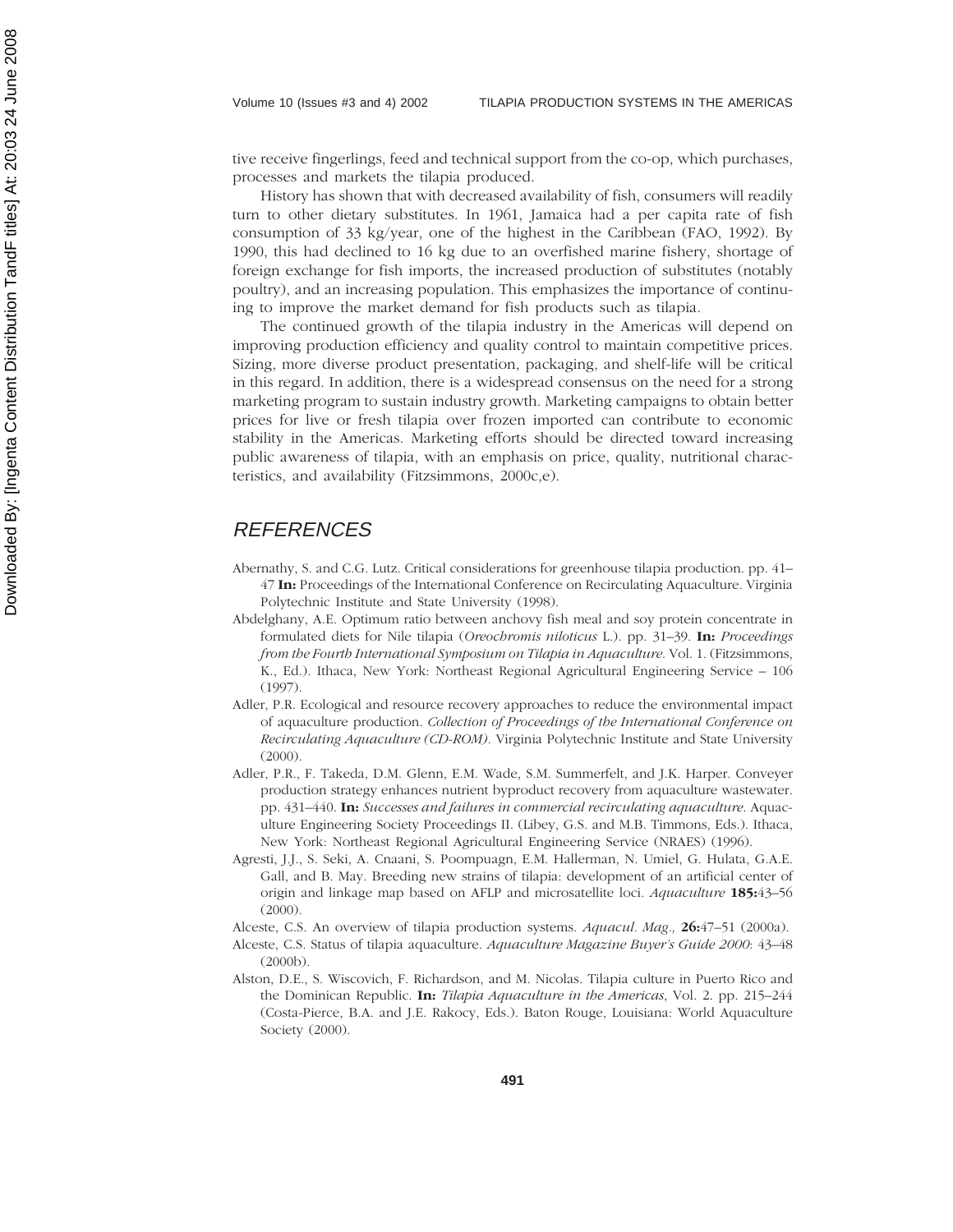Atz, J.W. The peregrinating tilapia. *Aquar. Pondkeep.,* **22(9):**191–197 (1957)

- Baya, A.M. Streptococcal infections of hybrid striped bass and tilapia. pp. 32–40 **In:** *Successes and failures in commercial recirculating aquaculture*. Aquaculture Engineering Society Proceedings II. (Libey, G.S. and M.B. Timmons, Eds.). Ithaca, New York: Northeast Regional Agricultural Engineering Service (NRAES) (1996).
- Behrends, L.L. and R.O. Smitherman. Development of a cold-tolerant population of red tilapia through introgressive hybridization. *J. World Maricul. Soc.* **15:**172–178 (1984).
- Behrends, L.L., J.B. Kingsley, and M.J. Bulls. Cold tolerance in maternal mouthbrooding tilapias: phenotypic variation among species and hybrids. *Aquaculture* **85:**271–280 (1990).
- Behrends, L.L., R.G. Nelson, R.O. Smitherman and N.M. Stone. Breeding and culture of the red-gold color phase of tilapia. *J. World Maricul. Soc.* **13:**210–220 (1982).
- Belal, I.E.H. and M. Al-Dorsi. Replacement of fish meal with *Salicornia* meal in feeds for Nile tilapia *Orechromis niloticus*. *J. World Aquacult. Soc.* **20:**285–289 (1999).
- Beniga, Z.M. and A.V. Circa. Growth performance evaluation of genetically improved Nile tilapia (*Oreochromis niloticus* L.) in floating cages in Lake Sebu, South Cotabato, Philippines. pp. 116–126. **In:** *Proceedings from the Fourth International Symposium on Tilapia in Aquaculture*. Vol. 1. (Fitzsimmons, K., Ed.). Ithaca, New York: Northeast Regional Agricultural Engineering Service — 106 (1997).
- Bramick, U., B. Puckhaber, H.-J. Langholz, and G. Horstgen-Schwark. Testing of triploid tilapia *Oreochromis niloticus* under tropical pond conditions. *Aquaculture* **137:**343–353 (1995).
- Brown, J.J., E.P. Glenn, K.M. Fitzsimmons, and S.E. Smith. Halophytes for the treatment of saline aquaculture effluent. *Aquaculture* **175:**255–268 (1999).
- Cabezas, L., F. Herrera, R. Martinez, A. Arenal, M.P. Estrada, and J. de la Fuente. Growth performance of transgenic hybrid tilapia (*Oreochromis* spp.) under intensive culture conditions. pp. 109–115. **In:** *Proceedings from the Fourth International Symposium on Tilapia in Aquaculture*. Vol. 1. (Fitzsimmons, K., Ed.). Ithaca, New York: Northeast Regional Agricultural Engineering Service — 106 (1997).
- Chakalall, B. and P. Noriega-Curtis. Tilapia farming in Jamaica. *Gulf and Caribbean Fisheries Institute* **41:**545–569 (1992).
- Chamberlain, W.G. Aquaculture trends and feed projections. *J. World Aquacult. Soc.* **24:**19– 29 (1993).
- Chen. S. Aquaculture sludge treatment using an anaerobic and facultative lagoon system. pp. 421–430. **In:** *Successes and failures in commercial recirculating aquaculture*. Aquaculture Engineering Society Proceedings II. (Libey, G.S. and M.B. Timmons, Eds.). Ithaca, New York: Northeast Regional Agricultural Engineering Service (NRAES) (1996).
- Chervinski, J. Environmental physiology of tilapias. pp. 119–128. **In:** *The Biology and Culture of Tilapias*. ICLARM Conference Proceedings 7 (Pullin, R.S.V. and R.H. Low-McConnell, Eds.). Manila, Philippines: International Center for Living Aquatic Resources Management (1982).
- Courtenay, W.R., Jr. Tilapias as non-indigenous species in the Americas: environmental, regulatory and legal issues. **In:** *Tilapia Aquaculture in the Americas*, Vol. 1. pp. 18–33 (Costa-Pierce, B.A. and J.E. Rakocy, Eds.). Baton Rouge, Louisiana: World Aquaculture Society (1997).
- Crosby, M.D. Fish health status of aquaculture recirculating systems in Virginia: three years of casework. pp. 611–615. **In:** *Successes and Failures in Commercial Recirculating Aquaculture*. Aquaculture Engineering Society Proceedings II. (Libey, G.S. and M.B. Timmons, Eds.). Ithaca, New York: Northeast Regional Agricultural Engineering Service (NRAES) (1996).
- Diab, S., M. Kochba, D. Mires, and Y. Avnimelech. Combined intensive-extensive (CIE) pond system. A: inorganic nitrogen transformations. *Aquaculture* **101:**33–39 (1992).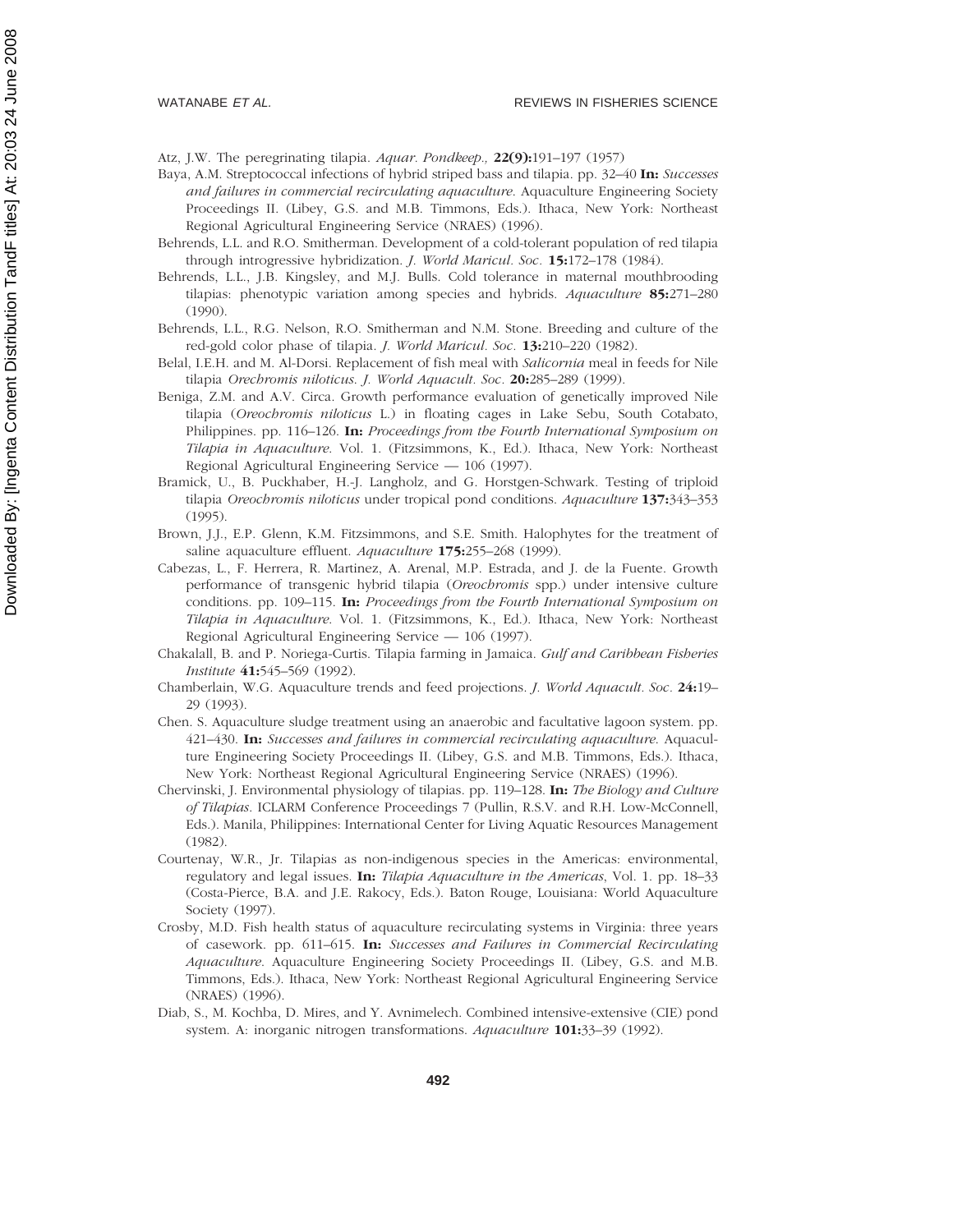- Dong, F.M., R.W. Hardy, N.F. Haard, F.T. Barrows, B.A. Rasco, W.T. Fairgrieve, and I.P. Forster. Chemical composition and protein digestibility of poultry byproduct meals for salmonid diets. *Aquaculture* **116:**149–158 (1993).
- Eknath, A.E. and B.O. Acosta. Genetic improvement of farmed tilapias (GIFT) project: final report (2 Volumes), March 1988 to December 1997. Makati City, Philippines: ICLARM (1999).
- El-Sayed, A-F.M. Alternative dietary protein sources for farmed tilapia, *Oreochromis* spp. *Aquaculture* **179:**149–168 (1999).
- Engle, C.R. Economics of tilapia aquaculture. **In:** *Tilapia Aquaculture in the Americas*, Vol. 1. pp. 18–33 (Costa-Pierce, B.A. and J.E. Rakocy, Eds.). Baton Rouge, Louisiana: World Aquaculture Society (1997a).
- Engle, C.R. Marketing tilapias. **In:** *Tilapia Aquaculture in the Americas*, Vol. 1. pp. 244–258 (Costa-Pierce, B.A. and J.E. Rakocy, Eds.). Baton Rouge, Louisiana: World Aquaculture Society (1997b).
- FAO. Fish and fishery products. World apparent consumption statistics based on food balance sheets (1960–1990). *F.A.O. Fish. Circ. No. 821*. Rome: Food and Agricultural Organization of the United Nations (1992).
- FAO. Inland Water Resources and Aquaculture Service, Fishery Resources Division. Review of the state of world aquaculture. *FAO Fisheries Circular. No. 886, Rev. 1*. Rome: Food and Agricultural Organization of the United Nations (1997).
- Fasakin, E.A., A.M. Balogun, and B.E. Fasuru. Use of duckweed, *Spirodela polyrrhiza* L. Schleiden, as a protein feedstuff in practical diets for tilapia, *Oreochromis niloticus* L. *Aquacult. Res.* **30:**313–318 (1999).
- Fernandes, C.F. Processing of the tilapias. **In:** *Tilapia Aquaculture in the Americas*, Vol. 2. pp. 100–118 (Costa-Pierce, B.A. and J.E. Rakocy, Eds.). Baton Rouge, Louisiana: World Aquaculture Society (2000).
- Fitzgerald, W.J. The red-orange tilapia: a hybrid that could become a world favorite. *Fish Farm. Int.* **6:**26–27 (1979).
- Fitzsimmons, K. Tilapia aquaculture in Mexico. **In:** *Tilapia Aquaculture in the Americas*, Vol. 2. pp. 171–183 (Costa-Pierce, B.A. and J.E. Rakocy, Eds.). Baton Rouge, Louisiana: World Aquaculture Society (2000a).
- Fitzsimmons, K. Future trends of tilapia aquaculture in the Americas. **In:** *Tilapia Aquaculture in the Americas*, Vol. 2. pp. 252–264 (Costa-Pierce, B.A. and J.E. Rakocy, Eds.). Baton Rouge, Louisiana: World Aquaculture Society (2000b).
- Fitzsimmons, K. Evolution of processed tilapia products in the U.S. Market. *Global Aquaculture Advocate* **3:**78–79 (2000c).
- Fitzsimmons, K. Tilapia and penaeid shrimp polycultures. Pond Dynamics/Aquaculture CRSP, *Aquanews*, Fall 2000 (2000d).
- Fitzsimmons, K. Marketing of Tilapia in the USA. American Tilapia Association Website. (2000e).
- Fonticiella, D.W. and L. Sonesten. Tilapia aquaculture in Cuba. **In:** *Tilapia Aquaculture in the Americas*, Vol. 2. pp. 184–203 (Costa-Pierce, B.A. and J.E. Rakocy, Eds.). Baton Rouge, Louisiana: World Aquaculture Society (2000).
- Galman, O.R. and R.R. Avtalion. A preliminary investigation of the characteristics of red tilapias from the Philippines and Taiwan. pp. 291–301. **In:** *Proceedings of the International Symposium on Tilapia in Aquaculture*, Nazareth, Israel, May 18–13, 983. (Fishelson, L. and Z. Yaron, compilers). Tel Aviv: Tel Aviv University (1983).
- Gilles, S. Comparison of growth performances in brackish water of three *Sarotherodon melanotheron* populations (Cichlidae) from west Africa. pp. 186. **In:** *Proceedings from the Fourth International Symposium on Tilapia in Aquaculture*. Vol. 1. (Fitzsimmons, K., Ed.). Ithaca, New York: Northeast Regional Agricultural Engineering Service — 106 (1997).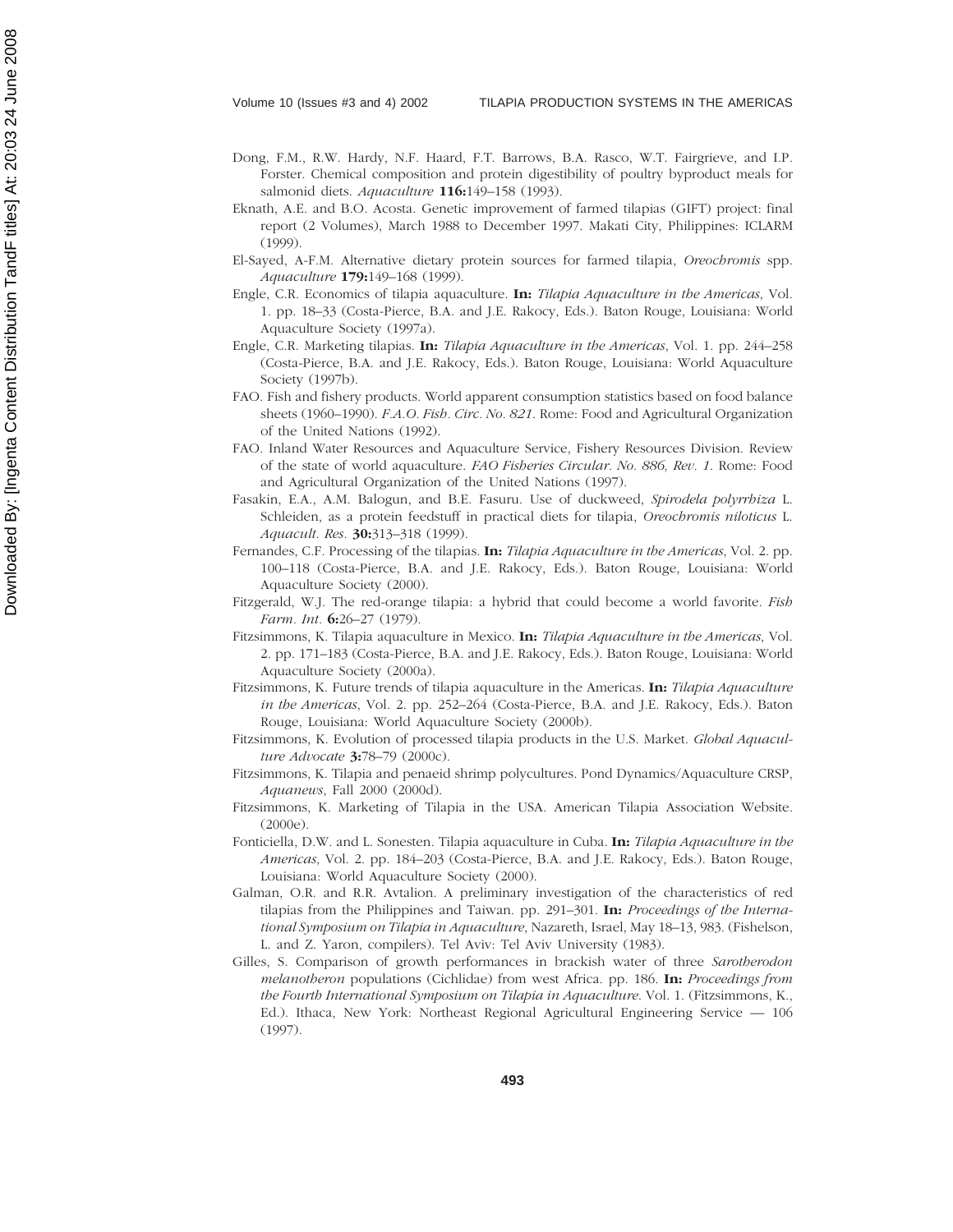- Gjedrem, T. Aquaculture needs genetically improved animals. *Global Aquaculture Advocate* **2:**69–70 (1999).
- Goldburg, R. and T. Triplett. Murky Waters: Environmental Effects of Aquaculture in the United States. Environmental Defense Fund (1997).
- Green, B.W. and C.R. Engle. Commercial tilapia aquaculture in Honduras. **In:** *Tilapia Aquaculture in the Americas*, Vol. 2. pp. 151–170 (Costa-Pierce, B.A. and J.E. Rakocy, Eds.). Baton Rouge, Louisiana: World Aquaculture Society (2000).
- Guerrero, R.D. III. Use of androgens for the production of all-male *Tilapia aurea* (Steindachner). *Trans. Am. Fish. Soc.* **104:**342–348 (1975).
- Guerrero, R.D. III. Culture of male *Tilapia mossambica* produced through artificial sex reversal. **In:** *Advances in Aquaculture.* pp. 166–168 (Pillay, T.V.R. and W.A. Dill, Eds.). Farnham, England: Fishing News Books Ltd. (1979).
- Hankins, J.A. Perspective on the role of government, industry, and research in advancing the environmental compatibility and sustainability of aquaculture*. Proceedings of the International Conference on Recirculating Aquaculture.* Virginia Polytechnic and State University (2000).
- Hanley, F. Freshwater tilapia culture in Jamaica. *World Aquaculture* **22:**43–48 (1991).
- Hanley, F. Tilapia aquaculture in Jamaica. **In:** *Tilapia Aquaculture in the Americas*. Vol. 2. pp. 204–214 (Costa-Pierce, B.A. and J.E. Rakocy, Eds.,). Baton Rouge, Louisiana: The World Aquaculture Society (2000).
- Hanley, F., D. Morris, J. Carberry, R. Anderson and L. Alexander. Growth performance and economics of feeding red hybrid tilapia diets containing varying levels of protein. pp. 13– 19 **In:** *Proceedings from the Fourth International Symposium on Tilapia in Aquaculture*. Vol. 1. (Fitzsimmons, K., Ed.). Ithaca, New York: Northeast Regional Agricultural Engineering Service — 106 (1997).
- Hallerman, E.M. Genetic improvement of fishes for commercial recirculating aquaculture system: a case study involving tilapia. *Proceedings of the International Conference on Recirculating Aquaculture.* Virginia Polytechnic and State University (2000).
- Hargreaves, J.A. Tilapia culture in the southeast United States. **In:** *Tilapia Aquaculture in the Americas*. Vol. 2. pp. 60–81 (Costa-Pierce, B.A. and J.E. Rakocy, Eds.,). Baton Rouge, Louisiana: The World Aquaculture Society (2000).
- Hargreaves, J.A. and L.L. Behrends. Improving the economics of intensive tilapia aquaculture in the southeastern United States through integration: a conceptual assessment. pp. 642– 649. **In:** *Proceedings from the Fourth International Symposium on Tilapia in Aquaculture*. Vol. 1. (Fitzsimmons, K., Ed.). Ithaca, New York: Northeast Regional Agricultural Engineering Service — 106 (1997).
- Hobbs, A.O., T. Losordo, D. DeLong, J. Regan, S. Bennet, R. Gron, and B. Foster. A commercial, public demonstration of recirculating aquaculture technology: The CP&L / EPRI Fish Barn at North Carolina State University. **In:** *Advances in Aquacultural Engineering*. pp. 151–158 (Timmons, M.B. and T. Losordo, Eds.). Ithaca, New York: Northeast Regional Agricultural Engineering Service, NREAS-105 (1997).
- Hulata, G., I. Karplus and S. Harpaz. Evaluation of some red tilapia strains for aquaculture: growth and color segregation in hybrid progeny. *Aquacult. Res.* **26:**765–771 (1995).
- Ismond, A. Memories of Simplot, visions of the future. pp. 3–12 **In:** *Successes and Failures in Commercial Recirculating Aquaculture*. Aquaculture Engineering Society Proceedings II. (Libey, G.S. and M.B. Timmons, Eds.). Ithaca, New York: Northeast Regional Agricultural Engineering Service (NRAES) (1996).
- Jeong, W.G., J.S. Hue, and E.O. Kim. Induction of triploidy, gonadal development and growth in the Nile tilapia, *Oreochromis niloticus*. *Bull. Nat. Fish. Res. Dev. Agency (Korea)* **46:**161–171 (1992).
- Josupeit, H. Globefish. FishINFOnetwork. FAO. www.globefish.org/index2.htm (2002).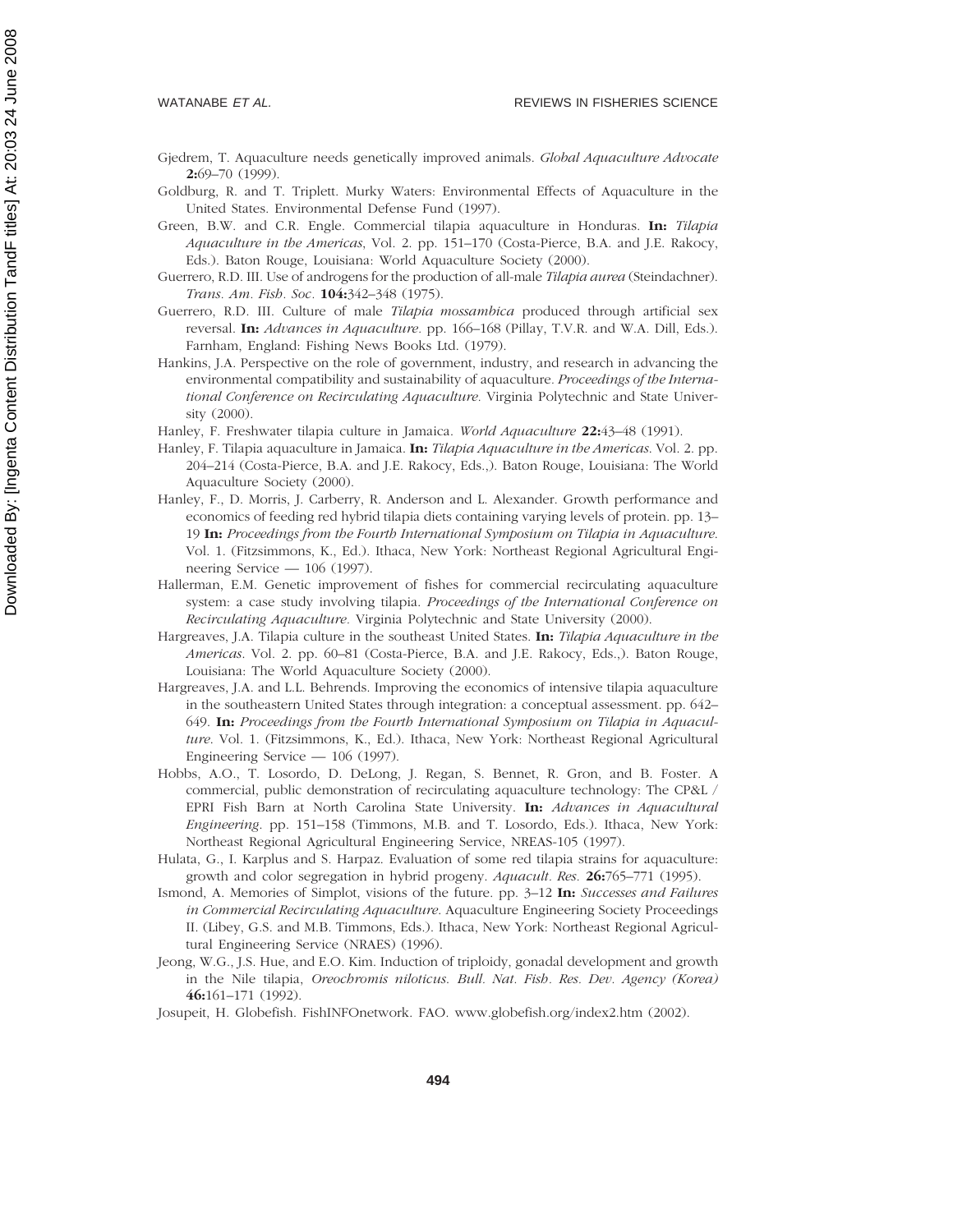- Kocher, T.D. Introduction to the genetics of tilapias. pp. 61–63. **In:** *Proceedings from the Fourth International Symposium on Tilapia in Aquaculture*. Vol. 1. (Fitzsimmons, K., Ed.). Ithaca, New York: Northeast Regional Agricultural Engineering Service – 106 (1997).
- Kuo, C.-M. The development of tilapia culture in Taiwan. *ICLARM Newsletter* **7(1):**12–14 (1984).
- Liao, I.-C. and Chang, S.-L. Studies on the feasibility of red tilapia culture in saline water. pp. 524–533 **In:** *Proceedings of the International Symposium on Tilapia in Aquaculture*, Nazareth, Israel, 8–13 May 1983. (Fishelson, L. and Z. Yaron, compilers). Tel Aviv: Tel Aviv University (1983).
- Lindell, S. Effluent treatment and residuals management using land application to recycle nutrients from a large-scale recirculating aquaculture facility. pp. 240 **In:** *Successes and failures in commercial recirculating aquaculture*. Aquaculture Engineering Society Proceedings II. (Libey, G.S. and M.B. Timmons, Eds.). Ithaca, New York: Northeast Regional Agricultural Engineering Service (NRAES) (1996).
- Losordo, T.M. Tilapia culture in intensive recirculating systems. **In:** *Tilapia Aquaculture in the Americas*. Vol. 1. pp. 185–211. (Costa-Pierce, B.A. and J.E. Rakocy, Eds.). Baton Rouge, Louisiana: The World Aquaculture Society (1997).
- Losordo, T.M. and P.W. Westerman. An analysis of biological, economic and engineering factors affecting the cost of fish production in recirculating aquaculture systems. *J. World Aquacult. Soc.* **25:**193–203 (1994).
- Losordo, T.M., A.O. Hobbs, and D.P. DeLong. The design and operational characteristics of the CP&L / EPRI fish barn: a demonstration of recirculating aquaculture technology. **22(1–2):**3–16 (2000).
- Lovshin, L. Tilapia culture in Brazil. **In:** *Tilapia Aquaculture in the Americas*. Vol. 2. pp. 133– 140. (Costa-Pierce, B.A. and J.E. Rakocy, Eds.). Baton Rouge, Louisiana: The World Aquaculture Society (2000).
- Lovshin, L.L. and R. M. Pretto. A strategy for the use of tilapias in rural Latin America: the Panamanian integrated approach. pp. 494–505. **In:** *Proceedings of the International Symposium on Tilapia in Aquaculture*, Nazareth, Israel, 8–13 May 1983. (L. Fishelson and Z. Yaron, compilers). Tel Aviv: Tel Aviv University (1983).
- Lutz, C.G. Production economics and potential competitive dynamics of commercial tilapia culture in the Americas. **In:** *Tilapia Aquaculture in the Americas*. Vol. 2. pp. 119–132 (Costa-Pierce, B.A. and J.E. Rakocy, Eds.). Baton Rouge, Louisiana: The World Aquaculture Society (2000).
- Lutz, C.G. and K.J. Roberts. Investment and management aspects of owner/operator scale greenhouse tilapia systems. pp. 98–105 **In:** *Proceeding of the International Conference on Recirculating Aquaculture*. Virginia Polytechnic Institute and State University (1998).
- Mair, G.C., J.B. Capili, D.O.F. Skibinski, J.A. Beardmore, L.P. Pascual, J.S. Abucay, J.C. Danting, and R.A. Reyes. Sex ratios and growth performance of crossbred genetically male tilapia using YY males in *Oreochromis niloticus* L. pp. 262 **In:** *Proceedings from the Fourth International Symposium on Tilapia in Aquaculture*. Vol. 1. (Fitzsimmons, K., Ed.). Ithaca, New York: Northeast Regional Agricultural Engineering Service — 106 (1997).
- Massingill, M.J., E.M. Dasckow, J.M. Carlberg, R.J. Chamberlain, and J.C. Van Olst. Constructed wetlands for water treatment in aquaculture. pp. 72–79 **In:** *Proceedings of the International Conference on Recirculating Aquaculture*. Virginia Polytechnic Institute and State University (1998).
- Maugle, P.D. and J. M. Fagan. Formulating feed for tilapia reared in recirculating systems. pp. 283–290. **In:** *Proceedings of the International Conference on Recirculating Aquaculture*. Virginia Polytechnic Institute and State University (1998).
- McAndrew, B.J. Sex control in tilapiines. pp. 87–98. **In:** *Recent Advances in Aquaculture IV*. (Roberts, R.J. and J. Muir, Eds.). Blackwell Scientific Publishing (1993).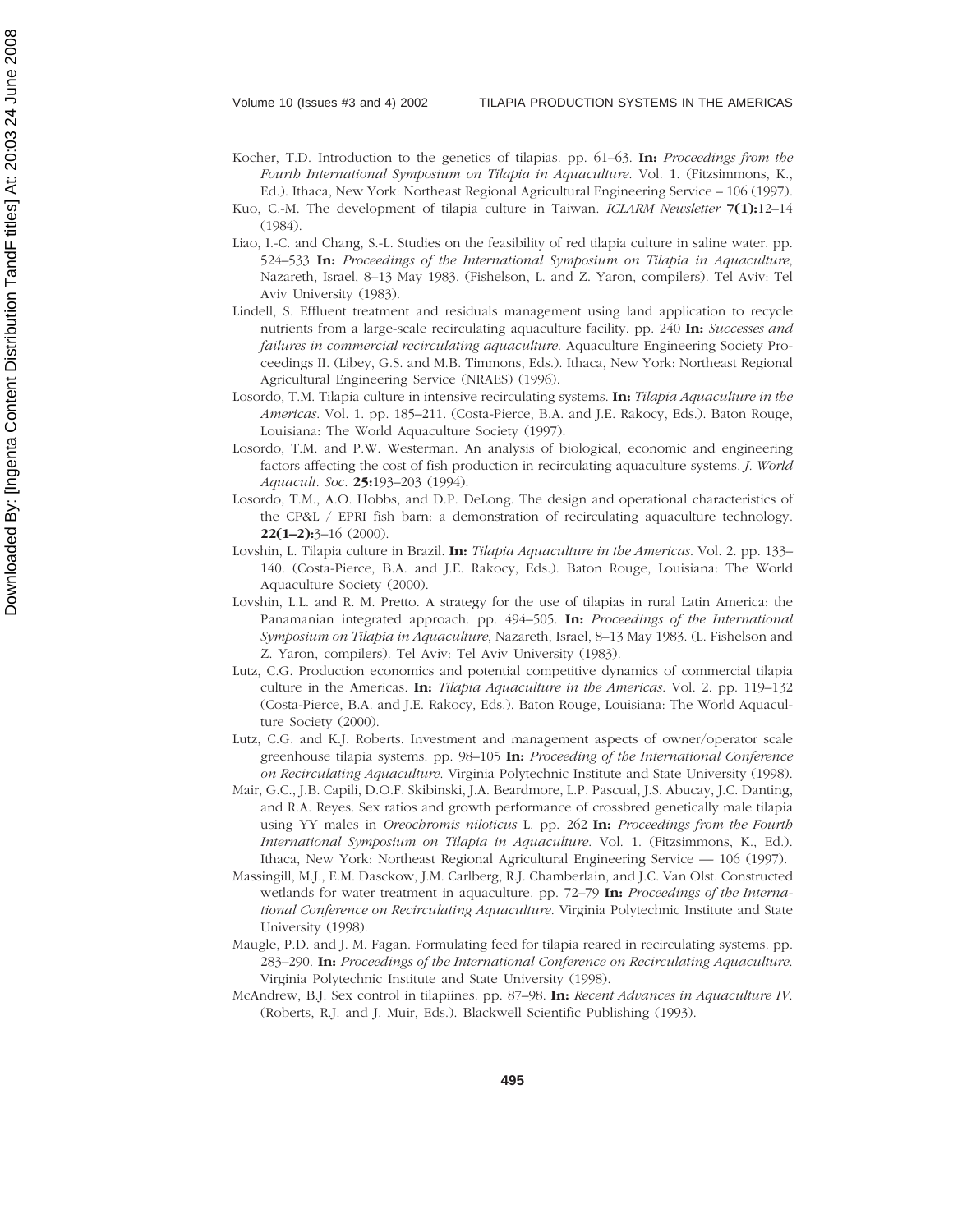- Melard, C., E. Baras, and D. Desprez. Compensatory growth of Nile tilapia *Oreochromis niloticus*. pp. 178–185. **In:** *Proceedings from the Fourth International Symposium on Tilapia in Aquaculture*. Vol. 1. (Fitzsimmons, K., Ed.). Ithaca, New York: Northeast Regional Agricultural Engineering Service — 106 (1997).
- Mires, D. and Y. Amit. Intensive culture of tilapia in quasi-closed water-cycled flow-through ponds — the Dekel aquaculture system. *Isr. J. Aquacult.– Bamidgeh* **44(3):**82–86 (1992).
- Mires, D. and C. Anjioni. A technical and economic comparative evaluation of two intensive closed water-cycled culture systems for tilapias in Israel. pp. 416–425. **In:** *Proceedings from the Fourth International Symposium on Tilapia in Aquaculture*. Vol. 1. (Fitzsimmons, K., Ed.). Ithaca, New York: Northeast Regional Agricultural Engineering Service — 106 (1997).
- Naegel, L.C.A. Azolla meal as supplemental feed ingredients for tilapias. pp. 20–30. **In:** *Proceedings from the Fourth International Symposium on Tilapia in Aquaculture*. Vol. 1. (Fitzsimmons, K., Ed.). Ithaca, New York: Northeast Regional Agricultural Engineering Service — 106 (1997).
- Nogueira da Silva, A.L., M.E. de Queiroz de Farias, and J.A. Pereira. Recruitment control of red tilapia, hybrid of *Oreochromis* spp., by snook *Centropomus* spp. (Bloch, 1792) in semiintensive culture. pp. 287–293 **In:** *Proceedings from the Fourth International Symposium on Tilapia in Aquaculture*. Vol. 1. (Fitzsimmons, K., Ed.). Ithaca, New York: Northeast Regional Agricultural Engineering Service – 106 (1997).
- Owusu-Frimpong, M., L.L. Behrends, and J.H. Hargreaves. A strategy for the development and production of genetically improved tilapia through inbreeding and hybridization. pp. 65– 73 **In:** *Proceedings from the Fourth International Symposium on Tilapia in Aquaculture*. Vol. 1. (Fitzsimmons, K., Ed.). Ithaca, New York: Northeast Regional Agricultural Engineering Service — 106 (1997).
- Phelps, R.P. and T.J. Popma. Sex reversal of tilapia. **In:** *Tilapia Aquaculture in the Americas*. Vol. 2. pp. 34–59 (Costa-Pierce, B.A. and J.E. Rakocy, Eds.). Baton Rouge, Louisiana: The World Aquaculture Society (2000).
- Plumb, J.A. Infectious diseases of tilapia. **In:** *Tilapia Aquaculture in the Americas*. Vol. 1. pp. 212–228 (Costa-Pierce, B.A. and J.E. Rakocy, Eds.). Baton Rouge, Louisiana: The World Aquaculture Society (1997).
- Popma, T.J. and F.B. Rodriquez. Tilapia aquaculture in Colombia. **In:** *Tilapia Aquaculture in the Americas*. Vol. 2. pp. 141–150 (Costa-Pierce, B.A. and J.E. Rakocy, Eds.). Baton Rouge, Louisiana: The World Aquaculture Society (2000).
- Posadas, B.C. Tilapia marketing in the northern Gulf of Mexico region. **In:** *Tilapia Aquaculture in the Americas*. Vol. 2. pp. 91–99 (Costa-Pierce, B.A. and J.E. Rakocy, Eds.). Baton Rouge, Louisiana: The World Aquaculture Society (2000).
- Rahman, M.A. and N. Maclean. Growth enhanced transgenic tilapia (*Oreochromis niloticus*). pp. 97–108 **In:** *Proceedings from the Fourth International Symposium on Tilapia in Aquaculture*. Vol. 1. (Fitzsimmons, K., Ed.). Ithaca, New York: Northeast Regional Agricultural Engineering Service — 106 (1997).
- Rakocy, J.E. Integrating tilapia culture with vegetable hydroponics in recirculating systems. **In:** *Tilapia Aquaculture in the Americas*. Vol. 1. pp. 163–184 (Costa-Pierce, B.A. and J.E. Rakocy, Eds.). Baton Rouge, Louisiana: The World Aquaculture Society (1997).
- Ramnarine, I.W. Tilapia culture in the eastern Caribbean, Guyana, and Suriname. **In:** *Tilapia Aquaculture in the Americas*. Vol. 2. pp. 245–251 (Costa-Pierce, B.A. and J.E. Rakocy, Eds.). Baton Rouge, Louisiana: The World Aquaculture Society (2000).
- Roderick, E.E. Single sex culture of tilapia using YY male technology. Fish Farmer May/June 1997: 12–13 (1997).
- Rosati, R., P. Foley, P. D. O'Rourke, and K. Tudor. Operation of a prototype commercial-scale hatchery system for *Oreochromis niloticus*. pp. 319–329 **In:** *Proceedings from the Fourth*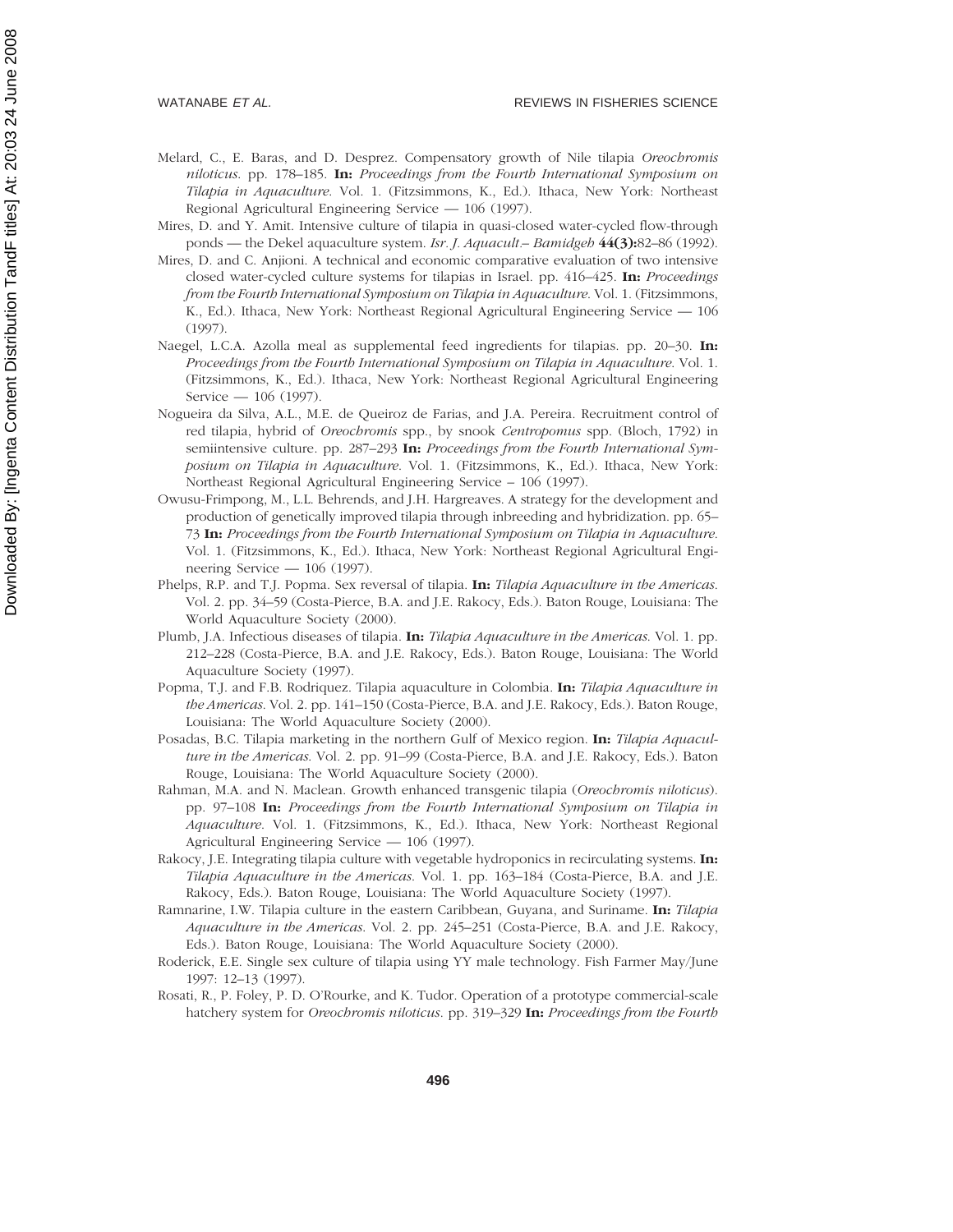*International Symposium on Tilapia in Aquaculture*. Vol. 1. (Fitzsimmons, K., Ed.). Ithaca, New York: Northeast Regional Agricultural Engineering Service – 106 (1997).

- Ryther, J.H., R.L. Creswell, and D.E. Alston. Historical overview: aquaculture in the Caribbean. **In:** *Status and Potential of Aquaculture in the Caribbean*. pp. 4–8 (Hargreaves, J.A. and D.E. Alston, Eds.). Baton Rouge, Louisiana: The World Aquaculture Society (1991).
- Sandifer, P.A. Species with aquaculture potential for the Caribbean. **In:** *Status and Potential of Aquaculture in the Caribbean.* pp. 30–60 (Hargreaves, J.A. and D.E. Alston, Eds.). Baton Rouge, Louisiana: The World Aquaculture Society (1991).
- Schroeder, G.S. and S. Serfling. High-yield aquaculture using low-cost feed and waste recycling methods. *American Journal of Alternative Agriculture* **4(2):**71–74 (1989).
- Scott, A.G., D.J. Penman, J.A. Beardmore and D.O.F. Skibinski. The "YY" supermale in *Oreochromis niloticus* (L.) and its potential in aquaculture. *Aquaculture* **78:**237–251 (1989).
- Sepulveda Cardenas, S. El siglo XXI, Colombia: potencia en acuicultura? *Panorama Acuicola* **5:**12 (2000).
- Serfling, S.A. Closed-cycle, controlled environment systems: the Solar Aquafarms story. *Global Aquaculture Advocate* **3:**8–53 (2000).
- Shelton, J.E., J.M. Hinshaw, and S.L. Thompson. An evaluation of composted fish wastes. pp. 80–86. **In:** *Proceedings of the International Conference on Recirculating Aquaculture*. Virginia Polytechnic Institute and State University (1998).
- Shelton, W.L., K.D. Hopkins, and G.L. Jensen. Use of hormones to produce monosex tilapia for aquaculture. pp. 10–33 **In:** *Symposium on Culture of Exotic Fishes*. (Smitherman, R.O., W.L. Shelton and J.H. Grover, Eds.). Auburn, Alabama: Fish Culture Section, American Fisheries Society (1978).
- Shiau, S.Y., S.F. Lan, S.L. Yu, A.L. Lin, and C.C. Kwok. Defatted and full-fat soybean meal as partial replacements for fishmeal in tilapia (*Oreochromis niloticus* × *O.aureus*) diets at low protein level. *Aquaculture* **86:**401–407 (1990).
- Smitherman, R.O. The status of wild and cultured genetic resources in the USA. p. 51. **In:** *Tilapia genetic resources for aquaculture*. ICLARM Conference Proceedings 16. (Pullin, R.S.V., Ed.) Manila, Philippines: International Center for Living Aquatic Resources Management (1988).
- Stickney, R.R. Tilapia nutrition feeds and feeding. **In:** *Tilapia Aquaculture in the Americas*. Vol. 1. pp. 34–54 (Costa-Pierce, B.A. and J.E. Rakocy, Eds.). Baton Rouge, Louisiana: The World Aquaculture Society (1997).
- Stickney, R.R. Status of research on tilapia. **In:** *Tilapia Aquaculture in the Americas*. Vol. 2. pp. 21–22 (Costa-Pierce, B.A. and J.E. Rakocy, Eds.). Baton Rouge, Louisiana: The World Aquaculture Society (2000).
- Summerfelt, S.D. An integrated approach to aquaculture waste management in flowing water systems. pp. 87–97. **In:** *Proceedings of the International Conference on Recirculating Aquaculture*. Virginia Polytechnic Institute and State University (1998).
- Suresh, A.V. and C. Kwei-Lin. Tilapia culture in saline waters: a review. *Aquaculture* **106:**201– 226 (1992).
- Swingle, H.S. Comparative evaluation of two tilapias as pondfishes in Alabama. *Trans. Am. Fish. Soc.* **89:** 142–148 (1960).
- Teichert-Coddington, D.R. and B.W. Green. Experimental and commercial culture of tilapia in Honduras. **In:** *Tilapia Aquaculture in the Americas*. Vol. 1. pp. 142–162 (Costa-Pierce, B.A. and J.E. Rakocy, Eds.). Baton Rouge, Louisiana: The World Aquaculture Society (1997).
- Timmons, M.B. and P.W. Aho. Comparison of aquaculture and broiler production systems. pp. 190–199 **In:** *Proceedings of the International Conference on Recirculating Aquaculture*. Virginia Polytechnic Institute and State University (1998).